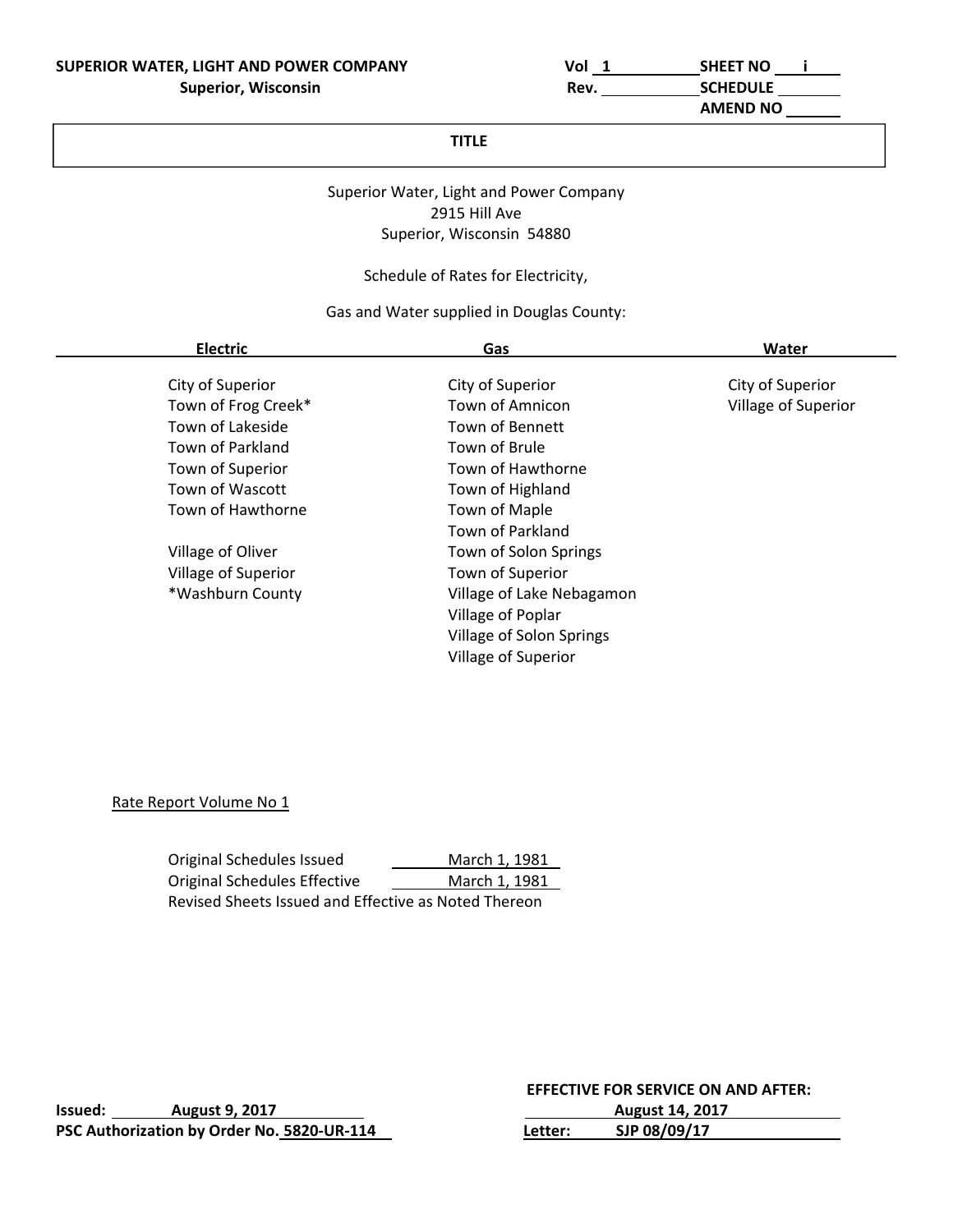**SUPERIOR WATER, LIGHT AND POWER COMPANY Vol 1 SHEET NO ii Superior, Wisconsin Rev. SCHEDULE** 

| I<br>I |  |  |
|--------|--|--|
|        |  |  |

 **AMEND NO** 

| <b>TABLE OF CONTENTS - GAS</b>                   |            |                 |
|--------------------------------------------------|------------|-----------------|
|                                                  | Schedule   | Sheet No.       |
| GAS RATES AND RULES                              |            |                 |
| <b>Residential Service</b>                       | $GR-1$     | G1              |
| <b>Commercial and Industrial Service</b>         | $GC-1$     | G <sub>5</sub>  |
| Large Volume Commercial and Industrial Service - |            |                 |
| Firm (Optional)                                  | $GL-1$     | G7              |
| <b>Coal Displacement Rate</b>                    | <b>CDR</b> | G9              |
| Partial Firm/Interruptible                       | $PF-1$     | G <sub>10</sub> |
| Small Volume Commercial and Industrial Service - |            |                 |
| Interruptible (Optional)                         | $GI-1$     | G13             |
| Large Volume Commercial and Industrial Service - |            |                 |
| Interruptible (Optional)                         | $GI-6$     | G <sub>15</sub> |
| <b>Transportation Service</b>                    | <b>TSP</b> | G17             |
| <b>Contract Service Rider</b>                    | <b>CSR</b> | G33             |
| <b>Agency Service</b>                            | $AS-1$     | G35             |
| Purchased Gas Adjustment, Incentive Gas Cost     |            |                 |
| Recovery Mechanism and FERC Related              |            |                 |
| <b>Refund Provision</b>                          | PGA        | G37             |
| Priority-of-Service Program                      |            | G44             |
|                                                  |            |                 |

 Natural Gas Curtailment Plan G47 Extension Rules **CALC CONTROLLER CONTROLLER CALCE CONTROLLER CALCE CALCE CALCE CALCE CALCE CALCE CALCE CALCE CA** GAS – 2017 Tax Cut Credit – Monthly Credit and Society and Society and GTX-2 G59

When a rate sheet is revised, the nature of the revision is noted on the right margin as follows: R - Revision, D -

Deletion, A ‐ New or Added provision.

**Issued: December 20, 2018 PSC Authorization by Order No. 5820-UR-115**   **EFFECTIVE FOR SERVICE ON AND AFTER:** 

|         | <b>January 1, 2019</b> |  |
|---------|------------------------|--|
| Letter: | SPC 12/20/18           |  |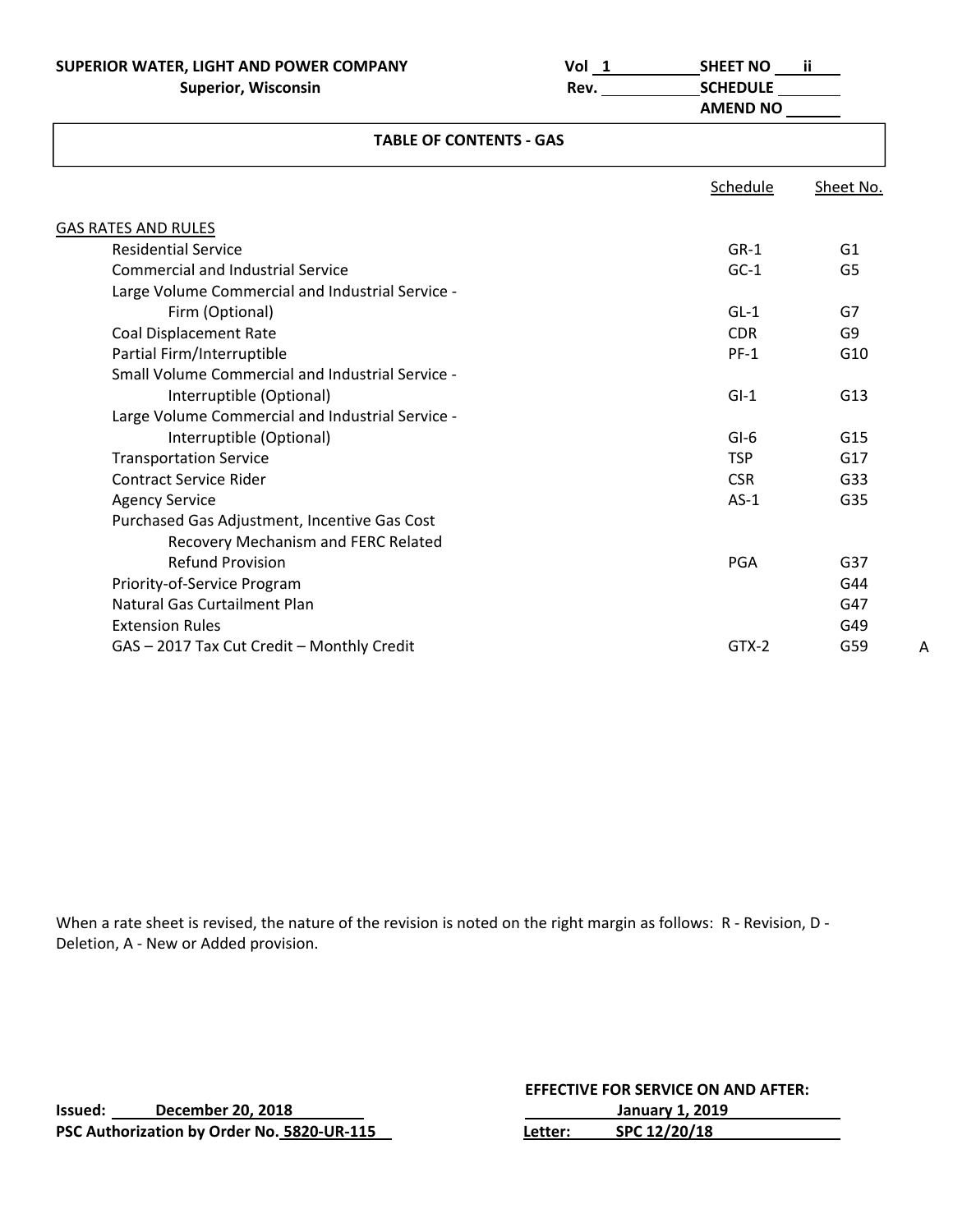#### **APPLICATION**

APPLICATION CONTINUES

To gas service for residential purposes in single‐family dwellings.

#### RATE (Monthly)

#### Customer Charge

\$7.25 per meter.

#### Distribution Charge

All therms: \$0.3245

#### Gas Acquisition Charge

All therms: \$0.0190

#### Base Commodity Charge (\$ per therm)

All therms: \$0.3929

(See PGA Rider for currently effective rate.)

#### MINIMUM CHARGE (Monthly)

The Customer Charge.

#### CONTRACT MINIMUM

Where no extension of main or services are required:

One month-year - if customer requests that service be disconnected and thereafter within twelve months applies for reconnection at the same location, there will be a reconnection charge of \$50.00 during regular working hours and \$100.00 during other than regular working hours.

Where extension of mains or services is required: Subject to Extension Rules.

#### SERVICE REGULATIONS

 Service is subject to orders of regulatory bodies having jurisdiction and to the Company's Service Regulations currently on file in Company's offices.

#### PROMPT PAYMENT OF BILLS

See Section XIV ‐ "Charges and Billings" of the Company's Service Regulations.

|         |                                            | <b>EFFECTIVE FOR SERVICE ON AND AFTER:</b> |                 |  |
|---------|--------------------------------------------|--------------------------------------------|-----------------|--|
| Issued: | December 20, 2018                          |                                            | January 1, 2019 |  |
|         | PSC Authorization by Order No. 5820-UR-115 | Letter:                                    | SPC 12/20/18    |  |

R

R

R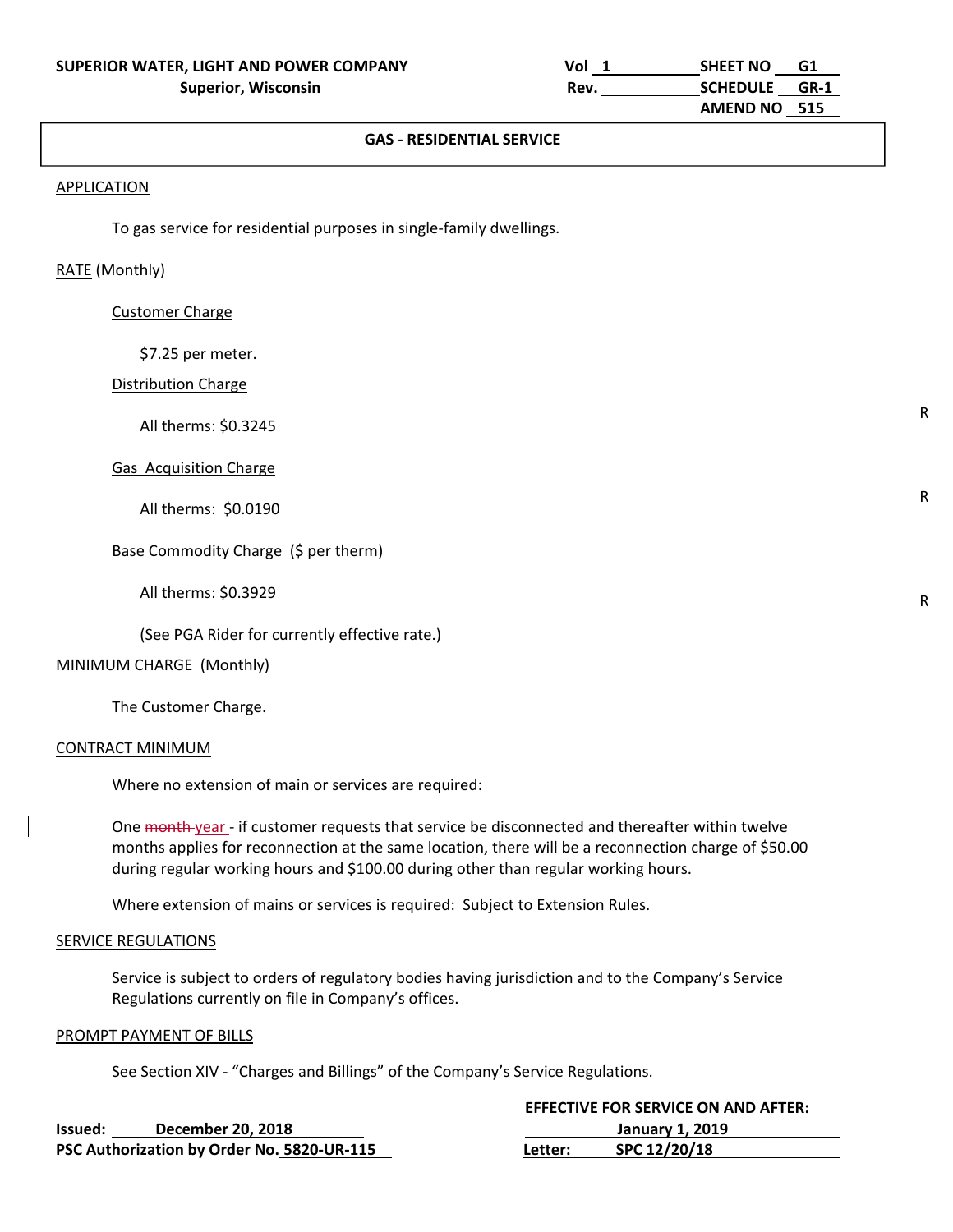| SUPERIOR WATER, LIGHT AND POWER COMPANY | Vol  | <b>SHEET NO</b><br>G2   |  |
|-----------------------------------------|------|-------------------------|--|
| <b>Superior, Wisconsin</b>              | Rev. | <b>SCHEDULE</b><br>GR-1 |  |
|                                         |      | AMEND NO 497            |  |

#### SEASONAL BILLING

APPLICATION CONTINUES

Service may be billed for six months (May through October) for customers in the Village of Lake Nebagamon. The customer charge will be twice the normal monthly customer charge as stated above. The service may remain connected during the off season with incidental usage during this period to be billed with the first bill of the following season. If the incidental usage during this period is determined to be excessive (over 300 therms), the Company reserves the right to bill such usage at the rate in effect at the time such usage was determined to have occurred.

#### SPECIAL RULES

- 1) In buildings having two or more dwelling units, hereinafter referred to as apartments, each apartment shall be classified as a single‐family dwelling. At the option of the landlord or agent, service within a building may be through a separate meter for each apartment or combined through one meter for two or more apartments. Where service is separately metered, this schedule shall apply as though each separately metered apartment were a single-family dwelling. Service shall not be sub-metered or resold. Apartment Defined
	- a) An apartment is defined as a portion of a building consisting of two or more rooms completely equipped for living purposes. Janitor quarters shall be classified as an apartment.
	- b) In buildings where five or more rooms, exclusive of apartments, are rented or are for rent, each five rooms or major fraction thereof (real estate rating), exclusive of apartments, shall be counted as an apartment.
- 2) Apartment buildings may be served under Schedule GR1 subject to the provisions of 1) above or under Schedule GC1 at the option of the customer.
- 3) A customer occupying a building or apartment for residential and commercial purposes jointly shall not combine their residential and commercial use under Schedule GR1.

#### PURCHASED GAS ADJUSTMENT

See PGA Rider to Schedule GR1 beginning with Sheet No. G 42.

|         |                                            |         | <b>EFFECTIVE FOR SERVICE ON AND AFTER:</b> |
|---------|--------------------------------------------|---------|--------------------------------------------|
| lssued: | <b>August 9, 2017</b>                      |         | <b>August 14, 2017</b>                     |
|         | PSC Authorization by Order No. 5820-UR-114 | Letter: | SJP 08/09/17                               |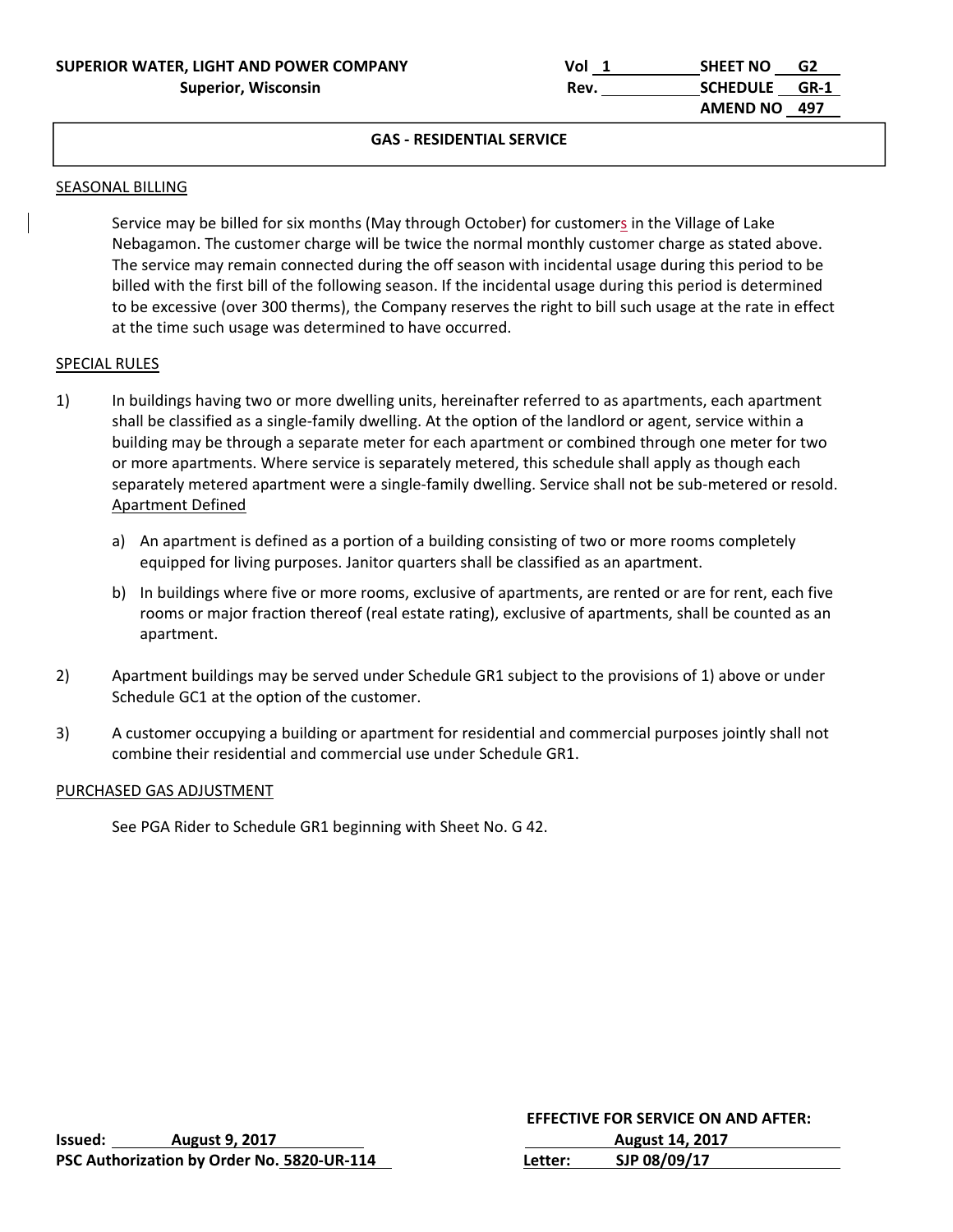| SUPERIOR WATER, LIGHT AND POWER COMPANY | Vol  | <b>SHEET NO</b><br>G3   |  |
|-----------------------------------------|------|-------------------------|--|
| <b>Superior, Wisconsin</b>              | Rev. | <b>SCHEDULE</b><br>GR-1 |  |
|                                         |      | AMEND NO 497            |  |

#### ENERGY CONSERVATION STANDARDS

APPLICATION CONTINUES

 Before natural gas service will be rendered to existing residential structures converting to gas space heating service, Superior Water, Light and Power Company will require that the following construction standards be met:

- 1) Ceiling or attic insulation: If a structure has insulating material with insulation value less than R‐19, the customer must install insulation to a level of R‐38. If insulation materials equal to a level of R‐38 cannot be installed because of inadequate space between the ceiling and the roof, then as much insulation as space permits must be installed. Exception: If the structure has existing insulation material with a value of R‐11 or more and the customer is installing batt insulation, the customer need only install additional insulation material with a value of R‐19. If insulation does not reach a level of R‐19 or greater, the customer may qualify for gas service by installing either of the following:
	- a) Furnace modifications as suggested by Superior Water, Light and Power Company; or
	- b) Insulation materials equal to R-5 on the walls of a heated basement to 3 feet below grade.
- 2) Sill box area insulation to a level of R-19, unless physically impractical to install.
- 3) Floor insulation over vented crawlspaces or unheated basements is required to reach a level of R‐19. In a heated crawlspace, insulation materials with an R factor of at least 5 must be installed on the walls and, if the sill box area is accessible, insulating materials equal to R‐19 must be installed.
- 4) In unheated areas, insulation is required on all heating ducts, cold air returns and hot water pipes.
- 5) Windows are required to be double‐glazed or have storms
- 6) All doors exposed to the outside atmosphere, including the door to an attached unheated garage, will have a storm door or equivalent insulated door.
- 7) Weather‐stripping shall be required on all movable doors and windows exposed to an unheated space. Caulking shall be required between exterior joints around windows and door frames; between wall cavities and windows and door frames; between walls and foundations; between walls and floors; and all other openings in the exterior building envelope.
- 8) If a new central heating unit is to be installed, the equipment must meet the energy efficiency requirements of IND 22.13, Wis. Adm. Code, which are as follows:

Combustion space heating equipment shall be provided with electronic ignition and automatic flue dampering, except sealed combustion equipment or equipment located in enclosures and provided with combustion air need not be provided with flue dampering.

|         |                                            | <b>EFFECTIVE FOR SERVICE ON AND AFTER:</b> |                        |  |
|---------|--------------------------------------------|--------------------------------------------|------------------------|--|
| Issued: | <b>August 9, 2017</b>                      |                                            | <b>August 14, 2017</b> |  |
|         | PSC Authorization by Order No. 5820-UR-114 | Letter:                                    | SJP 08/09/17           |  |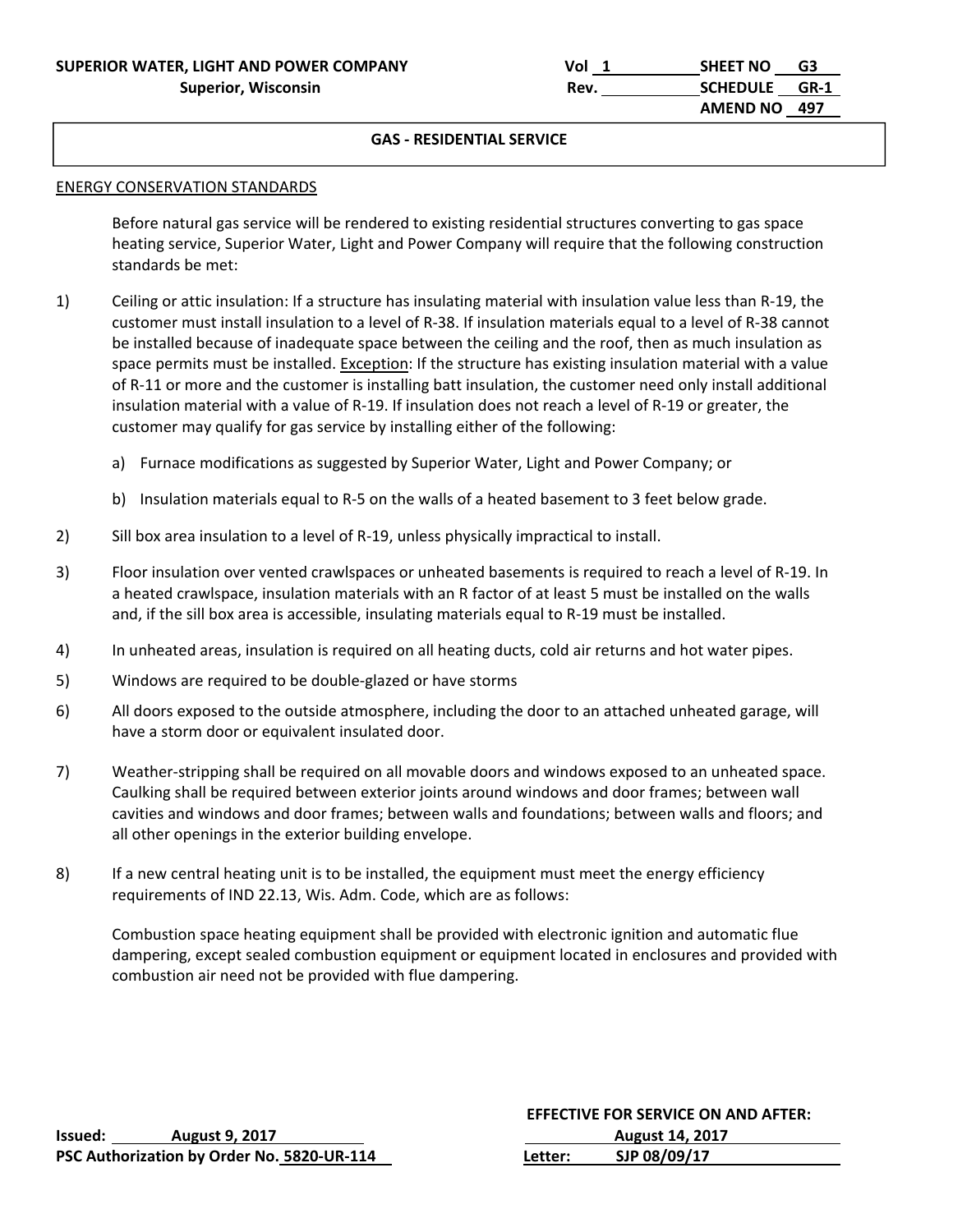| SUPERIOR WATER, LIGHT AND POWER COMPANY | Vol        | <b>SHEET NO</b><br>G4          |  |
|-----------------------------------------|------------|--------------------------------|--|
| <b>Superior, Wisconsin</b>              | <b>Rev</b> | <b>SCHEDULE</b><br><b>GR-1</b> |  |
|                                         |            | AMEND NO 497                   |  |

#### ENERGY CONSERVATION STANDARDS (cont'd)

APPLICATION CONTINUES

- 9) Ventilation above the ceiling/attic insulation shall be required. The free ventilating area shall be at least 1/300 of the horizontal area if a vapor barrier is present and at least 1/150 of the horizontal area if there is no vapor barrier. One half of the venting should be near the eaves and the other half near the top of the roof.
- 10) If a residence is unable to meet all required standards because of physical limitations, other methods of energy conservation may be substituted such that the energy savings will be the same or greater. This substitution must be based on heat loss calculations performed in a normally‐accepted manner.

 Before natural gas service is rendered to an existing residential structure, Superior Water, Light and Power Company will provide the owner of the structure with a complete energy audit.

|         |                                            |                        | EFFECTIVE FOR SERVICE ON AND AFTER: |  |  |
|---------|--------------------------------------------|------------------------|-------------------------------------|--|--|
| Issued: | <b>August 9, 2017</b>                      | <b>August 14, 2017</b> |                                     |  |  |
|         | PSC Authorization by Order No. 5820-UR-114 | Letter:                | SJP 08/09/17                        |  |  |

|         |                                            |         | <b>EFFECTIVE FOR SERVICE ON AND AFTER:</b> |  |
|---------|--------------------------------------------|---------|--------------------------------------------|--|
| Issued: | <b>August 9, 2017</b>                      |         | <b>August 14, 2017</b>                     |  |
|         | PSC Authorization by Order No. 5820-UR-114 | Letter: | SJP 08/09/17                               |  |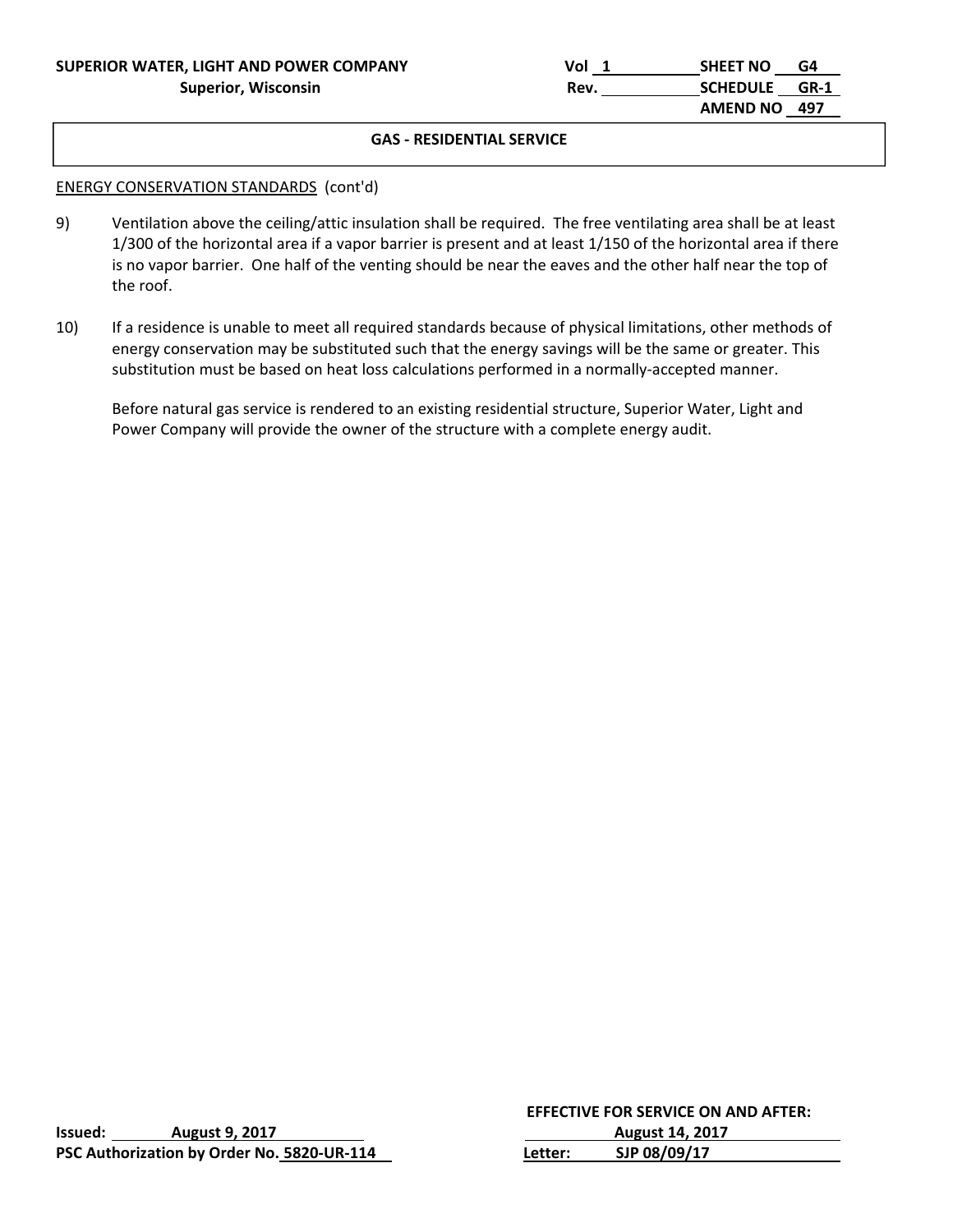| SUPERIOR WATER, LIGHT AND POWER COMPANY | Vol        | <b>SHEET NO</b> | G5 |  |
|-----------------------------------------|------------|-----------------|----|--|
| <b>Superior, Wisconsin</b>              | <b>Rev</b> | SCHEDULE GC-1   |    |  |
|                                         |            | AMEND NO 515    |    |  |

#### The commential customers in single culture customers in single-family described. **GAS – COMMERCIAL AND INDUSTRIAL SERVICE**

#### **APPLICATION**

APPLICATION CONTINUES

To commercial and industrial customers for all purposes.

#### RATE

#### Customer Charge

\$15.00 per meter.

#### Distribution Charge

All therms: \$0.2305

#### Gas Acquisition Charge

All therms: \$0.0190

## Base Commodity Charge (\$ per therm)

All therms: \$0.3929

(See PGA Rider for currently effective rate.)

#### MINIMUM CHARGE (Monthly)

The Customer Charge.

#### CONTRACT PERIOD

Not less than one year.

#### SERVICE REGULATIONS

 Service is subject to orders of regulatory bodies having jurisdiction and to the Company's Service Regulations currently on file in Company's offices.

#### SPECIAL RULES

 Service under this schedule is for the exclusive use of the customer and is not to be resold or shared with others.

#### PROMPT PAYMENT OF BILLS

See Section XIV ‐ "Charges and Billings" of the Company's Service Regulations.

|         |                                            |         | <b>EFFECTIVE FOR SERVICE ON AND AFTER:</b> |
|---------|--------------------------------------------|---------|--------------------------------------------|
| Issued: | December 20, 2018                          |         | <b>January 1, 2019</b>                     |
|         | PSC Authorization by Order No. 5820-UR-115 | Letter: | SPC 12/20/18                               |

R

R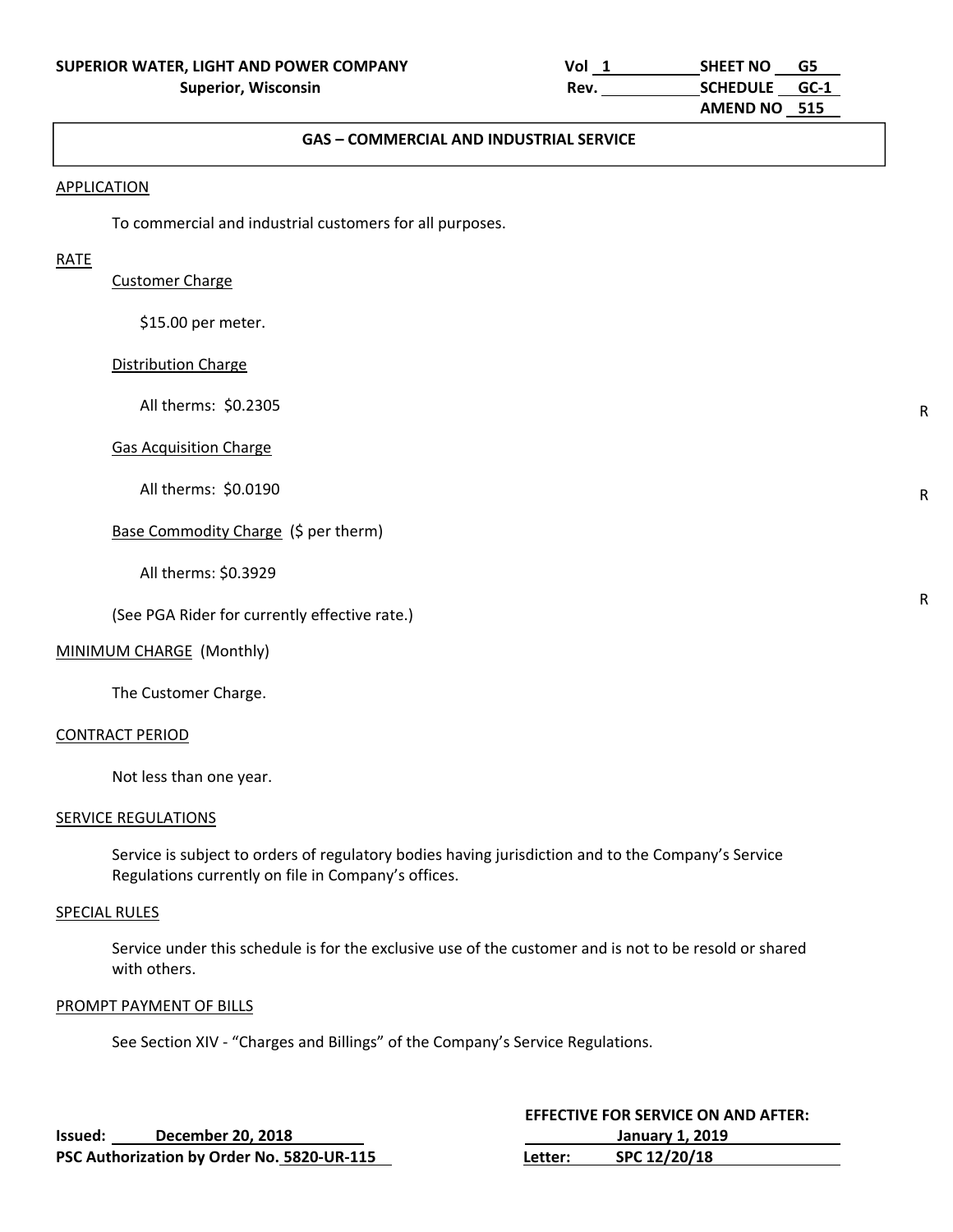#### The communications in source currence **GAS – COMMERICAL AND INDUSTRIAL SERVICE**

#### ENERGY CONSERVATION STANDARDS

APPLICATION CONTINUES

 Superior Water, Light and Power Company will require that natural gas service for new commercial and industrial space heating use for buildings constructed before July 1, 1978, be provided only to those buildings meeting the following requirements:

- 1) Design heat loss, excluding infiltration and ventilation, through above-grade gross walls and roofs facing heated interiors shall not exceed 13 Btu per hour per square foot for the total building envelope.
- 2) If a building exceeds the heat loss of 1) above, the building may receive gas service provided that it demonstrates additional innovative building or system designs that will reduce fuel consumption to a level equal to or less than the fuel consumption which results from complying with 1) above.
- 3) All exterior windows and doors shall be designed to limit leakage into or from the building and shall be weather‐stripped.
- 4) Special use buildings such as greenhouses, inflatable structures, and the like or any building exempt from the heating and ventilating requirements of Chapter IND 63, Wis. Adm. Code, are exempt from these requirements.

|         |                                            |         | <b>EFFECTIVE FOR SERVICE ON AND AFTER:</b> |
|---------|--------------------------------------------|---------|--------------------------------------------|
| lssued: | <b>August 9, 2017</b>                      |         | <b>August 14, 2017</b>                     |
|         | PSC Authorization by Order No. 5820-UR-114 | Letter: | SJP 08/09/17                               |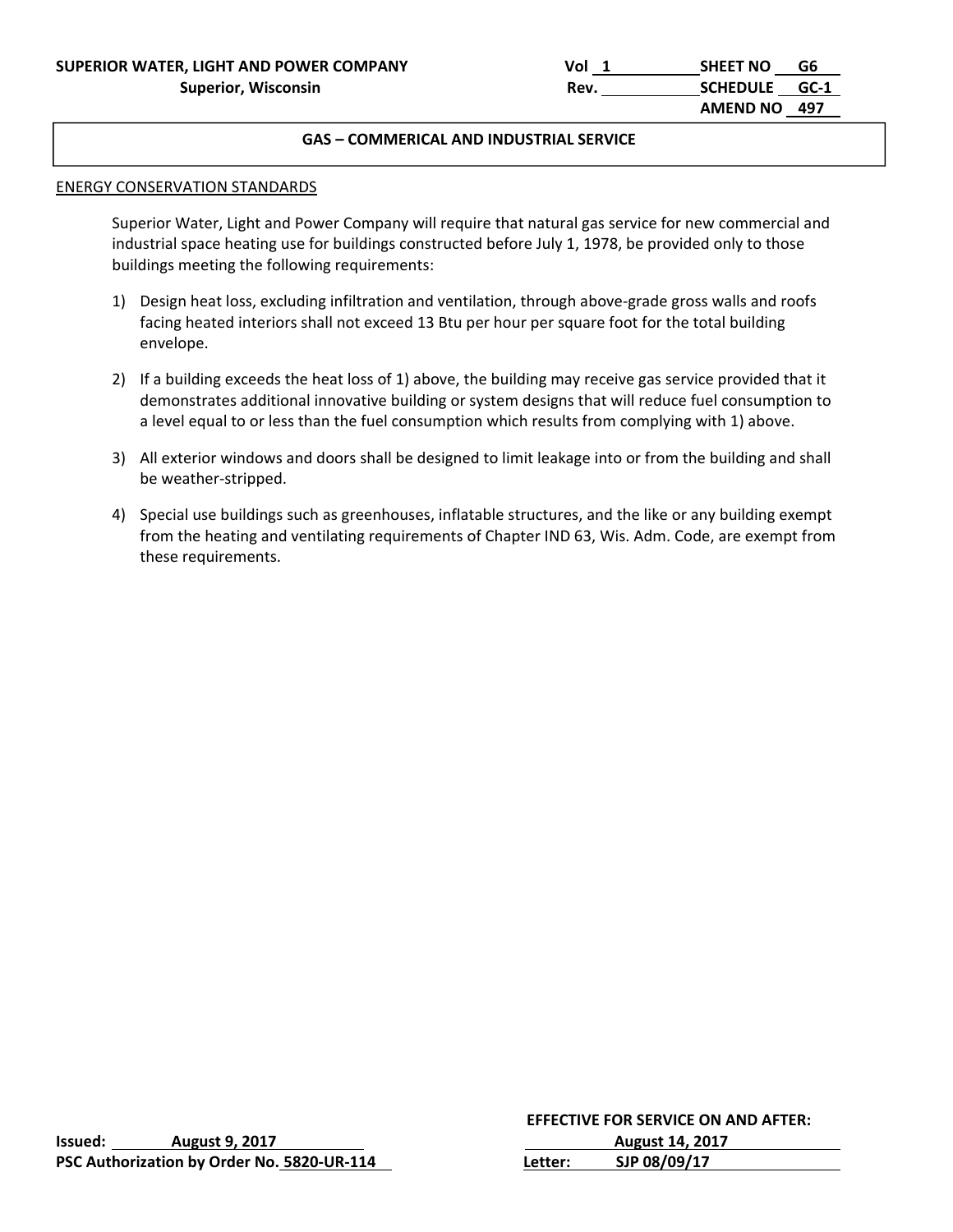| SUPERIOR WATER, LIGHT AND POWER COMPANY | Vol        | <b>SHEET NO</b><br>G7   |  |
|-----------------------------------------|------------|-------------------------|--|
| <b>Superior, Wisconsin</b>              | <b>Rev</b> | <b>SCHEDULE</b><br>GL-1 |  |
|                                         |            | AMEND NO 515            |  |

#### **GAS ‐ LARGE VOLUME COMMERCIAL & INDUSTRIAL SERVICE‐FIRM (OPTIONAL)**

#### **APPLICATION**

 Large commercial and industrial customers, for all purposes with minimum annual consumption of 36,000 therms, are subject to an annual review. Reclassification to an alternative rate schedule for future billings will be made upon agreement between the Company and the customer based on the customer's current and expected future use.

## RATE (Monthly)

Customer Charge

\$160.00 per meter.

#### Distribution Charge

All therms: \$0.1489

#### Gas Acquisition Charge

All therms: \$0.0190

Base Commodity Charge (\$ per therm)

All therms: \$0.3929

(See PGA Rider for currently effective rate.)

#### MINIMUM CHARGE (Monthly)

The Customer Charge.

#### CONTRACT PERIOD

Not less than one year.

#### SERVICE REGULATIONS

 Service is subject to orders of regulatory bodies having jurisdiction and to the Company's Service Regulations currently on file in Company's offices.

|         |                                            |         | <b>EFFECTIVE FOR SERVICE ON AND AFTER:</b> |
|---------|--------------------------------------------|---------|--------------------------------------------|
| Issued: | December 20, 2018                          |         | January 1, 2019                            |
|         | PSC Authorization by Order No. 5820-UR-115 | Letter: | SPC 12/20/18                               |

R

R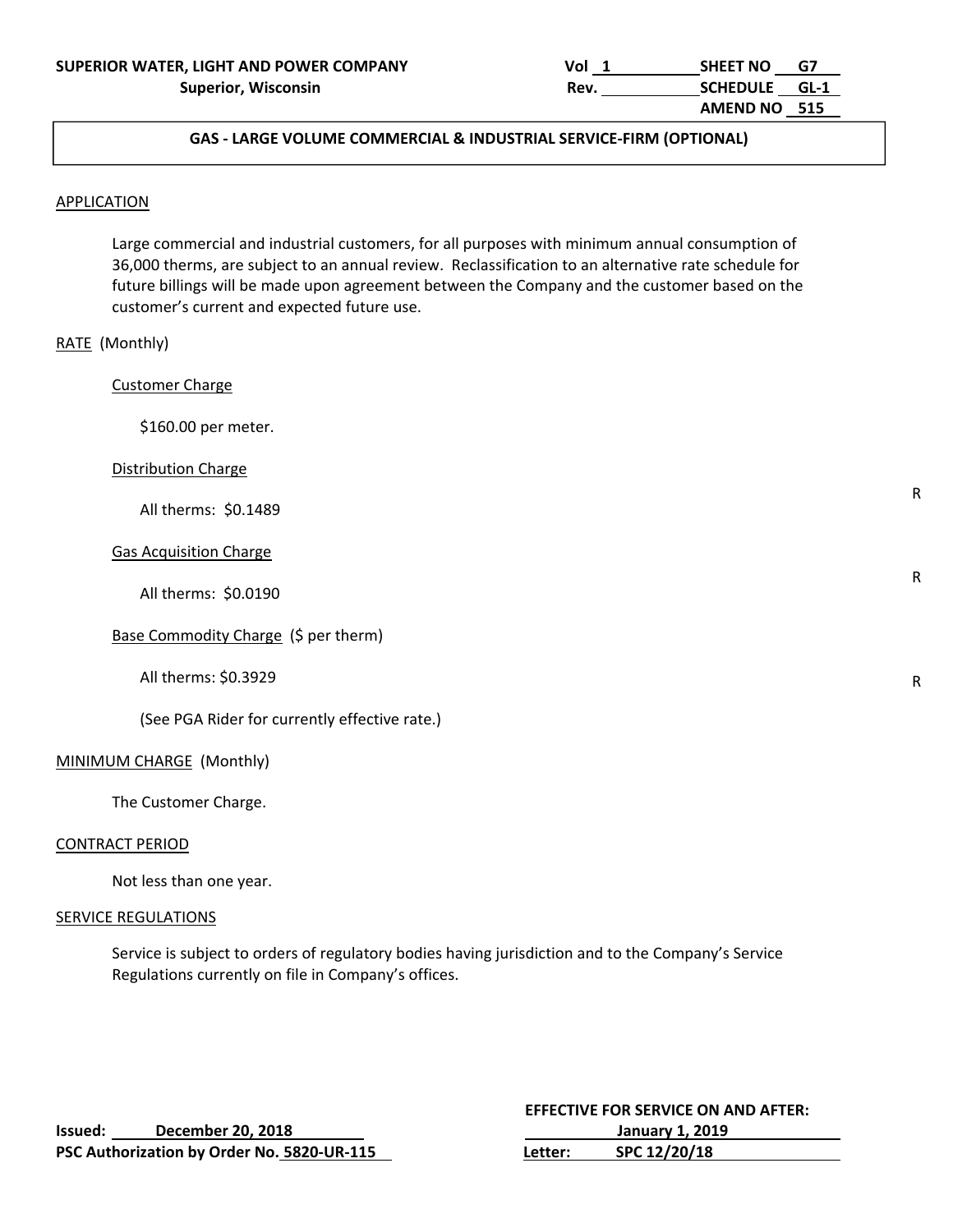## **GAS ‐ LARGE VOLUME COMMERCIAL & INDUSTRIAL SERVICE‐FIRM (OPTIONAL)**

#### SPECIAL RULES

 Service under this schedule is for the exclusive use of the customer and is not to be resold or shared with others.

#### PROMPT PAYMENT OF BILLS

See Section XIV ‐ "Charges and Billings" of the Company's Service Regulations.

| Issued: | <b>August 9, 2017</b>                      |  |
|---------|--------------------------------------------|--|
|         | PSC Authorization by Order No. 5820-UR-114 |  |

 **EFFECTIVE FOR SERVICE ON AND AFTER: Issued: August 9, 2017 August 14, 2017 PSC Authorization by Order No. 5820‐UR‐114 Letter: SJP 08/09/17**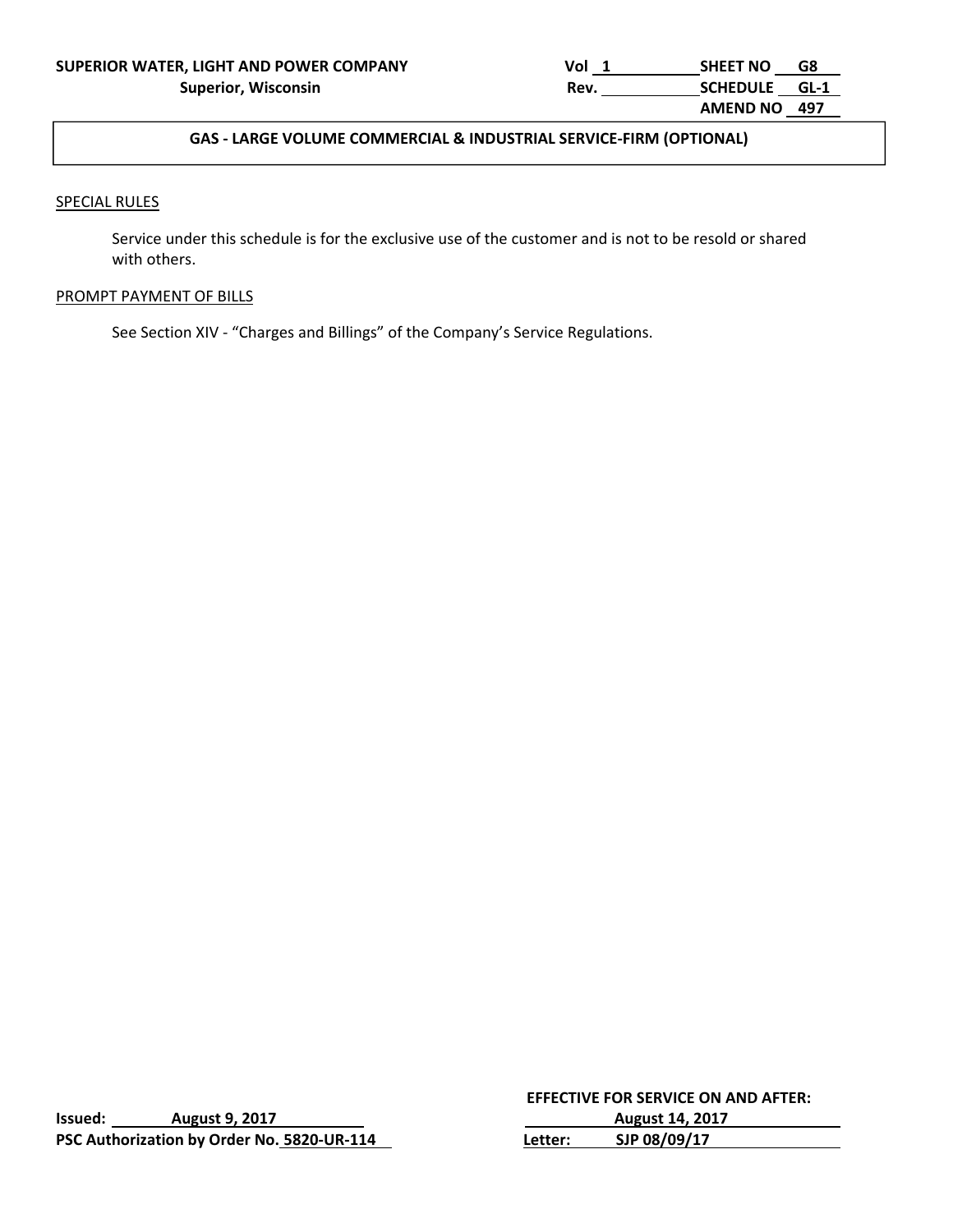| SUPERIOR WATER, LIGHT AND POWER COMPANY | Vol  | <b>SHEET NO</b><br>G9 |  |
|-----------------------------------------|------|-----------------------|--|
| <b>Superior, Wisconsin</b>              | Rev. | SCHEDULE CDR          |  |
|                                         |      | AMEND NO 497          |  |

#### $T_{\text{C}}$  and  $T_{\text{C}}$  is significantly dwift. **GAS – COAL DISPLACEMENT RATE**

#### **APPLICATION**

APPLICATION CONTINUES

To all large commercial and industrial customers who would normally be served under our large interruptible rate schedule, GI6, but are unable to obtain gas supplies under that schedule at a price competitive with the customers' existing coal facilities and who have made arrangements to have customer owned natural gas delivered to the Company's distribution system or have made arrangements for the Company to acquire natural gas supplies on behalf of the customer and who demonstrate to the Company's sole satisfaction that they will not purchase or continue to purchase natural gas unless served under this rate schedule.

#### RATE (Monthly)

#### Customer Charge

\$1,000.00 plus the currently applicable customer charge from rate schedule GI6.

#### Rate Per therm

The maximum effective rate per therm shall be the currently effective distribution rate for rate schedule GI6. The minimum effective rate shall be no less than \$.015 per therm.

#### INTERRUPTION OF SERVICE

Service under this rate schedule shall be subject to curtailment or complete interruption whenever the Company has determined that operating conditions are such that curtailment/interruption is necessary, that the natural gas distribution system capacity is not sufficient to meet the requirements of existing firm delivery customers regardless of the ownership of the gas, or the producer or transmission supplier curtails or interrupts the supply of customer owned natural gas to the Company's city gate station.

#### PENALTY FOR NON‐INTERRUPTION

If a customer fails to curtail/interrupt its use of natural gas when requested to do so by Company, the customer shall pay a penalty charge equal to the tariffed pipeline penalty rate or \$2.00 per therm, whichever is greater. This penalty is in addition to all other charges incurred under this schedule. The Company also reserves the right to disconnect customer if customer fails to curtail/interrupt its use of natural gas when ordered to do so by the Company.

#### **CONTRACT**

Service under this rate schedule requires a written contract between the Company and the Customer.

|         |                                            |         | <b>EFFECTIVE FOR SERVICE ON AND AFTER:</b> |
|---------|--------------------------------------------|---------|--------------------------------------------|
| lssued: | <b>August 9, 2017</b>                      |         | <b>August 14, 2017</b>                     |
|         | PSC Authorization by Order No. 5820-UR-114 | Letter: | SJP 08/09/17                               |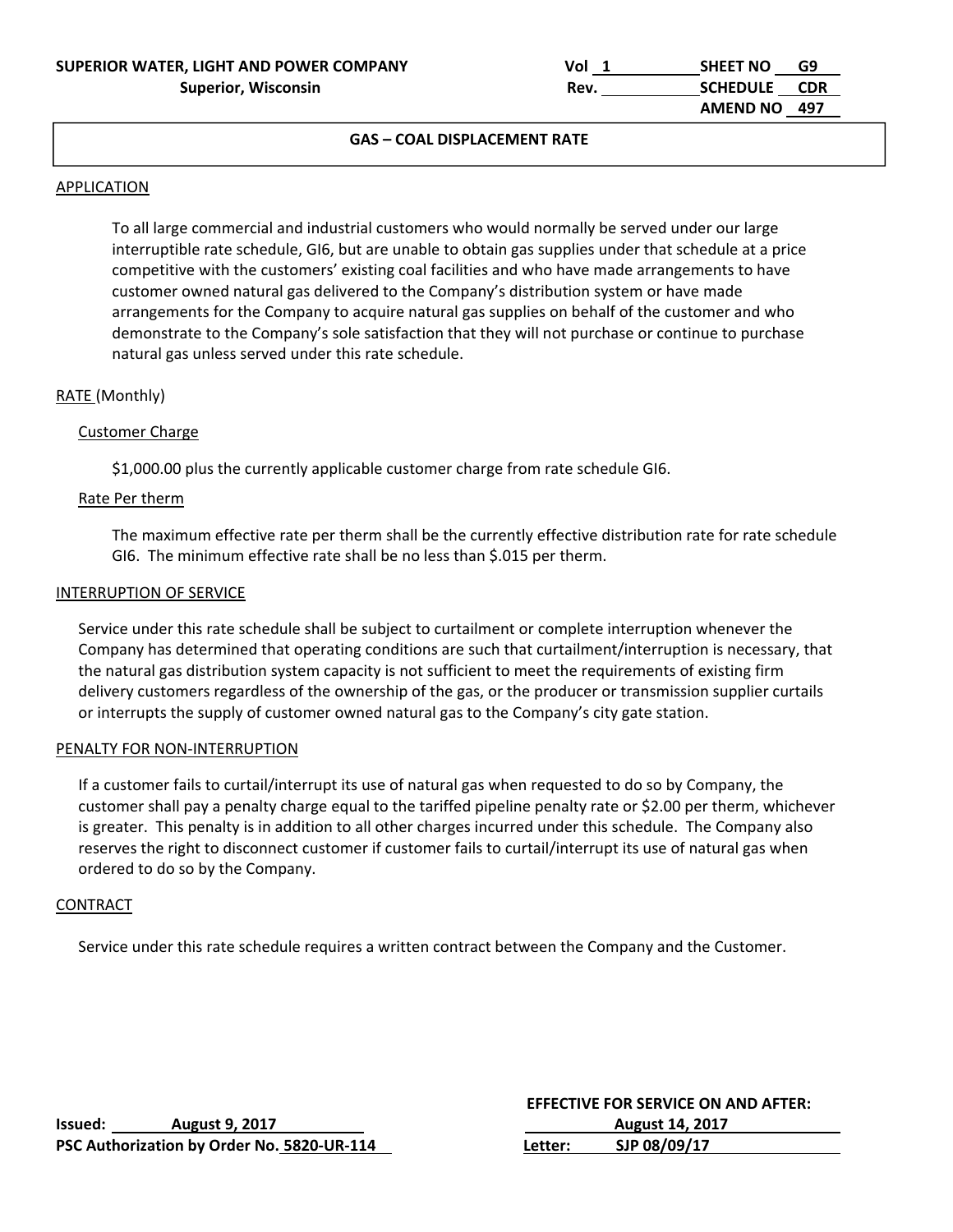| SUPERIOR WATER, LIGHT AND POWER COMPANY | Vol | G10<br><b>SHEET NO</b>         |  |
|-----------------------------------------|-----|--------------------------------|--|
| <b>Superior, Wisconsin</b>              | Rev | <b>SCHEDULE</b><br><b>PF-1</b> |  |
|                                         |     | AMEND NO 497                   |  |

#### $T_{\text{Cov}}$  is a residential customers in single-family distribution for all domestic uses. **GAS ‐ PARTIAL FIRM / INTERRUPTIBLE**

#### **AVAILABILITY**

APPLICATION CONTINUES

This service is available to large volume commercial and industrial customers who would otherwise qualify for service under rate schedule GI6 except that a portion of their load is considered to be firm load and separate metering for this firm load is economically unfeasible or physically impractical. The firm contract portion of the load must not exceed 10% of the maximum daily or maximum hourly load and must be in excess of 25,000 therms annually.

#### RATE (Monthly)

#### Customer Charge

The GI6 Customer Charge

#### Distribution Charge

#### Firm Contract Load

The GL1 Distribution Charge

#### Interruptible Load

The GI6 Distribution Charge

#### Gas Acquisition Charge

The GL1 Gas Acquisition Charge

## Base commodity Charge (See PGA Rider for currently effective rate.)

#### Firm Contract Load

The GL1 Commodity Charge

#### Interruptible Load

The GI6 Commodity Charge

#### MINIMUM CHARGE

The Customer Charge.

|         |                                            | <b>EFFECTIVE FOR SERVICE ON AND AFTER:</b> |                        |
|---------|--------------------------------------------|--------------------------------------------|------------------------|
| lssued: | <b>August 9, 2017</b>                      |                                            | <b>August 14, 2017</b> |
|         | PSC Authorization by Order No. 5820-UR-114 | Letter:                                    | SJP 08/09/17           |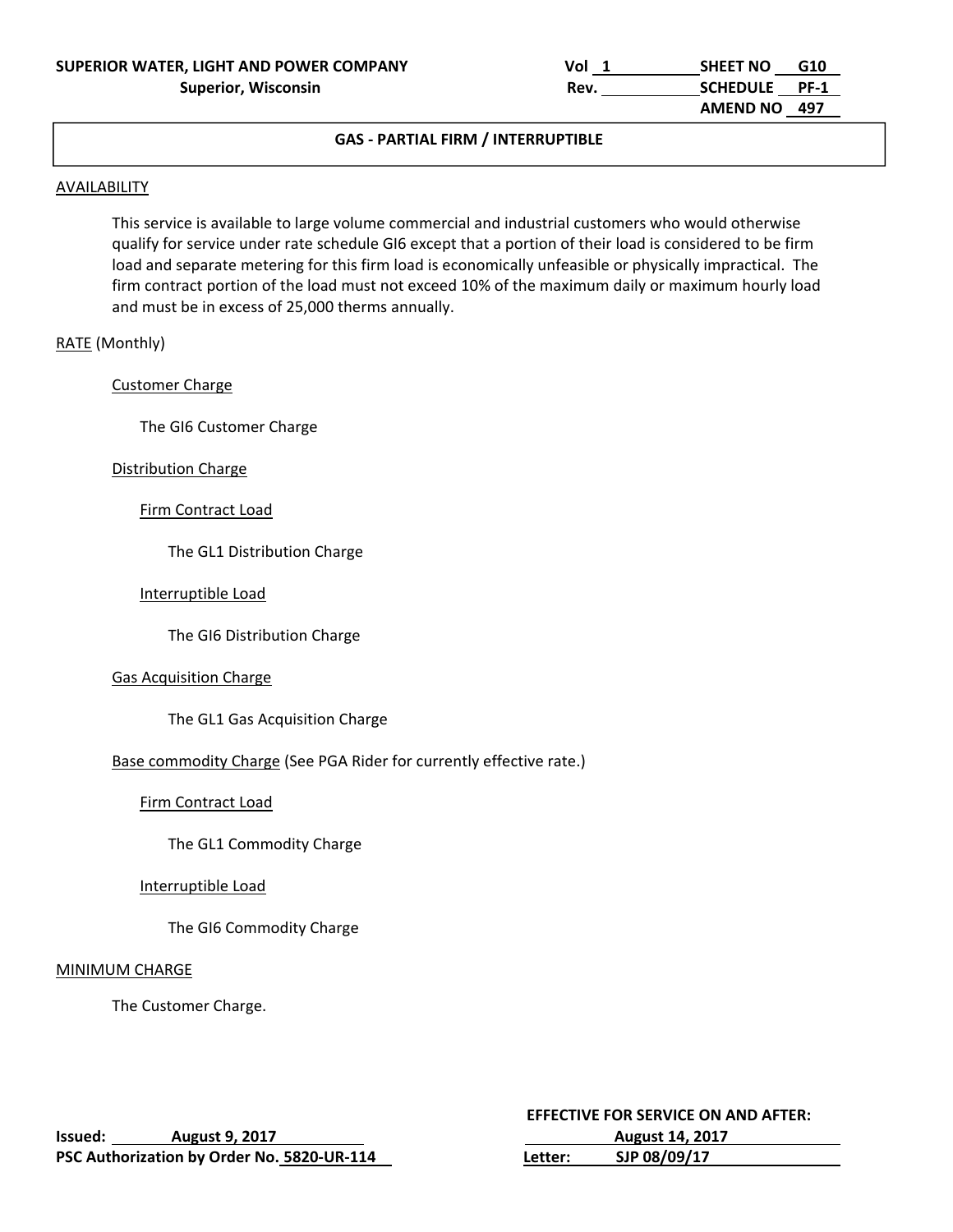| SUPERIOR WATER, LIGHT AND POWER COMPANY | Vol  | <b>SHEET NO</b><br>G11         |  |
|-----------------------------------------|------|--------------------------------|--|
| <b>Superior, Wisconsin</b>              | Rev. | <b>SCHEDULE</b><br><b>PF-1</b> |  |
|                                         |      | AMEND NO 497                   |  |

## **GAS - PARTIAL FIRM / INTERRUPTIBLE**

#### CONTRACT PERIOD

APPLICATION CONTINUES

Not less than one year.

#### SERVICE REGULATIONS

Service is subject to orders of regulatory bodies having jurisdiction and to Company's Service Regulations currently on file in Company's offices.

#### VOLUME DETERMINATION

 For monthly billing purposes, the Company will rely on either an actual meter read taken by a Company representative or the information available through telemetering equipment to determine a customer's gas usage. The firm contract portion of the load shall be considered the first through the meter.

#### INTERRUPTION OF SERVICE

Service under this schedule is subject to interruption or curtailment to the level of firm contract supply whenever the Company is unable to obtain from its suppliers or pipelines the natural gas to be delivered hereunder, whenever Company distribution system constraints warrant interruption, or whenever such curtailment or interruption is ordered by any governmental agency having jurisdiction.

The Company reserves the right to test the interruptibility of customers served under this schedule. Customers who have failed to interrupt to the level of their firm contract during a minimum test period of four hours or an actual interruption shall be subject to further testing. A customer who has failed to reduce their load to the firm contract amount for three consecutive interruption periods, either actual or test, shall be transferred to the appropriate firm rate schedule provided the Company has the capacity to serve the customer under the firm rate schedule.

#### PENALTY FOR NON‐INTERRUPTION

If a customer fails to curtail/interrupt its use of natural gas when requested to do so by Company, the customer shall pay a penalty charge equal to the tariffed pipeline penalty rate or \$2.00 per therm, whichever is greater. This penalty is in addition to all other charges incurred under this schedule. The Company also reserves the right to disconnect customer if customer fails to curtail/interrupt its use of natural gas when ordered to do so by the Company.

#### PROMPT PAYMENT OF BILLS

See Section XIV ‐ "Charges and Billings" of Company's Service Regulations

|         |                                            |         | <b>EFFECTIVE FOR SERVICE ON AND AFTER:</b> |
|---------|--------------------------------------------|---------|--------------------------------------------|
| lssued: | <b>August 9, 2017</b>                      |         | <b>August 14, 2017</b>                     |
|         | PSC Authorization by Order No. 5820-UR-114 | Letter: | SJP 08/09/17                               |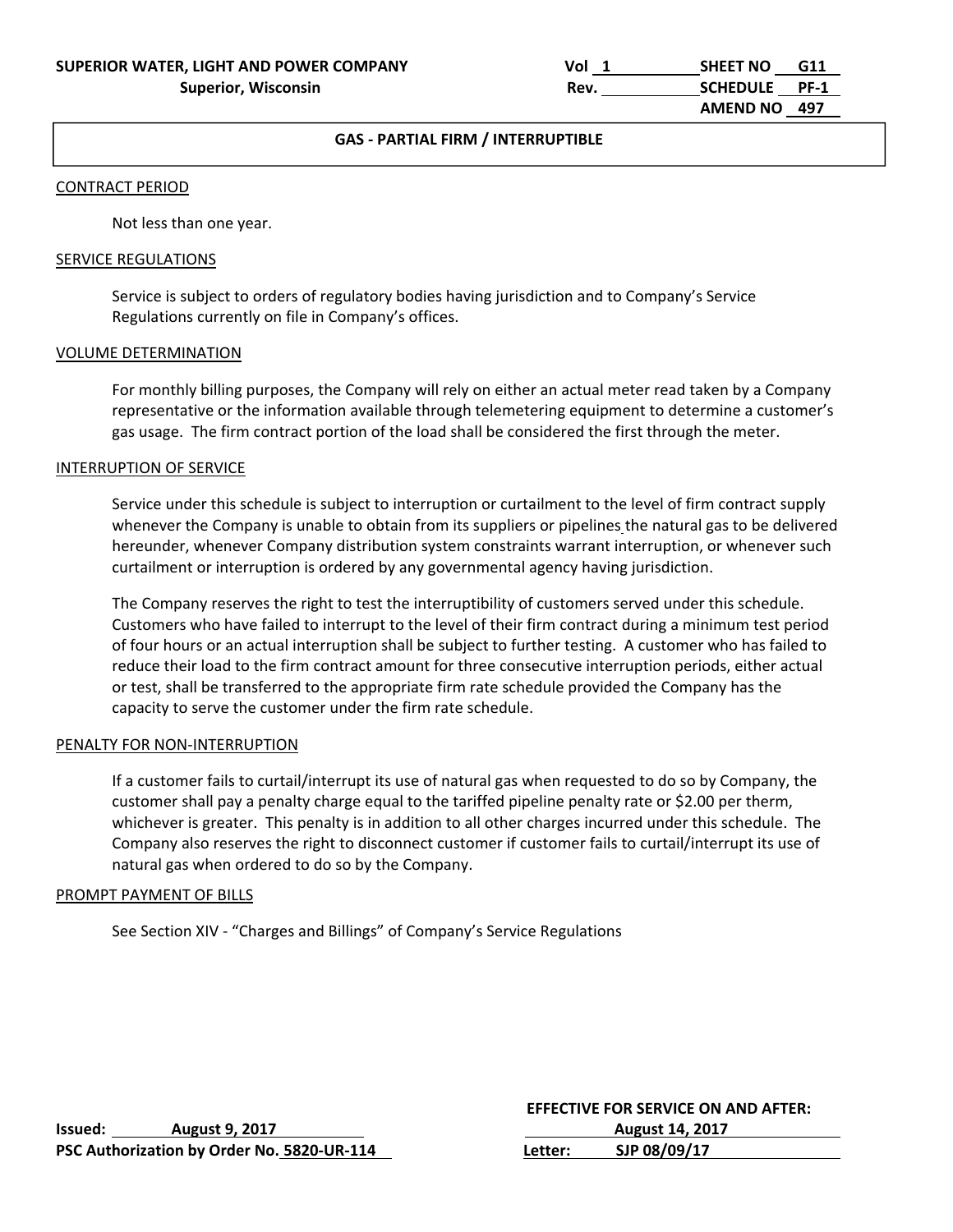#### $T_{\text{Cov}}$  is a residential customers in single-family distribution for all domestic uses. **GAS ‐ PARTIAL FIRM / INTERRUPTIBLE**

#### SPECIAL TERMS AND CONDITIONS

APPLICATION CONTINUES

- 1) Customer must execute a written contract which specifies, at a minimum, the level of firm contract supply and other conditions as deemed necessary and mutually agreed upon.
- 2) The level of firm contract supply shall be subject to adjustment if customer fails to curtail to the level of firm contract supply when requested to do so by the Company. The new level of firm contract supply shall be the maximum hourly load experienced during the period of interruption in which the customer has exceeded the current level of firm contract supply.
- 3) The Company's telemetering equipment shall be used for purposes of monitoring customers' hourly loads during periods of interruption.
- 4) The customers' firm contract supply may be determined from an actual or estimated hourly maximum load and may be stated in terms of maximum daily load.
- 5) The Company's tariffs for rate classes GL1 and GI6 are referenced and incorporated herein as appropriate.

|         |                                            | <b>EFFECTIV</b> |
|---------|--------------------------------------------|-----------------|
| Issued: | <b>August 9, 2017</b>                      |                 |
|         | PSC Authorization by Order No. 5820-UR-114 | Letter:         |

**VE FOR SERVICE ON AND AFTER: Issued: August 9, 2017 August 14, 2017 SJP 08/09/17**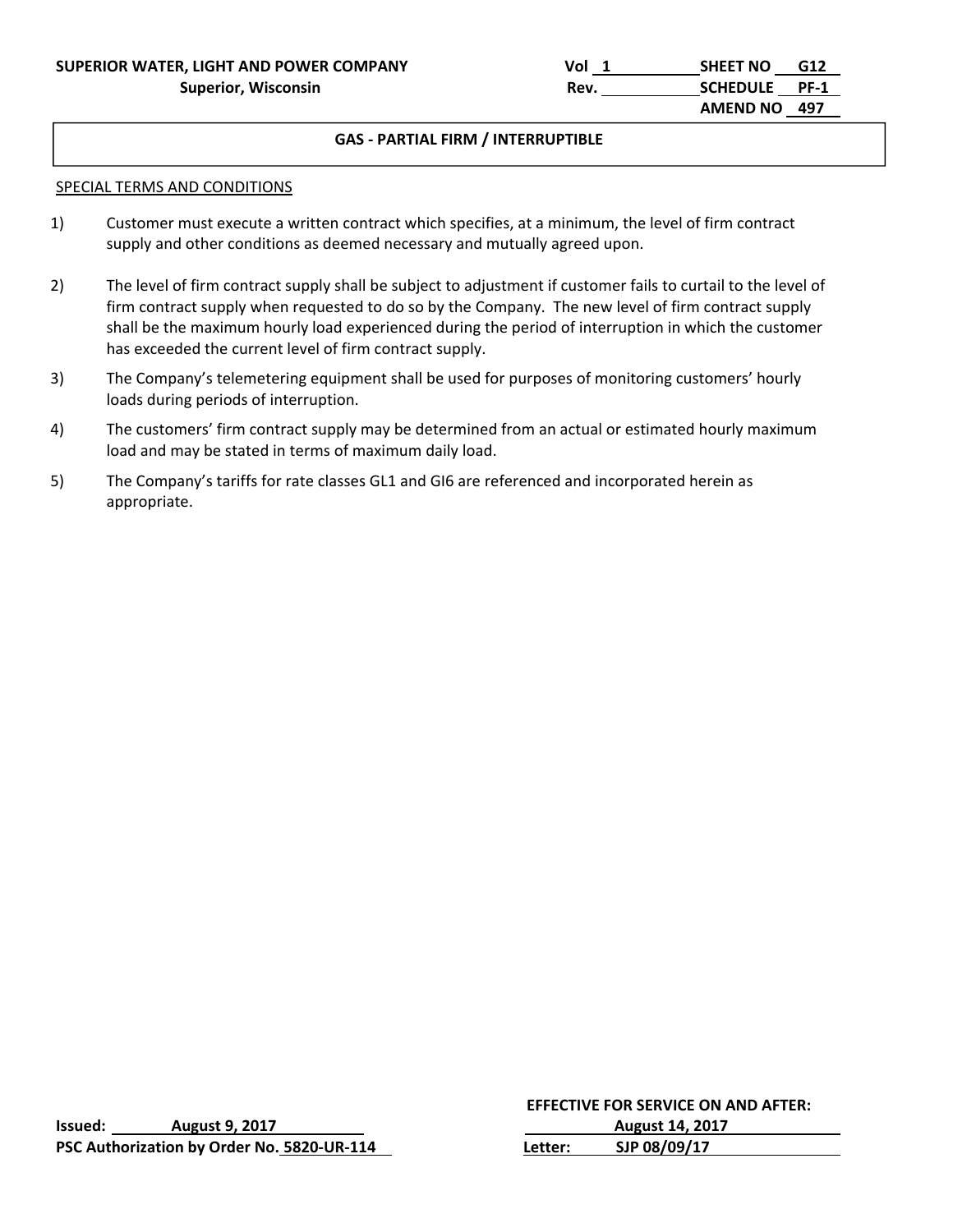R

R

R

### APPLICATION GAS ‐ SMALL VOLUME COMMERCIAL & INDUSTRIAL SERVICE–INTERRUPTIBLE (OPTIONAL)

#### **APPLICATION**

 To large commercial and industrial customers whose maximum hourly requirements are in excess of 8 therms with maximum daily requirements of less than 2,000 therms and who will agree to discontinue service on thirty minutes notice.

#### RATE (Monthly)

Customer Charge

\$135.00 per meter.

#### Distribution Charge

All therms: \$0.1658

#### Gas Acquisition Charge

All therms: \$0.0190

#### Base Commodity Charge (\$ per therm)

All therms: \$0.3299

(See PGA Rider for currently effective rate.)

#### MINIMUM CHARGE (Monthly)

The Customer Charge.

#### CONTRACT PERIOD

Not less than one year.

#### INTERRUPTION OF SERVICE

 Service under this schedule shall be subject to curtailment or complete interruption whenever the Company is unable to obtain from its suppliers or pipelines the natural gas to be delivered hereunder, whenever Company distribution system constraints warrant interruption, or whenever such curtailment or interruption is ordered by any governmental agency having jurisdiction.

 The amount of gas available at any time under this schedule is that portion of the total amount of natural gas available to the Company's system, if any, in excess of the amount of natural gas required to meet the needs of the Company's firm gas customers.

|         |                                            |         | <b>EFFECTIVE FOR SERVICE ON AND AFTER:</b> |
|---------|--------------------------------------------|---------|--------------------------------------------|
| Issued: | December 20, 2018                          |         | January 1, 2019                            |
|         | PSC Authorization by Order No. 5820-UR-115 | Letter: | SPC 12/20/18                               |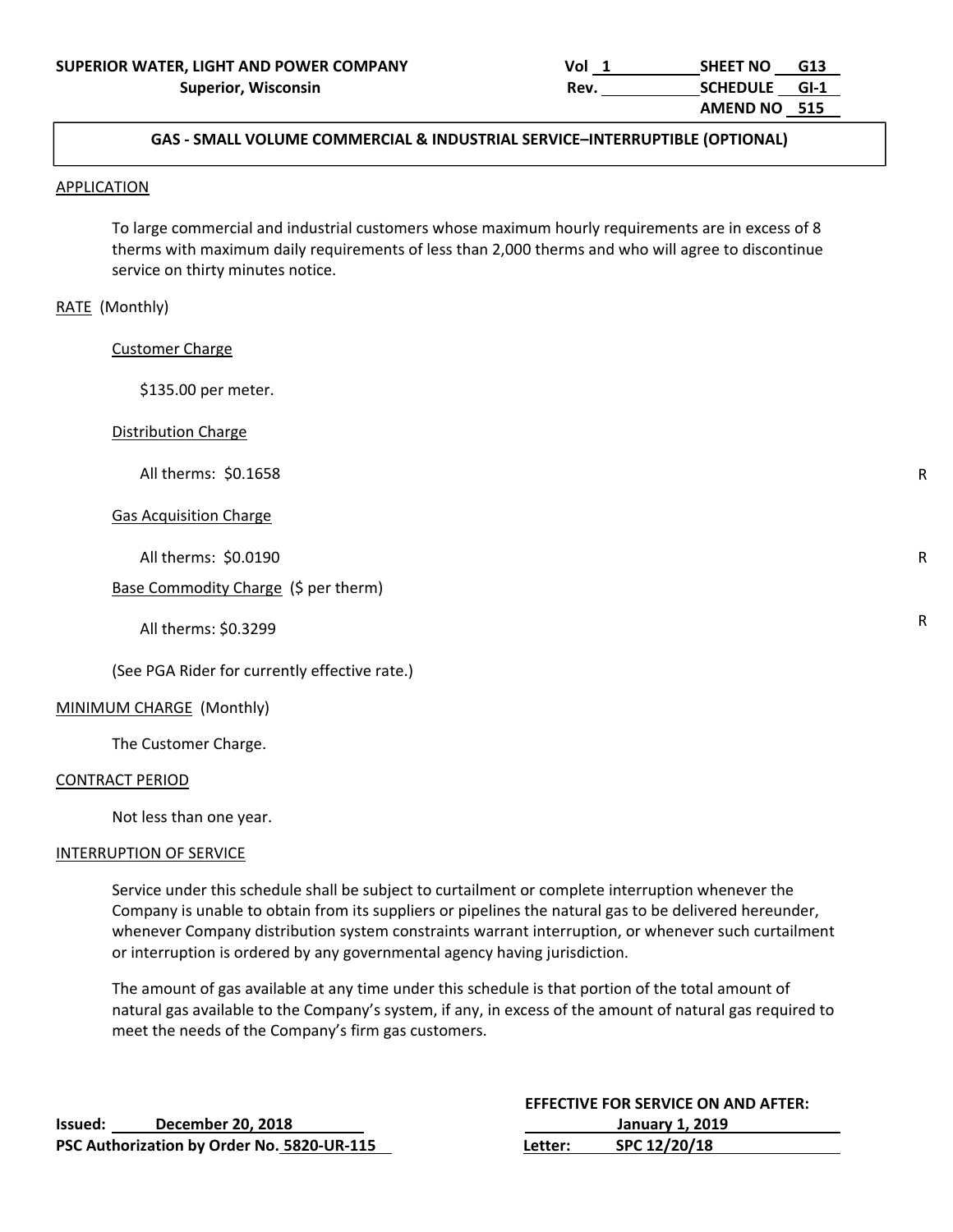### APPLICATION GAS ‐ SMALL VOLUME COMMERCIAL & INDUSTRIAL SERVICE–INTERRUPTIBLE (OPTIONAL)

#### INTERRUPTION OF SERVICE (cont'd)

 The Company reserves the right to test the interruptibility of customers served under this schedule. Customers who have failed to interrupt during a minimum test period of four hours or who have failed an actual interruption shall be subject to further testing. A customer who has failed three consecutive interruption periods, either actual or test, shall be transferred to the appropriate firm rate schedule provided the Company has the capacity to serve the customer under the firm rate schedule. Incidental usage during an actual interruption will not constitute an interruption failure but will be billed at the normal rate plus any applicable penalties. Penalties will not be applicable during a test interruption.

#### PENALTY FOR NON‐INTERRUPTION

 If a customer fails to curtail/interrupt its use of natural gas when requested to do so by Company, the customer shall pay a penalty charge equal to the tariffed pipeline penalty rate or \$2.00 per therm, whichever is greater. This penalty is in addition to all other charges incurred under this schedule. The Company also reserves the right to disconnect customer if customer fails to curtail/interrupt its use of natural gas when ordered to do so by the Company.

#### SERVICE REGULATIONS

 Service is subject to orders of regulatory bodies having jurisdiction and to Company's Service Regulations currently on file in Company's offices.

#### PROMPT PAYMENT OF BILLS

See Section XIV ‐ "Charges and Billings" of Company's Service Regulations.

| Issued: | <b>August 9, 2017</b>                      |         | <b>August 14, 2017</b> |
|---------|--------------------------------------------|---------|------------------------|
|         | PSC Authorization by Order No. 5820-UR-114 | Letter: | SJP 08/09/17           |

**EFFECTIVE FOR SERVICE ON AND AFTER:**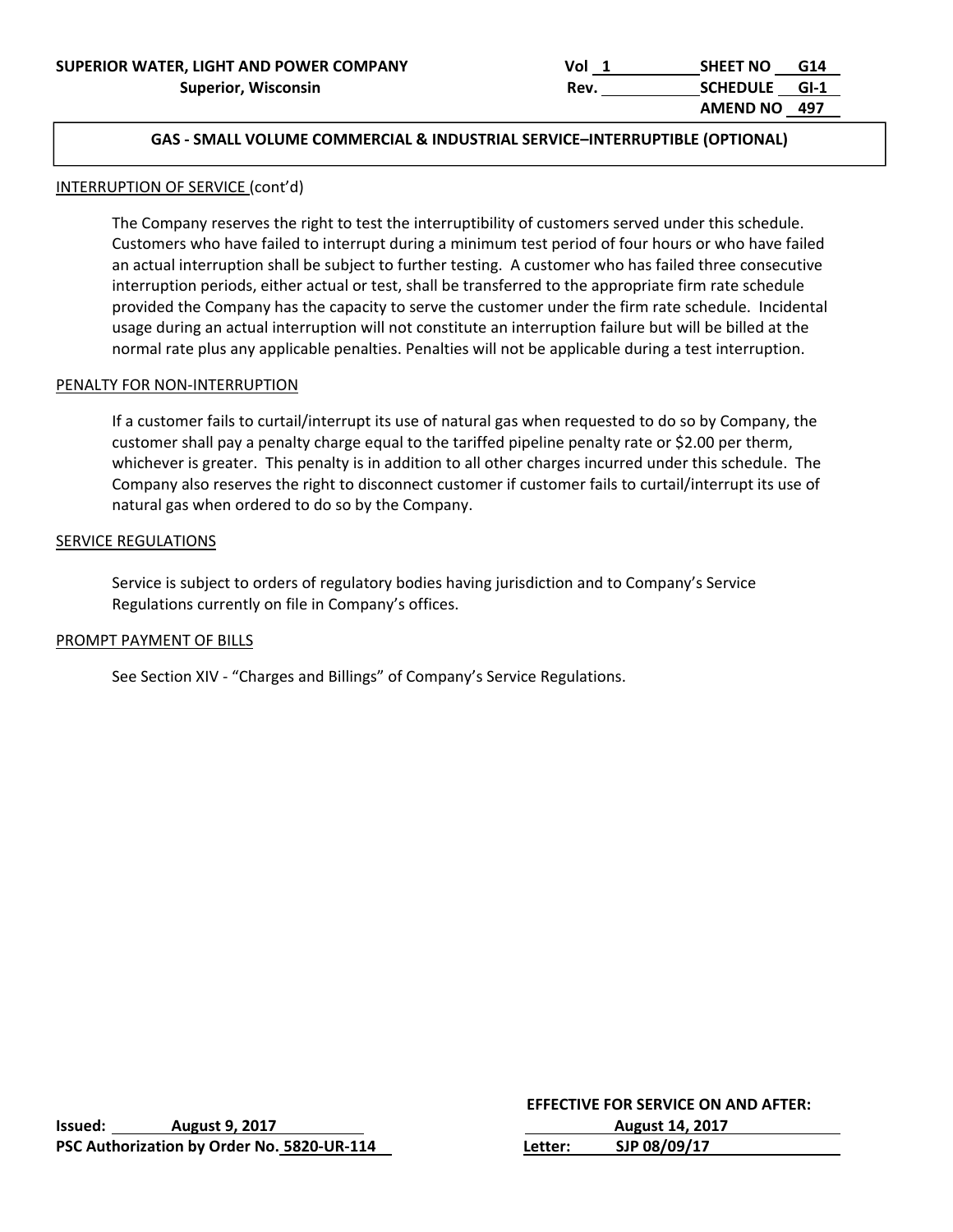### $\overline{\phantom{a}}$ GAS ‐ LARGE VOLUME COMMERCIAL & INDUSTRIAL SERVICE – INTERRUPTIBLE (OPTIONAL)<br>.

#### **APPLICATION**

 To large commercial and industrial customers whose maximum hourly requirements are in excess of 8 therms with maximum daily requirements in excess of 2,000 therms and who will agree to discontinue service on thirty minutes notice.

#### RATE (Monthly)

Customer Charge

\$430.00 per meter.

#### Distribution Charge

All therms: \$0.0914

#### Gas Acquisition Charge

All therms: \$0.0190

#### Base Commodity Charge (\$ per therm)

All therms: \$0.3299

(See PGA Rider for currently effective rate.)

## MINIMUM CHARGE (Monthly)

The Customer Charge.

#### CONTRACT PERIOD

Not less than one year.

#### INTERRUPTION OF SERVICE

 Service under this schedule shall be subject to curtailment or complete interruption whenever the Company is unable to obtain from its suppliers or pipelines the natural gas to be delivered hereunder, whenever Company distribution system constraints warrant interruption, or whenever such curtailment or interruption is ordered by any governmental agency having jurisdiction.

 The amount of gas available at any time under this schedule is that portion of the total amount of natural gas available to the Company's system, if any, in excess of the amount of natural gas required to meet the needs of the Company's firm gas customers.

 **EFFECTIVE FOR SERVICE ON AND AFTER:** 

|         |                                            |         | EFFECTIVE FOR SERVICE ON AND AFTER: |                 |
|---------|--------------------------------------------|---------|-------------------------------------|-----------------|
| Issued: | December 20, 2018                          |         |                                     | January 1, 2019 |
|         | PSC Authorization by Order No. 5820-UR-115 | Letter: | SPC 12/20/18                        |                 |

R

R

R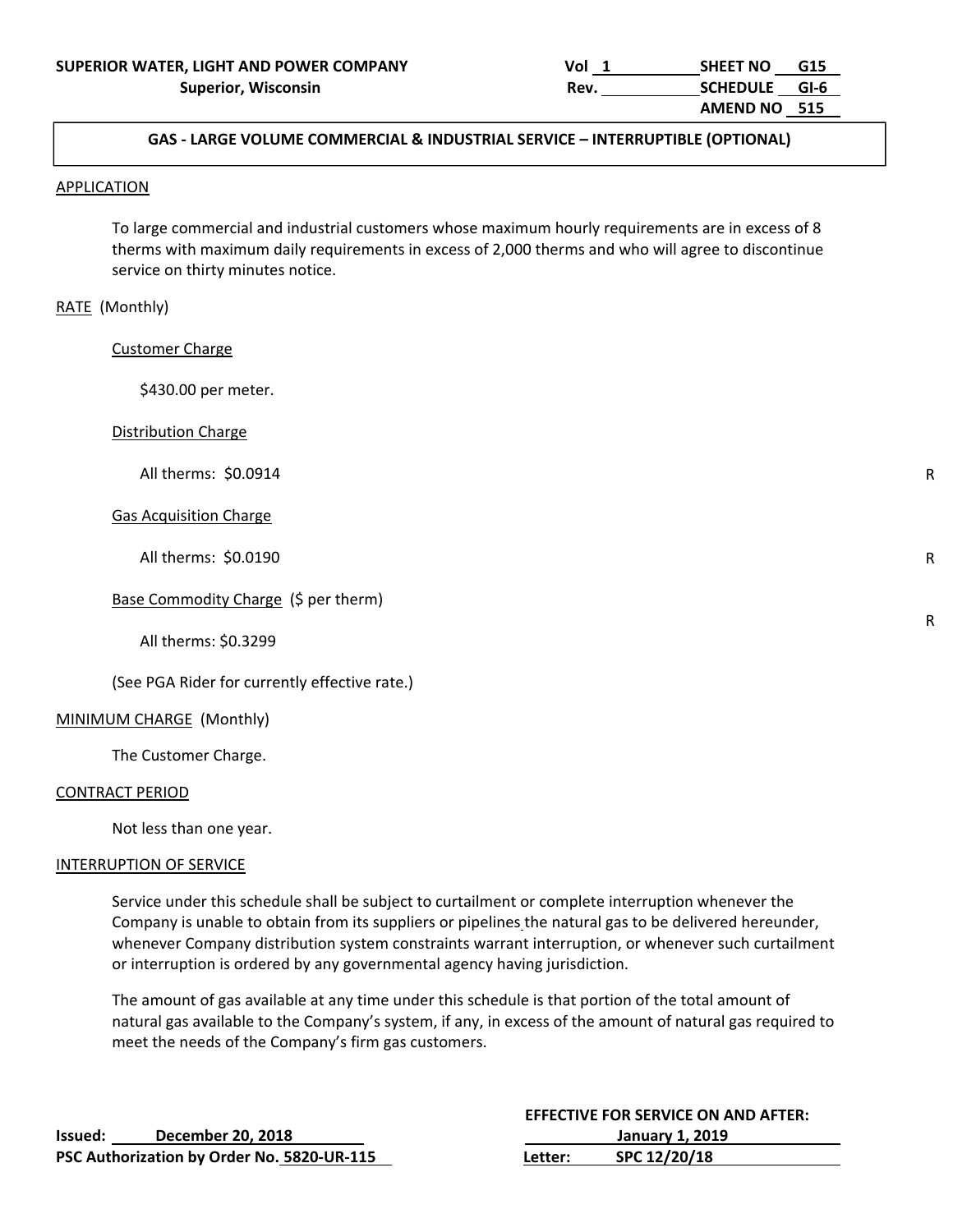### $\overline{\phantom{a}}$ GAS ‐ LARGE VOLUME COMMERCIAL & INDUSTRIAL SERVICE – INTERRUPTIBLE (OPTIONAL)<br>.

### INTERRUPTION OF SERVICE (cont'd)

The Company reserves the right to test the interruptibility of customers served under this schedule. Customers who have failed to interrupt during a minimum test period of four hours or who have failed an actual interruption shall be subject to further testing. A customer who has failed three consecutive interruption periods, either actual or test, shall be transferred to the appropriate firm rate schedule provided the Company has the capacity to serve the customer under the firm rate schedule. Incidental usage during an actual interruption will not constitute an interruption failure but will be billed at the normal rate plus any applicable penalties. Penalties will not be applicable during a test interruption.

#### PENALTY FOR NON‐INTERRUPTION

 If a customer fails to curtail/interrupt its use of natural gas when requested to do so by Company, the customer shall pay a penalty charge equal to the tariffed pipeline penalty rate or \$2.00 per therm, whichever is greater. This penalty is in addition to all other charges incurred under this schedule. The Company also reserves the right to disconnect customer if customer fails to curtail/interrupt its use of natural gas when ordered to do so by the Company.

## SERVICE REGULATIONS

 Service is subject to orders of regulatory bodies having jurisdiction and to Company's Service Regulations currently on file in Company's offices.

#### PROMPT PAYMENT OF BILLS

See Section XIV ‐ "Charges and Billings" of Company's Service Regulations.

|                |                                            |         | <b>EFFECTIVE FOR SERVICE ON AND AFTER:</b> |  |  |
|----------------|--------------------------------------------|---------|--------------------------------------------|--|--|
| <b>Issued:</b> | <b>August 9, 2017</b>                      |         | <b>August 14, 2017</b>                     |  |  |
|                | PSC Authorization by Order No. 5820-UR-114 | Letter: | SJP 08/09/17                               |  |  |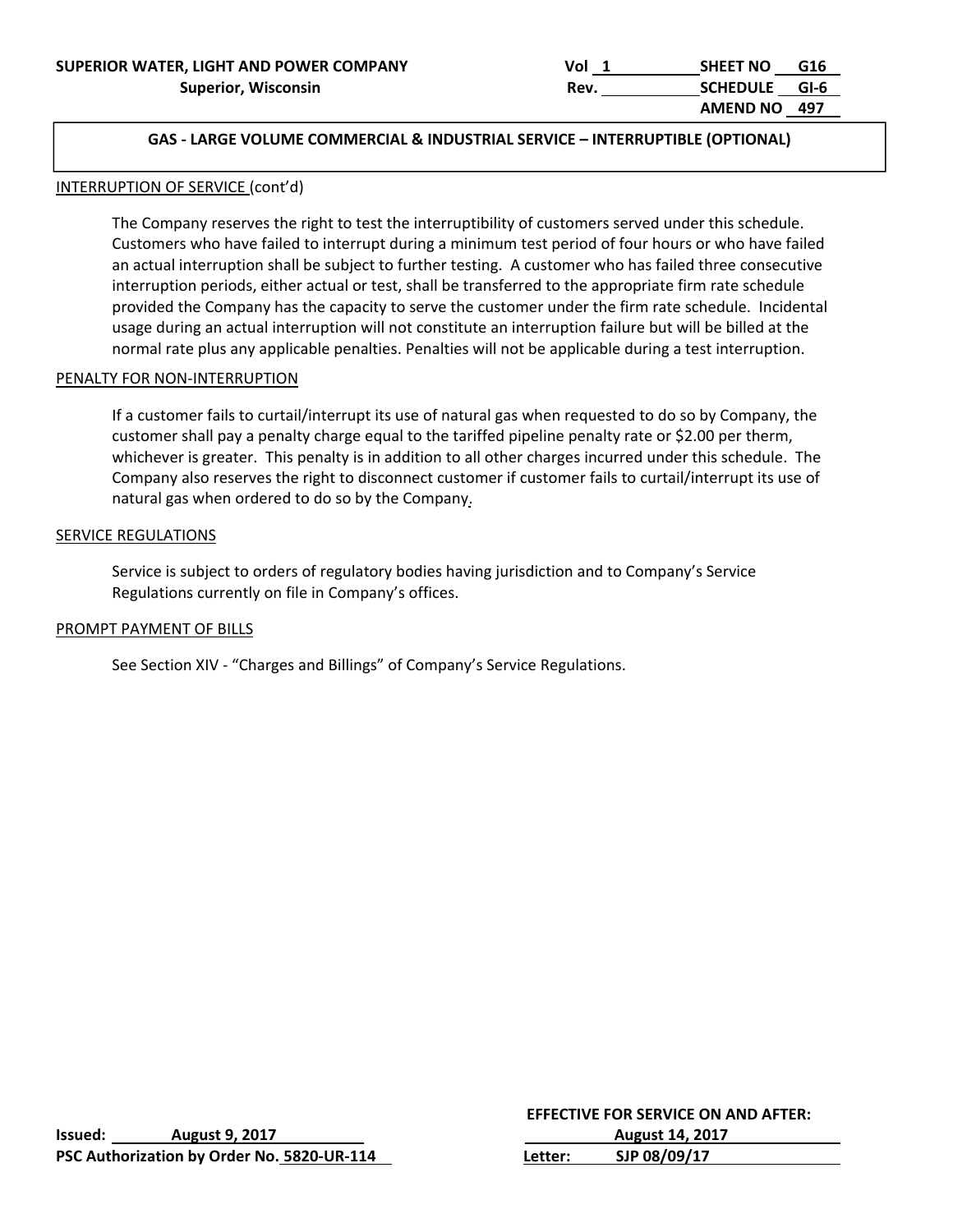## **GAS ‐ TRANSPORTATION SERVICE**

Transportation service provides for the transportation of customer‐owned gas from the applicable city gate station through the Company's distribution system to the customer's meter. The customer is responsible for arranging for the purchase and delivery of gas to the Company's city gate station.

#### AVAILABILITY

 This service is available when the installed distribution capacity and facilities are sufficient to provide service under this schedule without reducing the quality or quantity of services to any higher priority customer, as defined in the priority of service program and curtailment plan beginning on rate sheet No. G 42. This service is available for customers who would otherwise be qualified to receive service under the Company's system supply schedules but have elected to be transportation customers and have made arrangements for the delivery of customer-owned gas to the Company's city gate station. Customers seeking service under this rate schedule must also execute a balancing agreement with the Company. Service under this rate schedule will start on the first gas day of the month and terminate on the last gas day of the month.

#### RATE

 Transportation Administration Charge: \$25.00 per month per meter Transportation Charge:

|                            | Applicable<br>System Sales<br><b>Rate Class</b> | <b>Customer Charge</b><br>Per Month | Base Rate<br>Per therm |
|----------------------------|-------------------------------------------------|-------------------------------------|------------------------|
| Transportation<br>Service: | $GC-1$                                          | \$15.00                             | \$0.2305               |
|                            | $GL-1$                                          | \$160.00                            | \$0.1489               |
|                            | $GI-1$                                          | \$135.00                            | \$0.1658               |
|                            | $GI-6$                                          | \$430.00                            | \$0.0914               |

 Service under this schedule is subject to the Purchased Gas Adjustment Clause beginning at rate sheet No. G 36. Current effective rates are shown on rate sheet No. G 42.

|         |                                            |         | <b>EFFECTIVE FOR SERVICE ON AND AFTER:</b> |  |
|---------|--------------------------------------------|---------|--------------------------------------------|--|
| Issued: | December 20, 2018                          |         | January 1. 2019                            |  |
|         | PSC Authorization by Order No. 5820-UR-115 | Letter: | SPC 12/20/18                               |  |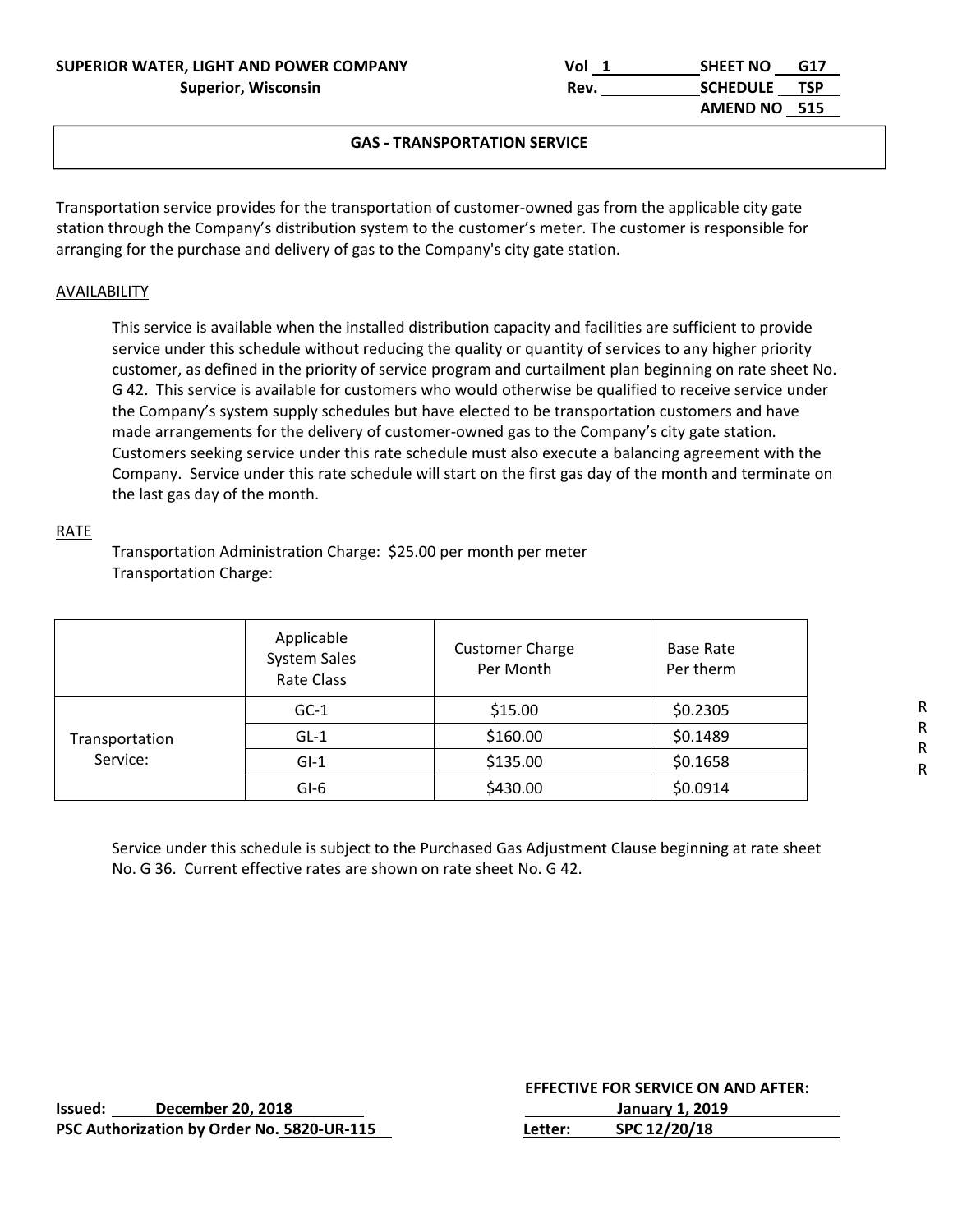#### **GAS ‐ TRANSPORTATION SERVICE**

#### MINIMUM BILL

The minimum bill shall include the transportation administration charge plus the applicable customer charge.

#### PROMPT PAYMENT OF BILLS

See Section XIV ‐ "Charges and Billings" of the Company's service regulations.

#### CURTAILMENT/INTERRUPTION OF SERVICE

The Company will attempt to deliver the customer-owned gas on a day-to-day basis in accordance with the customer's requirements and subject to maximum allowable delivery restrictions; however, the Company reserves the right to curtail or suspend service on any day, when, in its sole discretion, the Company determines that any of the following conditions exist and all interruptible sales customers have been interrupted:

- 1) Operating conditions are such that interruption is necessary.
- 2) The natural gas distribution system capacity is not sufficient to meet the requirements of existing firm delivery customers regardless of the ownership of the gas.
- 3) The producer or transmission supplier curtails or interrupts the supply of customer‐owned natural gas to the Company's city gate station.
- 4) A constraint day, as defined on rate sheet G 46 of the Company's rules and regulations, is declared and the transportation customer is required to stay within nominated volumes.

 If in the event of a disruption on the Company's system it is determined that the Company has delivered gas transported under this tariff to the Company's system customers, compensation to the transporting customer shall be made in accordance with the balancing agreement between the customer and the Company.

#### CONVERSION FROM SYSTEM SALES SERVICE TO TRANSPORTATION

Any customer who wishes to convert from the Company's system sales service and be served under this schedule shall provide a minimum of twelve months written notice prior to November 1 of the year preceding the year in which the conversion is to become effective. In lieu of the waiting period, the Company may condition conversion on the payment of an exit fee as described below.

|         |                                            |         | <b>EFFECTIVE FOR SERVICE ON AND AFTER:</b> |
|---------|--------------------------------------------|---------|--------------------------------------------|
| lssued: | <b>August 9, 2017</b>                      |         | <b>August 14, 2017</b>                     |
|         | PSC Authorization by Order No. 5820-UR-114 | Letter: | SJP 08/09/17                               |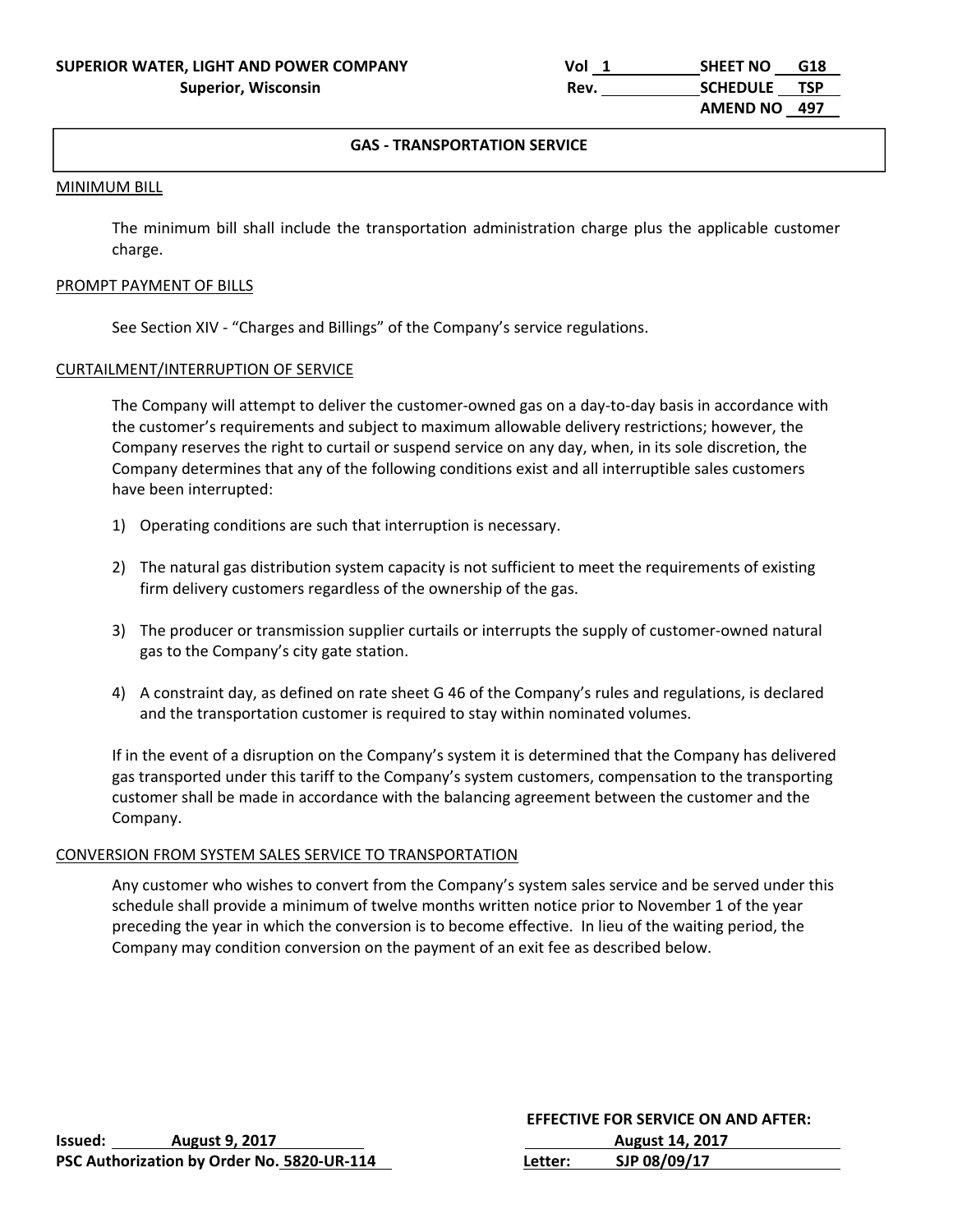**SUPERIOR WATER, LIGHT AND POWER COMPANY**   $vol_1$  Vol  $1$  SHEET NO G19

#### **GAS ‐ TRANSPORTATION SERVICE**

 A current Company sales service customer transferring to transportation service may be required to pay an exit fee. The purpose of the exit fee is to recover the costs of the next 12-month period that will not be recovered as a result of the customer's transfer from sales service to transportation service. The exit fee shall include all costs incurred by the Company to provide service to the customer as a sales service customer. These costs include, but are not limited to, the following:

- 1) any take‐or‐pay or similar charges incurred by the Company under its supply contracts that result from the customer's decision to transport and to purchase supplies from an entity other than the Company for the next twelve months,
- 2) any charges, including, but not limited to, reservation charges, commodity charges, minimum bills, penalties, balancing charges, transition costs, and take‐or‐pay costs, incurred by the Company under its capacity, storage, peaking, and other contracts that result from the customer's decision to transport and to purchase supplies from an entity other than the Company; and
- 3) any other charges that are incurred as a result of the customer's decision to transport and to purchase supplies from an entity other than the Company.

A system sales service customer that has decided to convert to transportation service and purchase capacity from an entity other than the Company must pay the total exit fee as described above. A system sales service customer that agrees to accept an assignment of a pro rata portion of the Company's firm upstream pipeline capacity and other services contracted for on behalf of the customer and also agrees to pay all charges and rates of whatever kind associated with those services shall have the exit fee reduced by such an amount.

 The Company shall determine the total amount of the above costs and bill the transporter for either the total amount or for the amount reduced for costs associated with any capacity assignment. Transporter must pay this preliminary bill in full prior to the commencement of service under this tariff.

|         |                                            |         | <b>EFFECTIVE FOR SERVICE ON AND AFTER:</b> |
|---------|--------------------------------------------|---------|--------------------------------------------|
| lssued: | <b>August 9, 2017</b>                      |         | <b>August 14, 2017</b>                     |
|         | PSC Authorization by Order No. 5820-UR-114 | Letter: | SJP 08/09/17                               |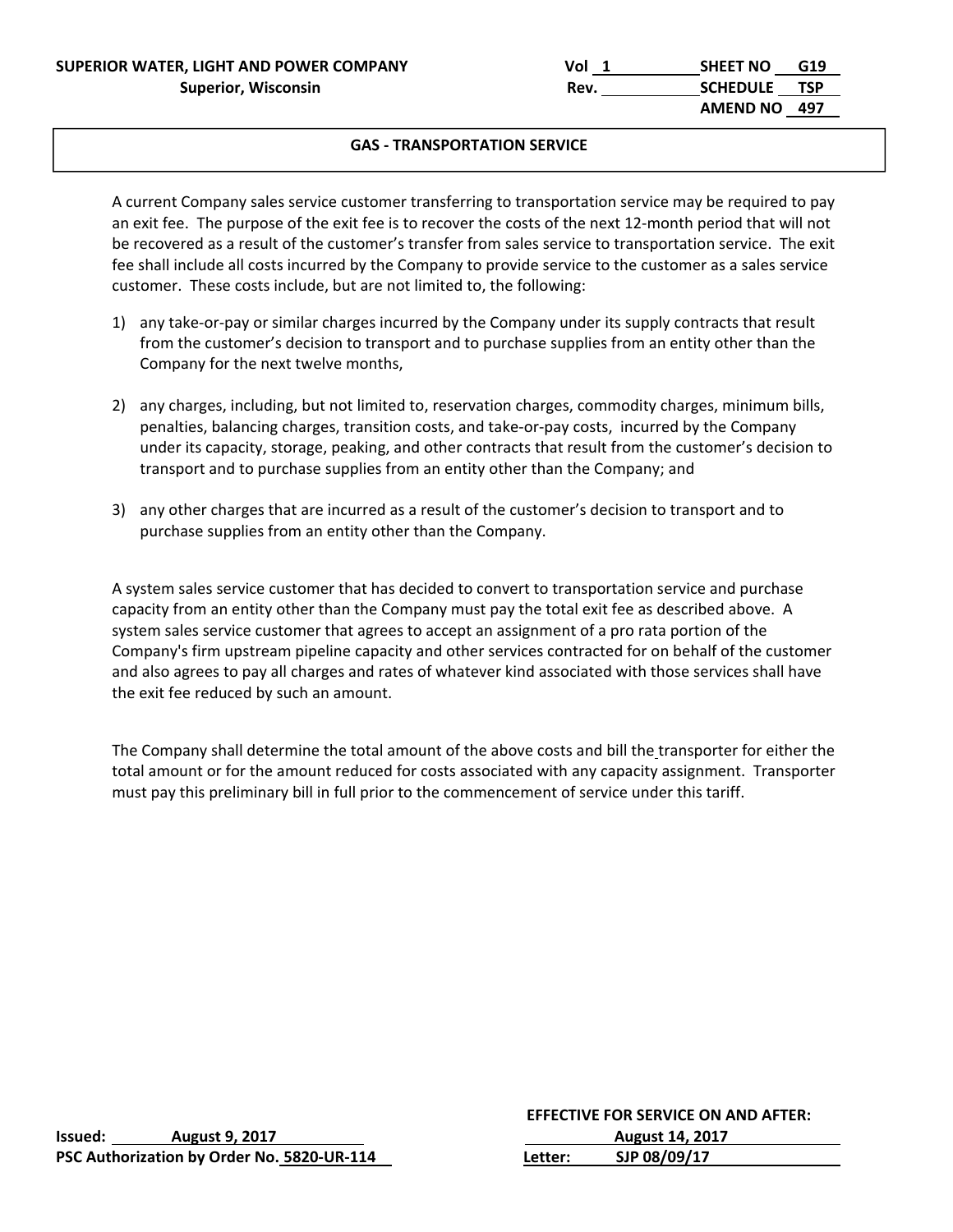| SUPERIOR WATER, LIGHT AND POWER COMPANY | Vol  | <b>SHEET NO</b> | G20        |
|-----------------------------------------|------|-----------------|------------|
| <b>Superior, Wisconsin</b>              | Rev. | <b>SCHEDULE</b> | <b>TSP</b> |
|                                         |      | <b>AMEND NO</b> | - 497      |

#### CONVERSION TO SYSTEM SALES SERVICE

Any customer served under this schedule that plans to transfer to the Company's system sales service shall provide a minimum of 12 months' notice prior to November 1 of the year preceding the year in which the conversion is to become effective. The Company may waive this notice requirement at the Company's sole discretion and if there will be no undue detriment to the Company's existing sales service customers.

In the event that the Company receives a notice stating that a marketer will no longer be providing gas supply service to a particular gas customer or group of customers, the Company will meet with the marketer's customer(s) to offer replacement service as it deems appropriate. The form of such notice must be in writing and must be delivered to the Company during normal business hours via USPS, fax or hand delivered to the Company's office and clearly marked for the attention of the General Manager. The Company will effectuate the marketer's request no later than 9:00 a.m. on the fifth regular business day following receipt of the notice.

#### BALANCING SERVICE

APPLICATION CONTINUES

#### Balancing Administrative Rates

The following charges will apply to each individual customer any month the customer is classified as receiving service under this rate schedule. The administrative charge recovers the incremental cost of administering third‐party natural gas supply deliveries.

Administrative Charge: \$2.00 per day per meter

In addition to the balancing administration rates above, balancing service charges and commodity cash-out charges/credits, as described below, will apply to the pooling agents of third party balancing pools and to individual customers in the Company administered balancing pool.

#### Balancing Service in the Company Administered Pool

Customers who do not form or join third party pools to aggregate imbalances will be included in a separate and combined pool administered by Company. Customers in this pool will be subject to the Company administered pool agreement that must be signed by each customer in the pool. The Company administered pool imbalance will be calculated separately from all third party pool imbalances.

|                |                                            |         | <b>EFFECTIVE FOR SERVICE ON AND AFTER:</b> |
|----------------|--------------------------------------------|---------|--------------------------------------------|
| <b>Issued:</b> | <b>August 9, 2017</b>                      |         | <b>August 14, 2017</b>                     |
|                | PSC Authorization by Order No. 5820-UR-114 | Letter: | SJP 08/09/17                               |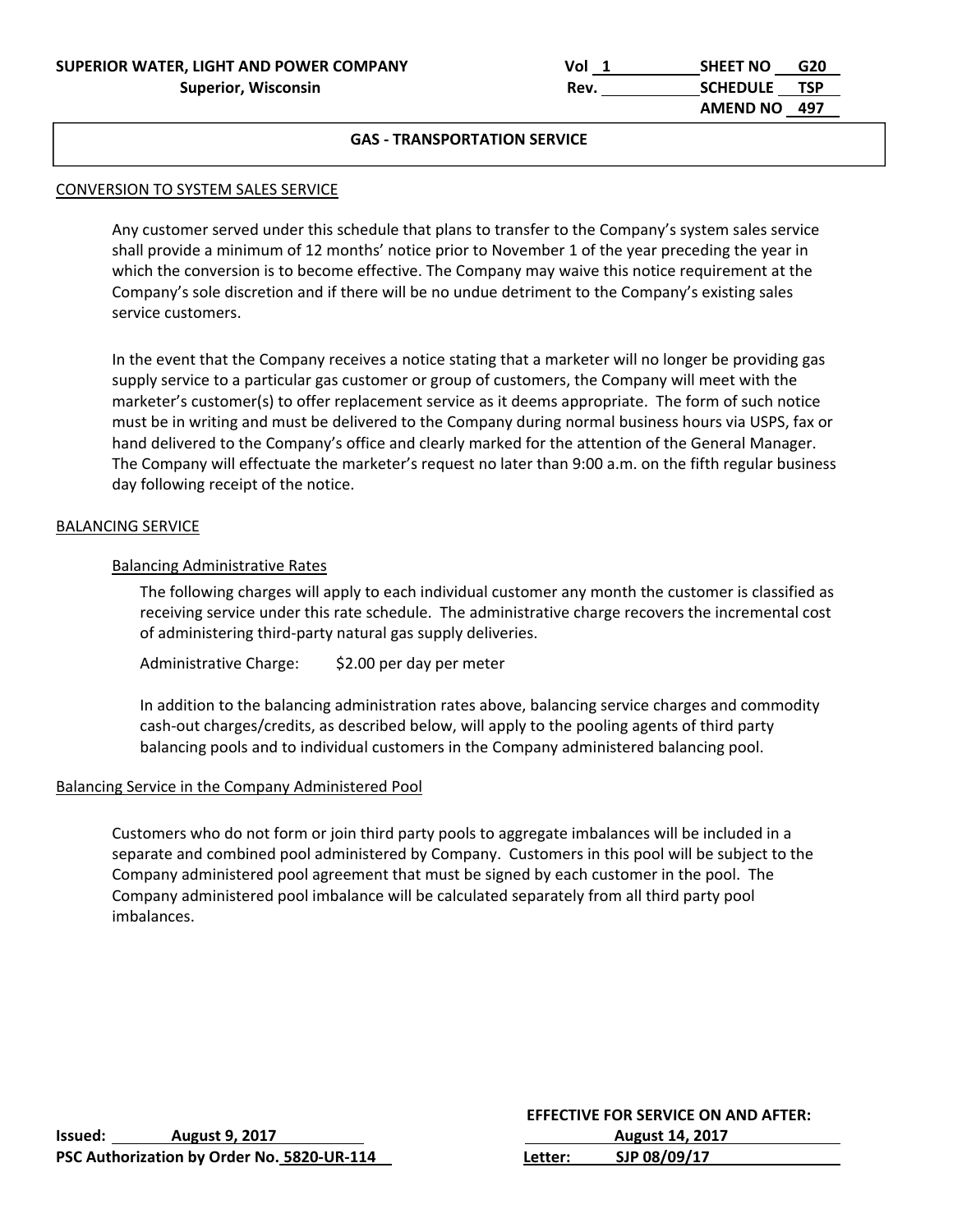| SUPERIOR WATER, LIGHT AND POWER COMPANY | Vol  | <b>SHEET NO</b> | G21 |
|-----------------------------------------|------|-----------------|-----|
| Superior, Wisconsin                     | Rev. | SCHEDULE TSP    |     |
|                                         |      | AMEND NO 497    |     |

#### **GAS ‐ TRANSPORTATION SERVICE**

## Balancing Service in the Company Administered Pool (cont'd)

Customers in the Company administered pool will receive the Company's balancing service under this rate schedule. For each customer in this pool, an imbalance volume will be determined daily. The imbalance volume is the absolute difference between the customer's confirmed natural gas nomination and actual usage. For the purpose of calculating a customer's imbalance volume, an individual customer will be allowed to pool the usage and nominations of multiple meters at a single location. Each customer's imbalance volume will be adjusted by a pooling factor, which will include the imbalance volume diversity of the Company administered pool. The pooling factor is the ratio of the customers' aggregated imbalance volumes to the total pool imbalance volume. Based on the adjusted imbalance volume, each customer in the Company administered pool will incur a balancing service charge and, for monthly imbalance volumes, an overtake charge or undertake credit, as described in the cash-out mechanism section of this rate schedule.

Each customer's daily consumption will be as reported by the Company's telemetering equipment. On days when the telemetered use data is not available, the Company will estimate the customer's daily consumption during the period the telemetered use data is not available. The estimated and actual hourly usage will then be added to obtain daily consumption.

The Company will make available, at a customer's request; a report showing the customer's daily nomination and actual daily usage based on telemetered data and Company adjustment factors.

Customers can form third party pools to aggregate pool member imbalances. Pooled customers' daily imbalances will be aggregated for the purpose of minimizing total customers' imbalances. All customers that do not participate in a third‐party pool will instead be included in the Company administered pool described above. Each third party pool's imbalances will be calculated separately from other third party pool imbalances and the Company administered pool imbalances. Customers that have formed a pool shall be subject to a third party pooling agreement that must be signed by the party responsible for both financial payments and the balancing of the pool (the designated pooling agent), and the transportation customers in the pool. The Company must then approve the agreement. Customers may join a given third party pool effective at the beginning of the first gas day of the month or leave a third party pool at the end of the last gas day of the month.

|         |                                            |         | <b>EFFECTIVE FOR SERVICE ON AND AFTER:</b> |
|---------|--------------------------------------------|---------|--------------------------------------------|
| lssued: | <b>August 9, 2017</b>                      |         | <b>August 14, 2017</b>                     |
|         | PSC Authorization by Order No. 5820-UR-114 | Letter: | SJP 08/09/17                               |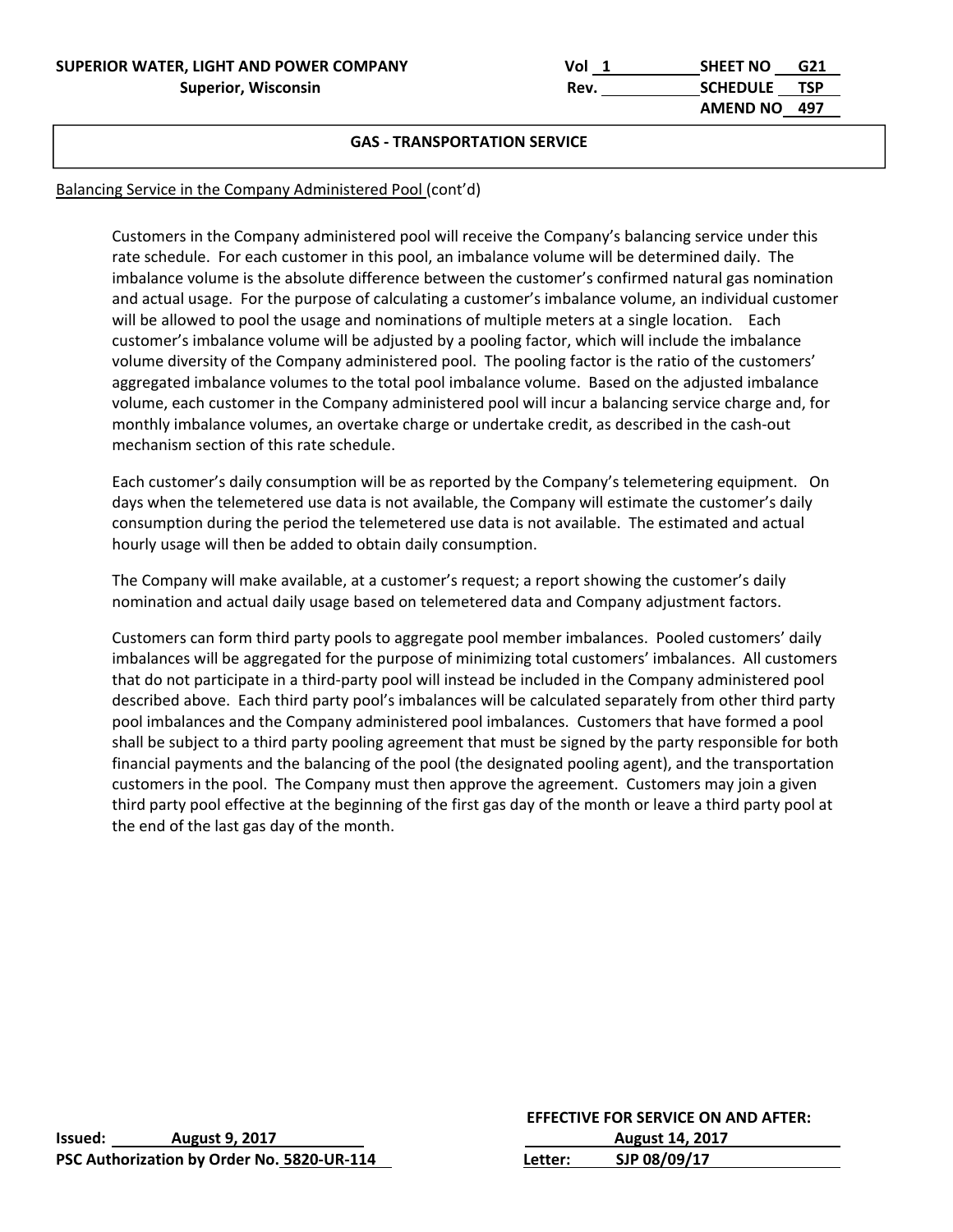| SUPERIOR WATER, LIGHT AND POWER COMPANY | Vol  | <b>SHEET NO</b> | G22 |
|-----------------------------------------|------|-----------------|-----|
| <b>Superior, Wisconsin</b>              | Rev. | SCHEDULE TSP    |     |
|                                         |      | AMEND NO 497    |     |

#### **GAS ‐ TRANSPORTATION SERVICE**

### Balancing Service in the Company Administered Pool (cont'd)

Pooling agents must nominate with the Company, on a properly executed third party natural gas supply nomination form as specified in the special terms and provisions herein, the gas that will be delivered on a daily basis for the pool. For a third party pool, the daily nomination must be at the pipeline contract level. Each day, the Company will calculate the pool's daily imbalance volume.

The imbalance volume for the pool is the absolute difference between the pool's confirmed natural gas nomination not covered by an alternative balancing service and actual aggregated usage less any usage covered by an alternate balancing service. Usage will be adjusted as necessary to be on a comparable basis with nomination volumes before an over‐nomination or under‐nomination is calculated.

The party responsible for administration of a pool under this rate schedule (the pooling agent) will be billed the balancing service charges for the pool and will be subject to the commodity cash‐out. The Company will bill the pooling agent monthly. If a pooling agent becomes in arrears with the Company, the Company will notify individual pool members. Should the pooling agent remain in arrears for a period exceeding thirty days, the Company may bill the individual customers in the pool for any outstanding balancing service costs and/or commodity cash-out that was billed to the pooling agent. When this occurs, the customers in that pool will be moved to the Company administered pool and remain there until they form or join another third party pool.

The third party pool's consumption will be reported as calculated from the aggregated volumes recorded by Company's telemetering equipment installed at each pool customer's location. On days when the telemetering equipment fails to operate properly, the Company will estimate the affected customer's daily consumption during the period the telemetering equipment was not operating properly. The estimated usage will then be added to the actual hourly usage to obtain the daily consumption of the individual customer. This will be added to the usage data of the other customers in the third party pool to obtain the pool's daily consumption. The Company will make available, at the pooling agent's request, a report showing the pool's daily nomination and daily usage based on telemetered data and Company adjustment factors.

|         |                                            |         | <b>EFFECTIVE FOR SERVICE ON AND AFTER:</b> |  |
|---------|--------------------------------------------|---------|--------------------------------------------|--|
| Issued: | <b>August 9, 2017</b>                      |         | <b>August 14, 2017</b>                     |  |
|         | PSC Authorization by Order No. 5820-UR-114 | Letter: | SJP 08/09/17                               |  |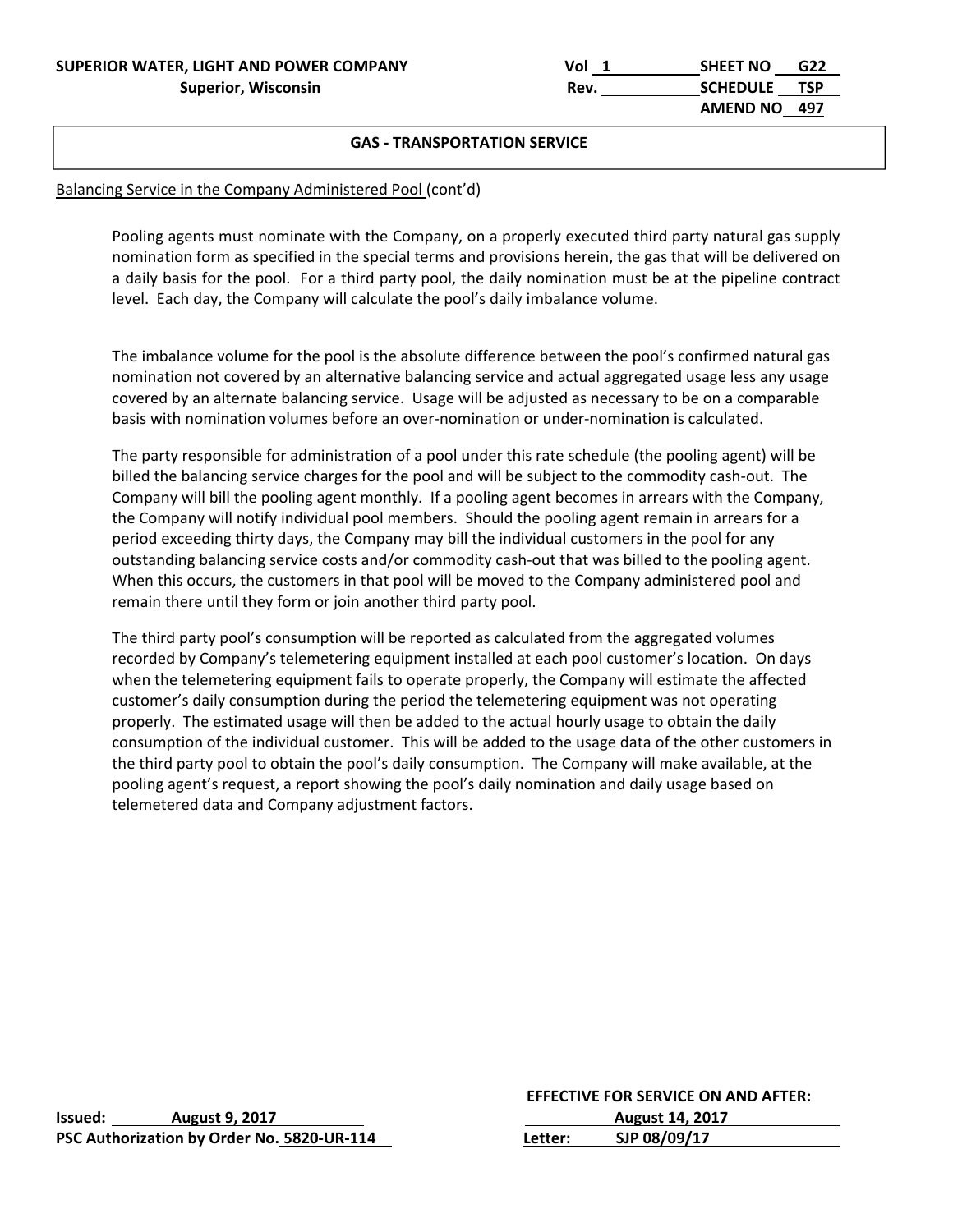| SUPERIOR WATER, LIGHT AND POWER COMPANY | Vol  | G23<br><b>SHEET NO</b> |  |
|-----------------------------------------|------|------------------------|--|
| Superior, Wisconsin                     | Rev. | SCHEDULE TSP           |  |
|                                         |      | AMEND NO 497           |  |

#### Balancing Service Charges

APPLICATION CONTINUES

The Company will apply the following balancing service charges to adjusted daily imbalance volumes of customers in the Company administered pool and to the imbalance volumes of the respective third party pools that are not covered by an alternative balancing service. The rates are set out in three tiers to minimize the cost impact of third party natural gas supply imbalances on the rates to system sales service customers. The rates are based on the rates of Northern Natural Gas Company and will be adjusted whenever Northern Natural Gas Company changes its rates. These tier rates do not recover the commodity cost of gas associated with the imbalances. The commodity cost of gas is cashed out according to the cash‐out mechanism.

#### Daily Scheduling Variance - Non-Constraint Day:

A net daily variance for each gas day will be determined by comparing customer actual gas use with the amount of gas nominated. The daily imbalance percentage will be calculated by dividing the daily variance by the amount of gas nominated.

#### Negative Daily Variance Charges:

If the amount of gas used by a customer is less than the nominated amount for any day that is not a constraint day; customer shall be charged an amount equal to the following:

| Daily Imbalance Percentages: | Daily Variance Charge: |
|------------------------------|------------------------|
| First 5%                     | \$.0000 / therm        |
|                              |                        |
| Next 10%                     | \$.0072 / therm        |
|                              |                        |
| All remaining daily variance | \$.0400 / therm        |
|                              |                        |

|         |                                            | <b>EFFECTIVE FOR SERVICE ON AND AFTER:</b> |                        |  |
|---------|--------------------------------------------|--------------------------------------------|------------------------|--|
| Issued: | <b>August 9, 2017</b>                      |                                            | <b>August 14, 2017</b> |  |
|         | PSC Authorization by Order No. 5820-UR-114 | Letter:                                    | SJP 08/09/17           |  |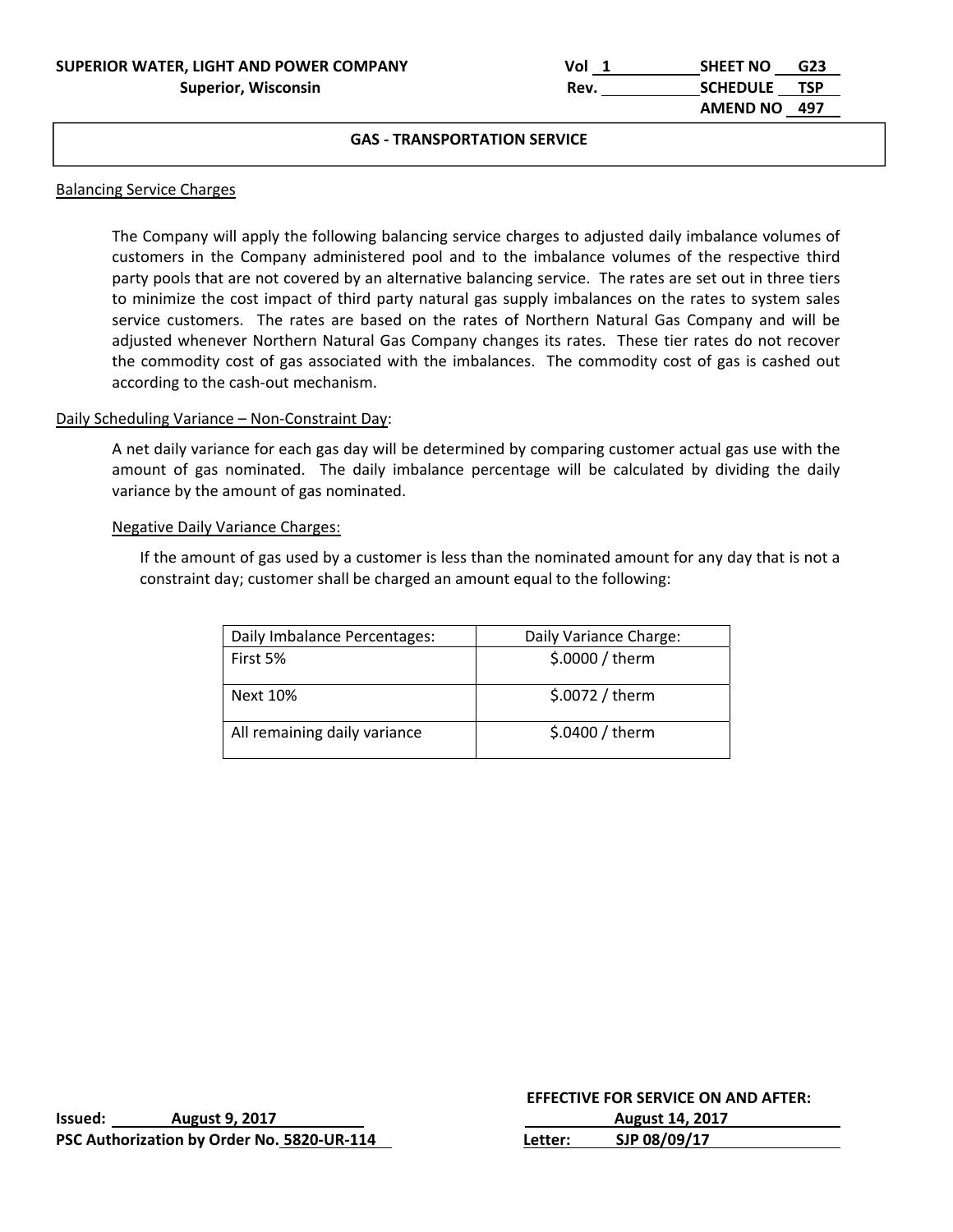APPLICATION CONTINUES

#### The former customers customers in single-family described. **GAS ‐ TRANSPORTATION SERVICE**

Daily Scheduling Variance – Non‐Constraint Day: (cont'd)

Positive Daily Variance Charges:

If the amount of gas used by a customer is more than the nominated amount for any day that is not a constraint day; customer shall be charged an amount equal to the following:

| Daily Imbalance Percentages: | Daily Variance Charge: |
|------------------------------|------------------------|
| First 5%                     | \$.0000 / them         |
| Next 10%                     | $$.0072 /$ therm       |
| All remaining daily variance | $$.1000 /$ therm       |

Any over‐run or under‐run charges or penalties assessed by pipelines will be prorated among those customers in the Company administered pool and/or third party pools that contributed to the cause of the penalties. The daily balancing revenues received from balancing charges will be netted against these pipeline charges or penalties on each month's balancing service bill for affected customers or third party pools.

#### Daily Scheduling Variance – High‐Flow Constraint Condition:

A high‐flow constraint condition is one in which the Company expects natural gas demand in an area or areas of its service territory to exceed the available delivered supply of gas. The condition can result from, but shall not be limited to, economic factors, extremely cold weather, pipeline regulator or compressor failure, main breaks, and other emergency situations.

When the Company determines that a high-flow constraint condition exists, the Company shall declare a high-flow constraint period in the affected area(s). During this period, the Company will require customers using third party natural gas supplies to use no more than their daily confirmed pipeline deliveries and, to the extent necessary, interrupt interruptible customers to avoid incurring pipeline penalties, assure adequate supplies are available for firm sales service needs, and to preserve system integrity. Separate nominations will be required for deliveries to individual constrained areas, and these areas may be balanced separately and individually as is deemed necessary by the Company. Company personnel will give pooling agents and/or customers as much advance notice of a high-flow constraint condition as possible. Notice of a high‐flow constraint condition may also be given after the start of a gas day.

|                |                                            |         | <b>EFFECTIVE FOR SERVICE ON AND AFTER:</b> |
|----------------|--------------------------------------------|---------|--------------------------------------------|
| <b>Issued:</b> | <b>August 9, 2017</b>                      |         | <b>August 14, 2017</b>                     |
|                | PSC Authorization by Order No. 5820-UR-114 | Letter: | SJP 08/09/17                               |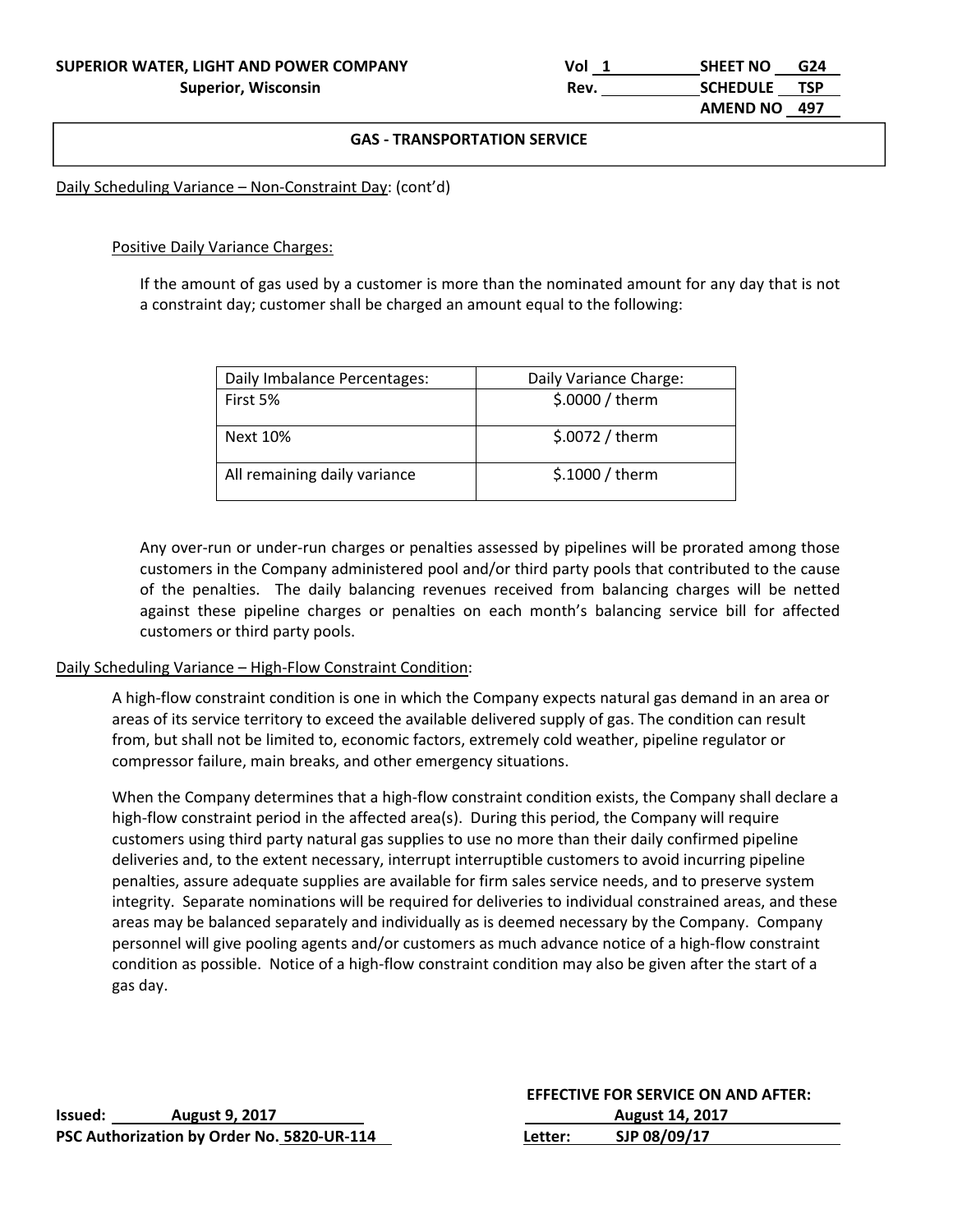APPLICATION CONTINUES

#### The former customers customers in single-family described. **GAS ‐ TRANSPORTATION SERVICE**

## Daily Scheduling Variance – High-Flow Constraint Condition (cont'd)

Imbalance volumes for over-nominations (undertakes) will be subject to the non-constraint day negative daily variance charges. To the extent that the Company requests customers or pooling agents to curtail usage, or requires customers on interruptible distribution service schedules to interrupt usage, during a high-flow constraint day, the Company may waive the non-constraint day negative daily variance charges.

Imbalance volumes for under‐nominations (overtakes) will be subject to an unauthorized use charge. The net daily variances above 5% of the customer nomination shall be considered unauthorized use. Availability of this charge does not preclude Company from physically controlling customer's gas supply upon customer's failure to curtail to confirmed pipeline delivery volume. The additional charge for unauthorized use shall be assessed as follows:

- 1) During a curtailment or interruption when interstate pipeline capacity is not limited, the additional charge shall be the greater of incremental cost to the Company that results from a failure to curtail or interrupt, or \$2.50 per therm for gas used in excess of the maximum quantity level requested by the Company.
- 2) During a curtailment or interruption due to capacity limitations on interstate pipelines, the additional charge shall be the greater of incremental cost to the Company that results from a failure to curtail or interrupt, or \$10.00 per therm for gas used in excess of the maximum quantity level requested by the Company.

Incremental cost, as referenced above, shall include any interstate pipeline penalties incurred as a result of customers' failure to curtail or interrupt, as well as the total cost of incremental interstate pipeline capacity and/or gas commodity purchased to serve customers' load on the day(s) of curtailment or interruption. To the extent that gas commodity charges are assessed through this provision, the volume assessed charges in this mechanism will not be subject to cash out in the cash-out mechanism.

## Daily Scheduling Variance – Low‐Flow Constraint Condition:

A low‐flow constraint day is in effect when the Company anticipates that it may be subject to pipeline or supplier penalties if natural gas supplies delivered to the Company exceed demand. On such a day, the Company will require customers using third party natural gas supplies to use no less than their daily‐ confirmed nominations to avoid incurring pipeline penalties. Company personnel will give pooling agents and/or customers as much advance notice of a low‐flow constraint day as possible. Notice of a low‐flow constraint day may also be given after the start of a gas day.

|         |                                            |         | <b>EFFECTIVE FOR SERVICE ON AND AFTER:</b> |
|---------|--------------------------------------------|---------|--------------------------------------------|
| lssued: | <b>August 9, 2017</b>                      |         | <b>August 14, 2017</b>                     |
|         | PSC Authorization by Order No. 5820-UR-114 | Letter: | SJP 08/09/17                               |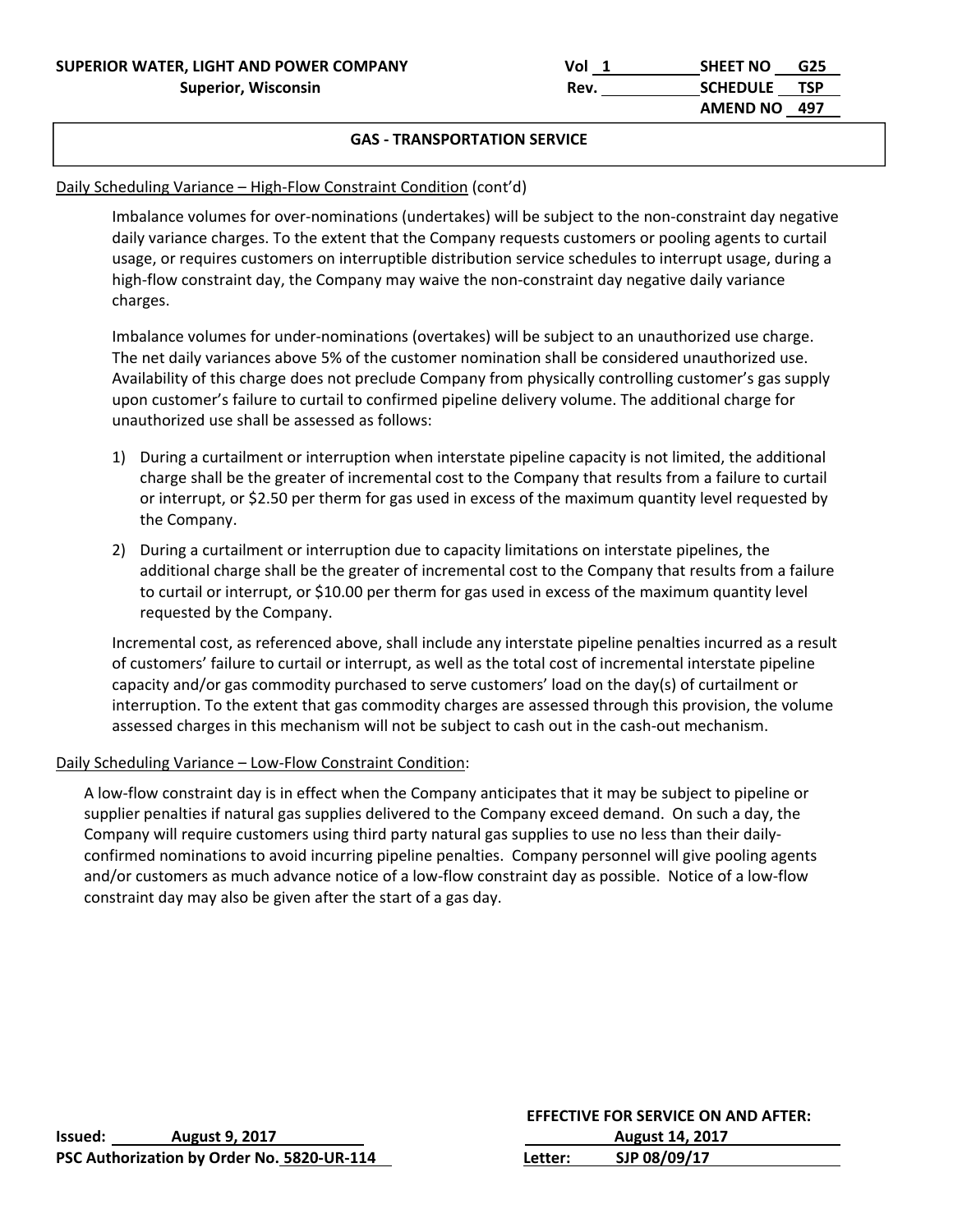APPLICATION CONTINUES

#### The former customers customers in single-family described. **GAS ‐ TRANSPORTATION SERVICE**

## Daily Scheduling Variance – Low-Flow Constraint Condition (cont'd)

Imbalance volumes for under‐nominations will be subject to the non‐constraint day positive daily variance charges.

Imbalance volumes for over-nominations (undertakes) will be subject to an imbalance volume penalty. The net daily variance below 5% of the customer nomination shall be assessed. The additional charge shall be the greater of incremental cost to the Company that results from a pipeline penalty caused by the customers receiving third‐party natural gas supply, or \$.50 per therm for the net daily variances below 5% of the customer nomination. The over-run or under-run charges or penalties assessed by pipelines will be prorated among those customers in the Company administered pool and/or third party pools that contributed to the cause of the penalties.

## Selective Constraint – Over-delivery:

A selective constraint can be called for an individual customer or pool before or during a gas day if

- 1) The delivered natural gas price at Demarcation is less than 90 percent of the current month's weighted average delivered cost of gas, including gas in storage, and the Company believes a customer or third party pool is either:
	- a) Over-delivering by more than 4,000 therms, or
	- b) Over-delivering by at least 1,000 therms and the percentage over-delivery is expected to be greater than 10 percent of the expected usage; or
- 2) The over-delivery percentage is expected to be greater than 20 percent; or
- 3) The over-delivery is expected to be greater than 5,000 therms.

When the Company notifies a customer or pooling agent that they are subject to a selective constraint, the daily usage of the affected customer or balancing pool will be monitored. If it is determined that the preceding over‐delivery limits are exceeded, then the customer or pooling agent will be assessed low-flow constraint day charges on the over-nominations. If it is determined that a customer or third party pool subject to a selective constraint did not exceed the preceding limits, then any imbalance volumes will be subject to the balancing charges in effect on the Company's system.

|         |                                            |         | <b>EFFECTIVE FOR SERVICE ON AND AFTER:</b> |
|---------|--------------------------------------------|---------|--------------------------------------------|
| Issued: | <b>August 9, 2017</b>                      |         | <b>August 14, 2017</b>                     |
|         | PSC Authorization by Order No. 5820-UR-114 | Letter: | SJP 08/09/17                               |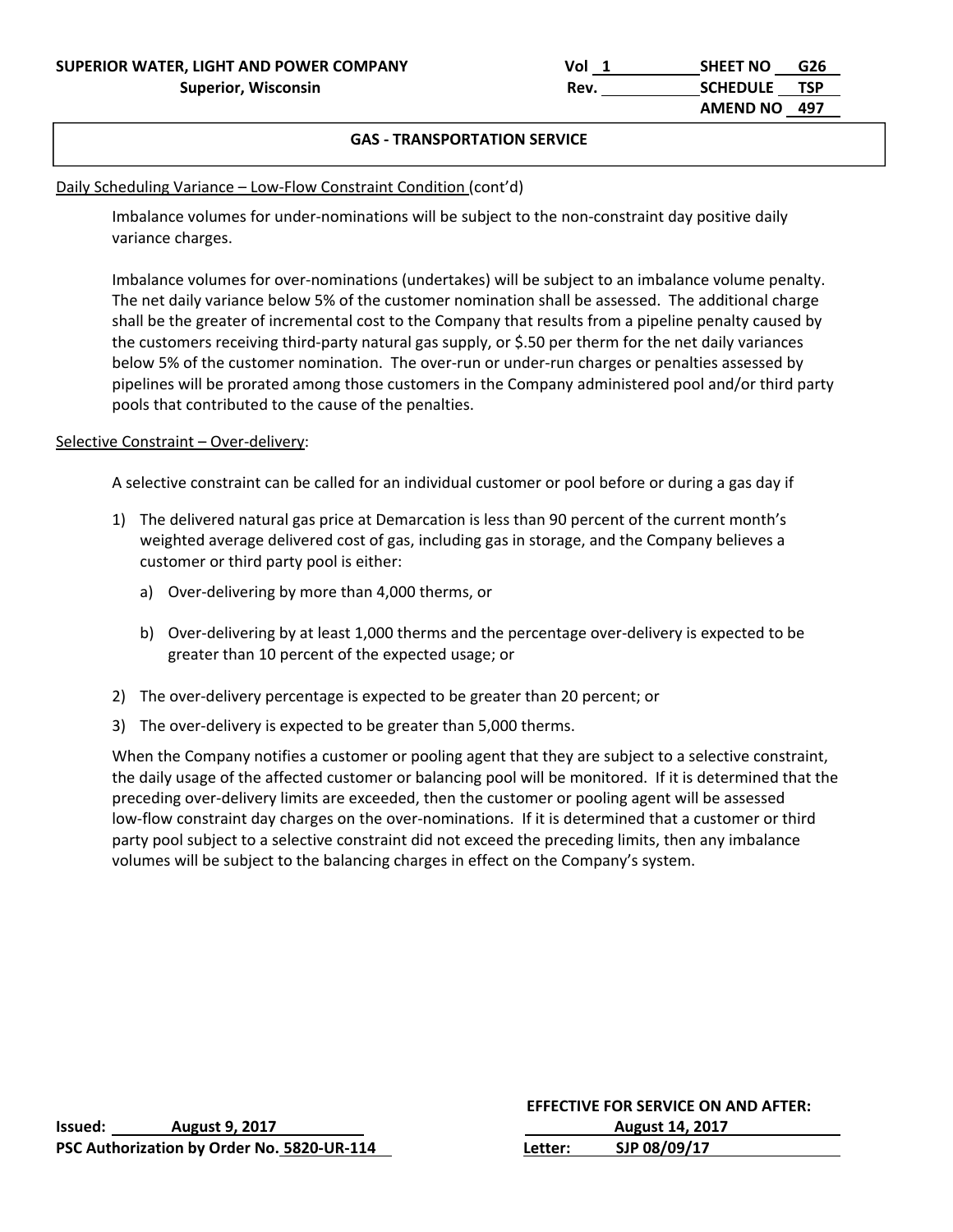Selective Constraint – Under-delivery:

APPLICATION CONTINUES

A selective constraint can be called for an individual customer or pool before or during a gas day if:

- 1) The delivered natural gas price at Demarcation is at least 110 percent of the current month's weighted average delivered cost of gas, including gas in storage, and the Company believes a customer or third party pool is either:
	- a) Under‐delivering by more than 4,000 therms, or
	- b) Under‐delivering by at least 1,000 therms and the percentage under‐delivery is expected to be greater than 10 percent of the expected usage; or
- 2) The under-delivery percentage is expected to be greater than 20 percent; or
- 3) The under-delivery is expected to be greater than 5,000 therms.

When the Company notifies a customer or pooling agent that they are subject to a selective constraint, the daily usage of the affected customer or balancing pool will be monitored. If it is determined that the preceding under‐delivery limits are exceeded, then the customer or pooling agent will be assessed high-flow constraint day charges on the under-nominations. If it is determined that a customer or third party pool subject to a selective constraint did not exceed the preceding limits, then any imbalance volumes will be subject to the balancing charges in effect on the Company's system.

#### CASH‐OUT MECHANISM

When the actual usage of customers in the Company administered pool and/or the usage of a third party pool is more than has been nominated, the Company's purchased natural gas supply is being utilized, and the customers in the Company administered pool and/or the third party pool(s) will be assessed the overtake charges listed below. When the opposite occurs and excess natural gas is left on the Company's system, the customers in the Company administered pool and/or the third party pool(s) will receive the appropriate undertake credit on their balancing service bills as described below. Commodity cash‐out charges and/or credits will be included on the balancing service bill that is sent to the respective pooling agent as long as the pooling agent continues to pay its bills in a timely manner. If the pooling agent of a given third party pool does not pay the Company for a period exceeding 30 days, the Company may bill the customer(s) that are members of the respective third party pool based on their individual usage.

|         |                                            | <b>EFFECTIVE FOR SERVICE ON AND AFTER:</b> |                        |
|---------|--------------------------------------------|--------------------------------------------|------------------------|
| lssued: | <b>August 9, 2017</b>                      |                                            | <b>August 14, 2017</b> |
|         | PSC Authorization by Order No. 5820-UR-114 | Letter:                                    | SJP 08/09/17           |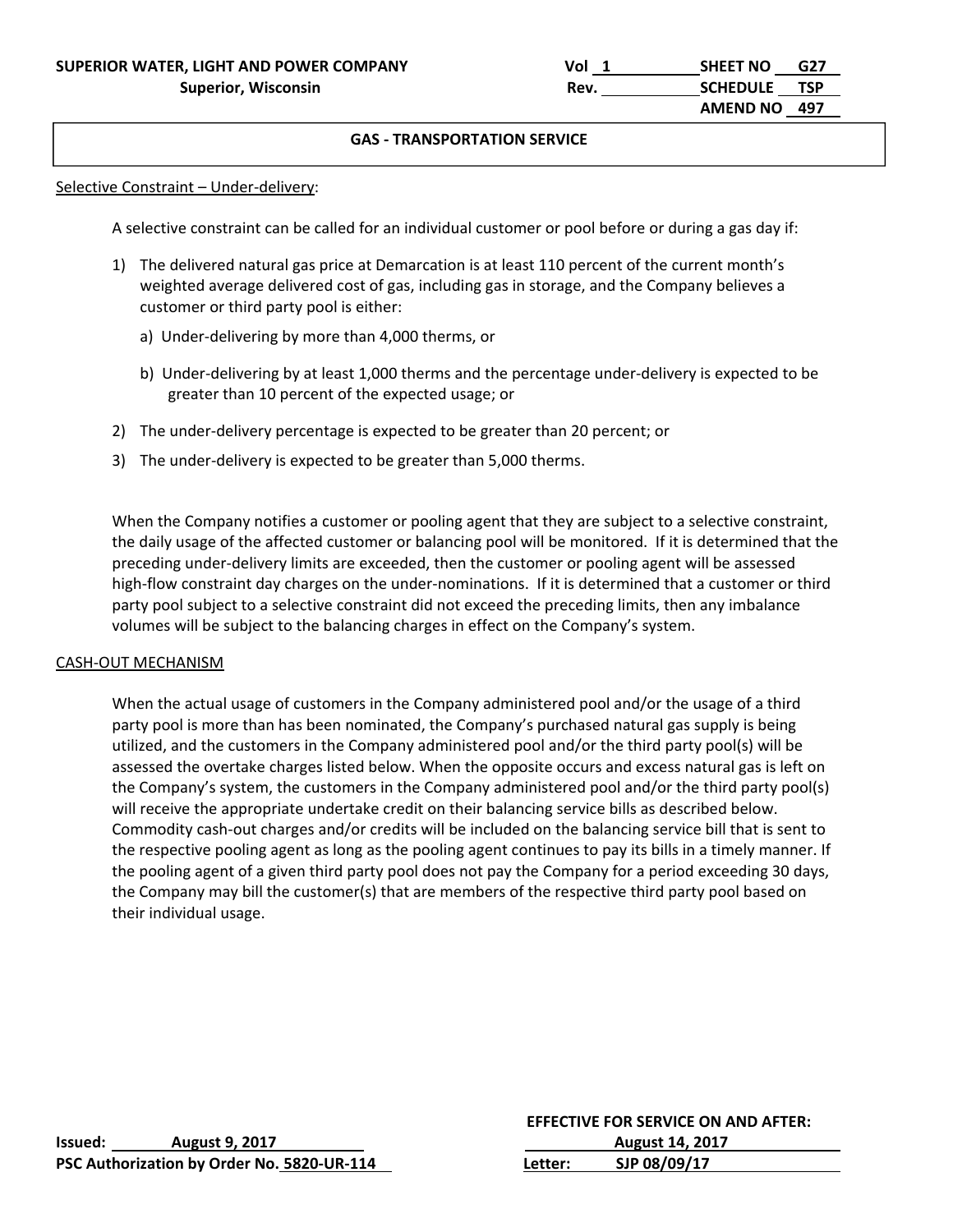| SUPERIOR WATER, LIGHT AND POWER COMPANY | Vol  | <b>SHEET NO</b> | G28 |
|-----------------------------------------|------|-----------------|-----|
| <b>Superior, Wisconsin</b>              | Rev. | SCHEDULE TSP    |     |
|                                         |      | AMEND NO 497    |     |

#### OVERTAKE CHARGE

APPLICATION CONTINUES

The overtake charge will be equal to the aggregated monthly imbalance volume within each overtake variance percentage bracket multiplied by the applicable percentage of the cash-out Price. The overtake variance percentage is calculated by dividing the monthly imbalance volumes by the Company administered pool customer's or third party pool's monthly nominations. The respective Company administered pool customer or third party pooling agent will pay the indicated percentage(s) of the cash-out price for the quantities of imbalance volume that fall within each respective bracket. Cash-out charges will be billed monthly.

|                              | Percentage of Cash-Out Price |
|------------------------------|------------------------------|
| Overtake Variance Percentage | Paid by Customer to Company  |
| $>0\%$ and up to 5%          | 100%                         |
| $> 5\%$ and up to 15%        | 115%                         |
| $>15\%$ and up to 25%        | 130%                         |
| >25%                         | 150%                         |

For purposes of this provision, the overtake cash-out price is the higher of:

- 1) The highest average weekly price. The average weekly price shall be the average of the small package range of the Gas Daily, weekly weighted average prices (of the weeks that end during the billing month), reported for Northern‐Demarc plus Northern Natural Gas Company's applicable Interruptible transportation costs and surcharges and equivalent fuel costs from the receipt point to the delivery point; or
- 2) The weighted average delivered cost of gas filed in the Company's PGA.

|                                            |                       | <b>EFFECTIVE FOR SERVICE ON AND AFTER:</b> |                        |  |  |
|--------------------------------------------|-----------------------|--------------------------------------------|------------------------|--|--|
| Issued:                                    | <b>August 9, 2017</b> |                                            | <b>August 14, 2017</b> |  |  |
| PSC Authorization by Order No. 5820-UR-114 |                       | Letter:                                    | SJP 08/09/17           |  |  |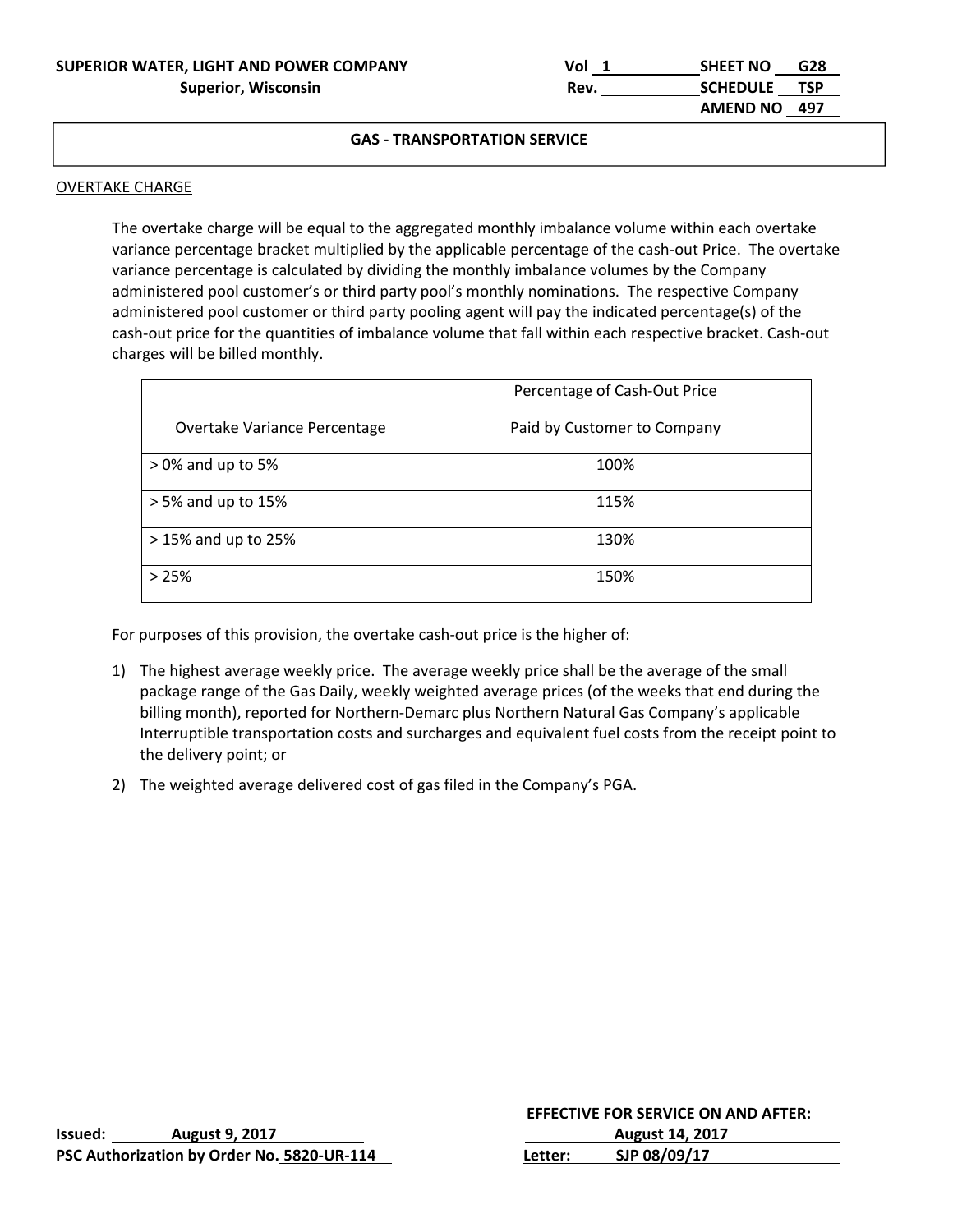| SUPERIOR WATER, LIGHT AND POWER COMPANY | Vol  | G29<br><b>SHEET NO</b>        |  |
|-----------------------------------------|------|-------------------------------|--|
| <b>Superior, Wisconsin</b>              | Rev. | <b>TSP</b><br><b>SCHEDULE</b> |  |
|                                         |      | AMEND NO 497                  |  |

#### UNDERTAKE CREDIT

APPLICATION CONTINUES

The undertake credit will be equal to the monthly aggregated imbalance volume within each undertake variance percentage bracket multiplied by the applicable percentage of the cash‐out price. The undertake variance percentage is calculated by dividing the monthly imbalance volume by the Company administered pool customer's or third party pool's monthly nominations. The Company will credit the respective Company administered pool customer or third party pooling agent the indicated percentage(s) of the cash-out price for the quantities of imbalance volume that fall within each respective bracket. The Company will then own this natural gas.

|                               | Percentage of Cash-Out Price (1) |
|-------------------------------|----------------------------------|
| Undertake Variance Percentage | Credited to Customer by Company  |
| $>0\%$ and up to 5%           | 100%                             |
| > 5% and up to 15%            | 85%                              |
| > 15% and up to 25%           | 70%                              |
| >25%                          | 50%                              |

For purposes of this rate schedule, the cash-out credit is the lower of:

- 1) The lowest average weekly price. The average weekly price shall be the average of the small package range of the Gas Daily, weekly weighted average prices (of the weeks that end during the billing month), reported for Northern‐Demarc plus Northern Natural Gas Company's applicable interruptible transportation costs and surcharges and equivalent fuel costs from the receipt point to the delivery point; or
- 2) The weighted average delivered cost of gas in the Company's monthly PGA.

|         |                                            | <b>EFFECTIVE FOR SERVICE ON AND AFTER:</b> |                        |
|---------|--------------------------------------------|--------------------------------------------|------------------------|
| Issued: | <b>August 9, 2017</b>                      |                                            | <b>August 14, 2017</b> |
|         | PSC Authorization by Order No. 5820-UR-114 | Letter:                                    | SJP 08/09/17           |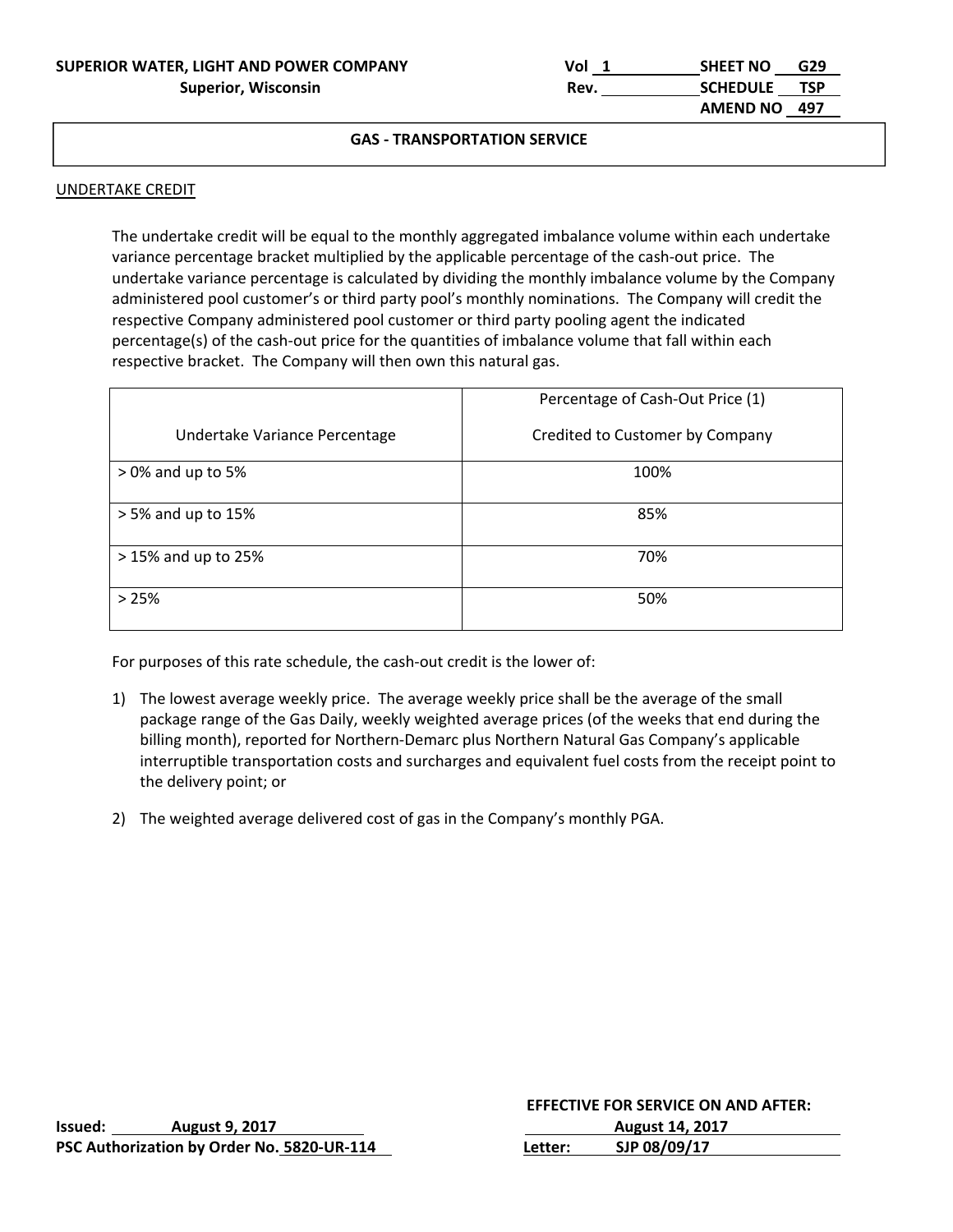### TERM

APPLICATION CONTINUES

The customer must take service for a minimum 12-month period under this rate schedule. This service will automatically be extended for additional 12-month periods unless otherwise terminated. Service under this rate schedule shall be terminated as follows:

- 1) The Company has received written notice of termination of service under this rate schedule to be effective at the end of the 12‐month period at least 30 days prior to the end of the 12‐month period.
- 2) The Company has determined that the customer fails to qualify for service under this rate schedule. In this event, the termination will be effective the first day of the month immediately following such determination.

#### SPECIAL TERMS AND PROVISIONS

- 1) The Company reserves the right, subject to regulatory requirements, to change the terms and conditions of this rate schedule resulting from changes made by any of the transporting interstate pipelines in their terms and conditions for transportation service.
- 2) The Company shall provide balancing on the Company administered pool customer's or third party pool's behalf only upon receipt from the respective Company administered pool customer or third party pooling agent, of a properly completed and executed third party natural gas supply nomination form; the form of which shall be specified by the Company.

Each third party natural gas supply nomination form is subject to acceptance by the Company prior to becoming effective. The daily nomination must be submitted to the Company at least two hours in advance of the nomination notice period applicable on the transporting pipeline. If a nomination for a gas day is not received by the appropriate deadline, a \$10.00 charge per account may be assessed for each day the nomination is late provided the customer or pooling agent has not made other arrangements with the Company. In addition, the Company may, at the Company's sole discretion, not confirm any nomination on the pipeline if the Company does not receive the nomination by the appropriate deadline.

|         |                                            |         | <b>EFFECTIVE FOR SERVICE ON AND AFTER:</b> |
|---------|--------------------------------------------|---------|--------------------------------------------|
| lssued: | <b>August 9, 2017</b>                      |         | <b>August 14, 2017</b>                     |
|         | PSC Authorization by Order No. 5820-UR-114 | Letter: | SJP 08/09/17                               |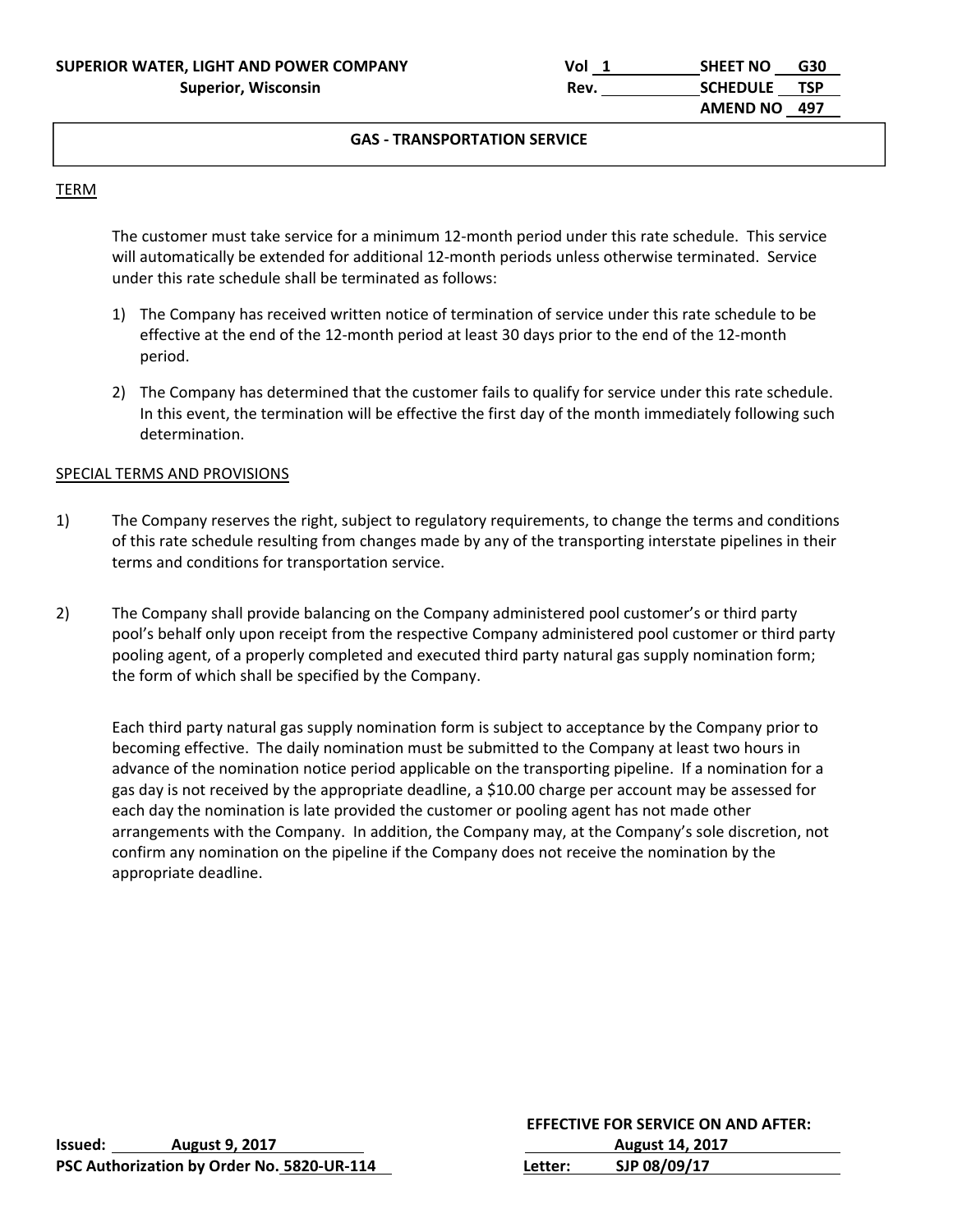| SUPERIOR WATER, LIGHT AND POWER COMPANY | Vol  | <b>SHEET NO</b><br>G31 |  |
|-----------------------------------------|------|------------------------|--|
| <b>Superior, Wisconsin</b>              | Rev. | SCHEDULE TSP           |  |
|                                         |      | AMEND NO 497           |  |

#### SPECIAL TERMS AND PROVISIONS (cont'd)

APPLICATION CONTINUES

The customer or pooling agent must submit a revised nomination to the Company any time the amount of gas to be delivered by the pipeline(s) or any other information contained on the most recently submitted third party natural gas supply nomination form changes, regardless of whether the changes were initiated by the customer (or pooling agent) or the pipeline. The nominations given to the Company must match the nominations given to the pipeline transporter. Customer nominations shall be adjusted for natural gas supplies not confirmed and delivered by the pipeline.

- 3) Each customer in the Company administered pool and the pooling agent of each third party pool must deliver gas supplies under separate and distinct pipeline transportation agreements.
- 4) If an upstream transporter notifies a Company administered pool customer or third party pool that deliveries to the Company's distribution system on behalf of the respective Company administered pool customer or third party pool are interrupted, the respective customer or pooling agent shall promptly advise the Company of such notification.
- 5) The Company shall require the installation and operation of equipment and other facilities to remotely read the customer's meter. Installation and operation shall include access to electric power, telephone lines or data transmission lines and customer property or other customer equipment when it is necessary to make the remote meter reading operational. The customer agrees to allow the Company to install and operate such equipment and the customer further agrees to pay the one‐time equipment and installation charge for such equipment. The Company will continue to own and maintain this equipment. In addition, costs, if any, of providing electric power, telephone, or data transmission line service, shall be paid by the customer.
- 6) If special equipment, such as motor‐operated valves, metering bypass, and remote control is required to monitor gas service, the Company at the customer's expense shall install such special equipment. The ownership, installation, operation, and maintenance of all such equipment shall be under the exclusive control of the Company.
- 7) Service under this rate schedule shall be metered separately from any other gas service. Measurement of gas delivered will be through the Company's meter at the customer's facilities and billing will be based on measurements adjusted to Company standard conditions.
- 8) Charges for any portion of a negative daily variance charge caused by failure of Company to deliver customer‐owned supplies to customer due to capacity constraints on Company's distribution system will be waived.

|                                            |                       |         | <b>EFFECTIVE FOR SERVICE ON AND AFTER:</b> |  |
|--------------------------------------------|-----------------------|---------|--------------------------------------------|--|
| lssued:                                    | <b>August 9, 2017</b> |         | <b>August 14, 2017</b>                     |  |
| PSC Authorization by Order No. 5820-UR-114 |                       | Letter: | SJP 08/09/17                               |  |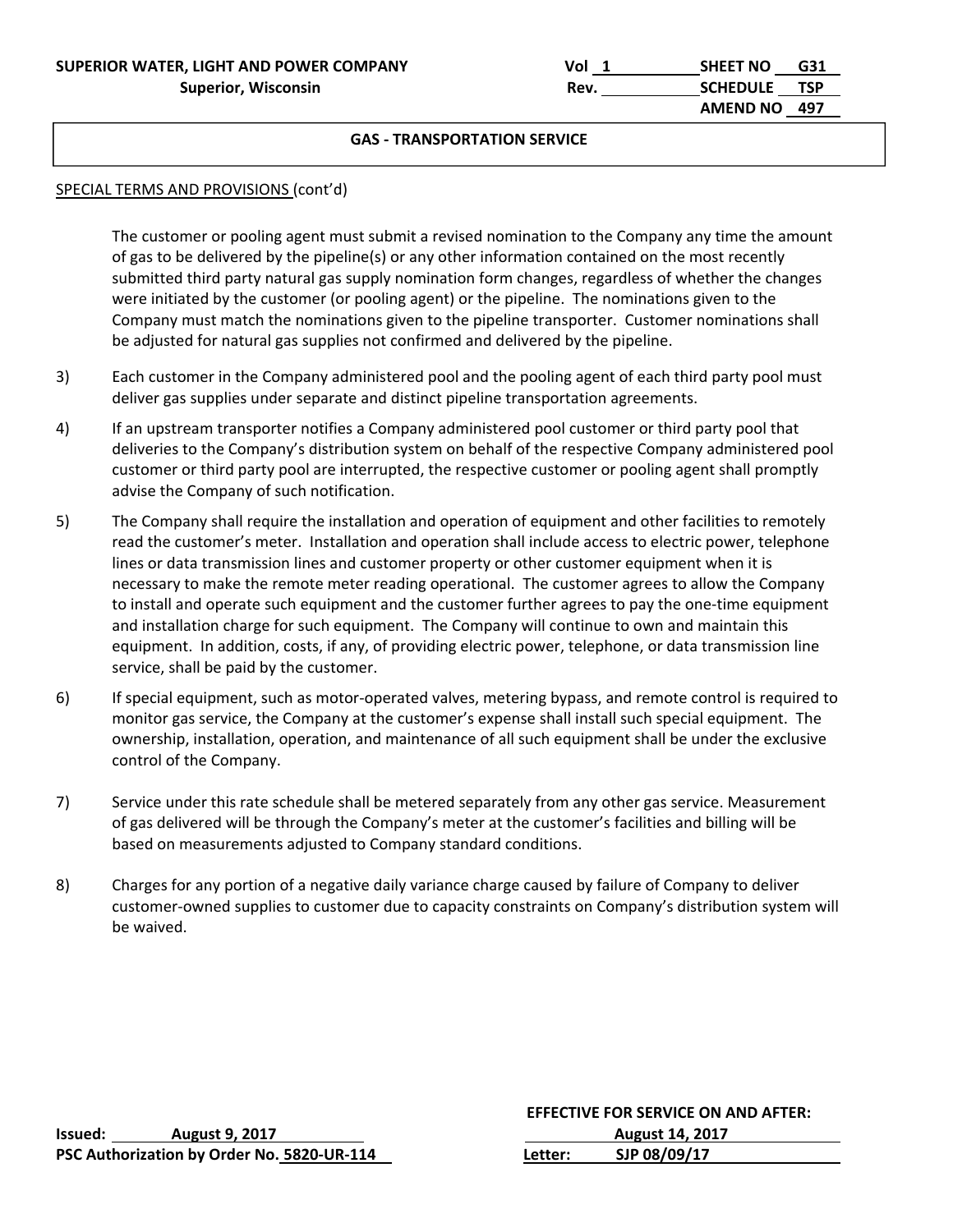#### SPECIAL TERMS AND PROVISIONS (cont'd)

APPLICATION CONTINUES

- 9) Gas delivered by the Company under this rate schedule may be commingled with other natural gas, vaporized liquefied natural gas, and propane‐air vapor that are delivered by the Company. Accordingly, the gas of the customer shall be subject to such changes in heat content as may result from such commingling, and the Company shall be under no obligation to redeliver for the customer's account gas of a heat content identical to that caused to be delivered by the customer to the Company.
- 10) The rates and character of service under this rate schedule are subject to review and change by the Public Service Commission of Wisconsin.
- 11) The Company reserves the right to require any customer on this rate schedule to stay within its daily nomination for any period the Company requests. The Company has the option of requesting a compliance test one time each year between November 1 and March 31 unless the customer was unable to stay within 5 percent of its nomination for the required full test period, at which time the Company will have the right to retest within the year or move the customer to an appropriate firm gas sales service rate schedule, provided that the Company has the capacity to serve the customer under the firm gas sales service rate schedule.
- 12) When interruption of service is necessary, the Company will notify the pooling agent or customer if the customer is in the Company administered pool.
- 13) This service is subject to the conditions of delivery set forth herein and to the Company's rules and regulations for gas service.
- 14) The Company shall not be required to extend or reinforce its established distribution system for the purpose of furnishing service under this schedule, unless, in the Company's sole judgment, the cost to the Company of making such installation is justified by the character and permanence of the applicant's load.

|         |                                            | <b>EFFECTIVE FOR SERVICE ON AND AFTER:</b> |                        |
|---------|--------------------------------------------|--------------------------------------------|------------------------|
| Issued: | <b>August 9, 2017</b>                      |                                            | <b>August 14, 2017</b> |
|         | PSC Authorization by Order No. 5820-UR-114 | Letter:                                    | SJP 08/09/17           |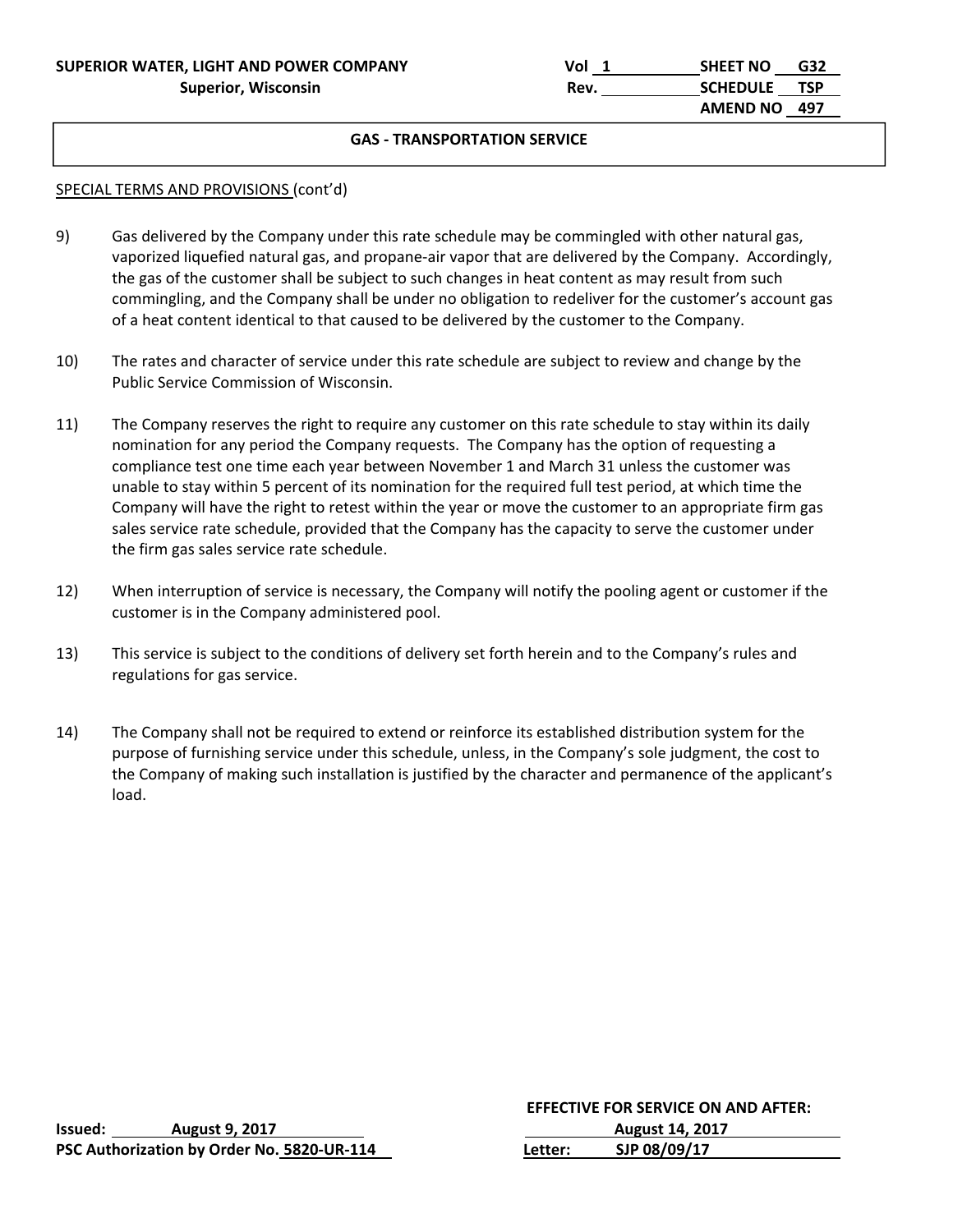#### **GAS ‐ CONTRACT SERVICE RIDER**

#### APPLICATION

Service under this schedule is available to any individual customer:

- 1) Whose average monthly requirements are not less than 200,000 therms of gas in a twelve-month period,
- 2) Who have substitute fuel services available that can be economically accomplished,

(Evidence showing the actual ability to obtain substitute fuel service with an economic evaluation of the substitute fuel service will be submitted through the Company to the PSCW.)

3) Who has negotiated a unique distribution charge with the Company that will be filed with the PSCW, The negotiated rate will be compensatory and have a minimum level that will recover the appropriate contract term incremental costs. The negotiated rate will have a ceiling no higher than the embedded costs.

Contract term incremental costs will be defined as the extra, or additional, costs of serving the additional volumes of gas reflecting the duration of the proposed term of the contract including incremental costs of:

- a) Metering site investment revenue requirements (capital and O&M)
- b) Meter Reading and bill issuance expense
- c) Customer Service personnel costs
- d) Odorization
- e) Safety‐related costs (valve inspection, leak detection, etc.)
- 4) Who is willing to abide by all terms of the Company's appropriate gas transportation service tariff except where modified by this tariff or by contract.

|                                            |                       | <b>EFFECTIVE FOR SERVICE ON AND AFTER:</b> |                        |  |
|--------------------------------------------|-----------------------|--------------------------------------------|------------------------|--|
| Issued:                                    | <b>August 9, 2017</b> |                                            | <b>August 14, 2017</b> |  |
| PSC Authorization by Order No. 5820-UR-114 |                       | Letter:                                    | SJP 08/09/17           |  |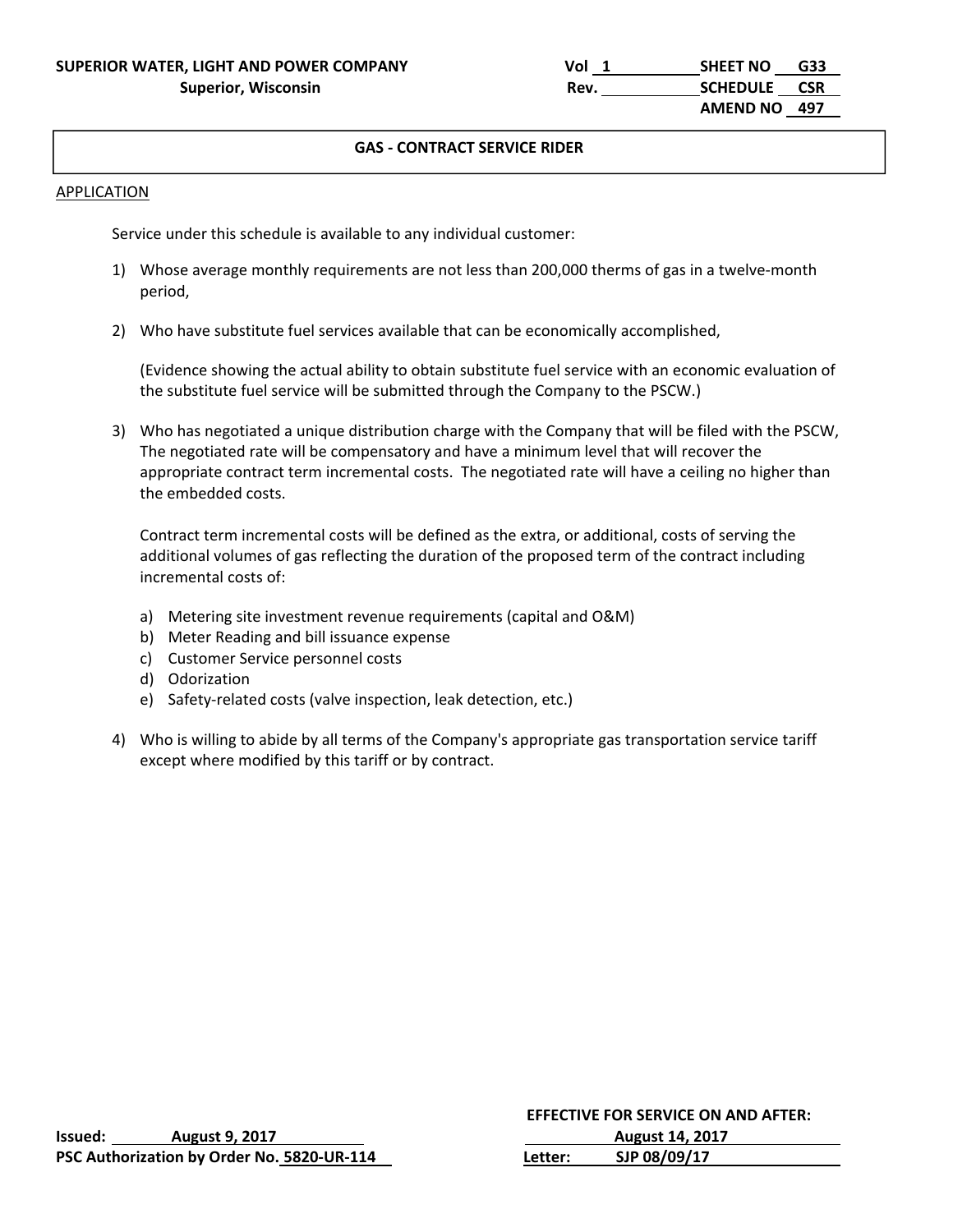| SUPERIOR WATER, LIGHT AND POWER COMPANY | Vol  | G34<br><b>SHEET NO</b>        |  |
|-----------------------------------------|------|-------------------------------|--|
| <b>Superior, Wisconsin</b>              | Rev. | <b>CSR</b><br><b>SCHEDULE</b> |  |
|                                         |      | AMEND NO 497                  |  |

## **GAS ‐ CONTRACT SERVICE RIDER**

#### MONTHLY RATE

#### Customer Charge

\$1,000.00 per month.

#### Per therm Rate

All therms ‐ Rate per individual contract.

#### MONTHLY MINIMUM CHARGE

The monthly minimum charge is the customer charge.

## SPECIAL RULES

- 1) Service under this schedule requires a written contract between the Company and the customer.
- 2) The contract period shall be as negotiated and contracted for between the Company and the customer.

|         |                                            | <b>EFFECTIVE FOR SERVICE ON AND AFTER:</b> |                        |
|---------|--------------------------------------------|--------------------------------------------|------------------------|
| lssued: | <b>August 9, 2017</b>                      |                                            | <b>August 14, 2017</b> |
|         | PSC Authorization by Order No. 5820-UR-114 | Letter:                                    | SJP 08/09/17           |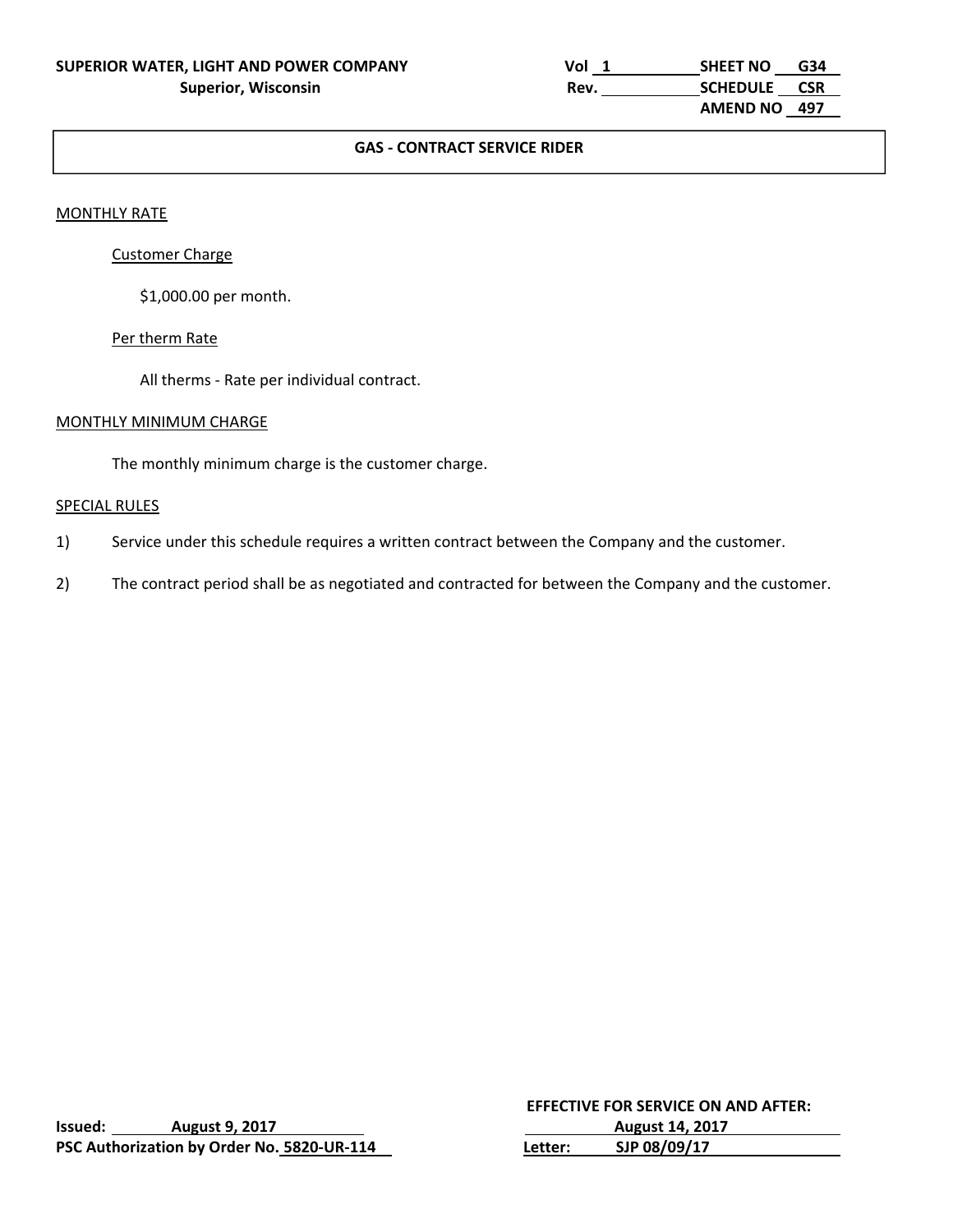| SUPERIOR WATER, LIGHT AND POWER COMPANY | Vol  | G35<br><b>SHEET NO</b>  |  |
|-----------------------------------------|------|-------------------------|--|
| <b>Superior, Wisconsin</b>              | Rev. | <b>SCHEDULE</b><br>AS-1 |  |
|                                         |      | AMEND NO 497            |  |

#### **GAS ‐ AGENCY SERVICE**

#### APPLICATION

This service is offered for Superior Water, Light and Power Company customers who elect to have the Company make arrangements to acquire natural gas supplies in customer's name and have those customer‐owned natural gas supplies delivered to the Company's distribution system for the Company to transport to the customer under the transportation service schedule (TSP).

#### SERVICE AVAILABILITY

This service is available to all SWL&P customers who execute a written contract for service under this service schedule and complies with all the conditions included in all the customer's contracts and all of the conditions included in this service schedule and in the appropriate transportation service schedule. Service under this rate schedule will provide for a fixed rate over the life of the contract and will be subject to a take or pay provision as stated in the contract.

#### RATE (Monthly)

For this service, each customer shall be charged a monthly agency charge plus the agency rate applicable for any gas used under this service schedule.

- 1) Monthly Agency Charge: A \$150.00 agency charge will be charged each month for any customer for whom the Company acquired gas supplies under this service schedule and had such supplies delivered to the Company's distribution system.
- 2) Agency Rate: The rate as provided for in the agency contract. When this service is provided to more than one customer under the same terms, an average agency pool rate will be charged.
- 4) Transportation Charge: Monthly transportation charges as defined in rate schedule TSP, Rate Sheet Numbers G 16 through G 31, shall also be applicable to this rate.

#### ASSIGNMENT OF GAS

Superior Water, Light and Power Company, with normally not less than two hours' notice to the customer, may interrupt or curtail deliveries under this service schedule whenever according to current Company practices and in the Company's judgement the gas supplied are needed for higher priority class customers in cases of shortages on peak days or due to operating emergencies.

#### VOLUME DETERMINATION

 For monthly billing purposes, the Company will rely on an actual meter read taken by a Company representative of through its telemetering equipment. In the event the meter read date falls upon a weekend or Company holiday, the equipment to determine a customer's gas usage.

|         |                                            |         | <b>EFFECTIVE FOR SERVICE ON AND AFTER:</b> |
|---------|--------------------------------------------|---------|--------------------------------------------|
| lssued: | <b>August 9, 2017</b>                      |         | <b>August 14, 2017</b>                     |
|         | PSC Authorization by Order No. 5820-UR-114 | Letter: | SJP 08/09/17                               |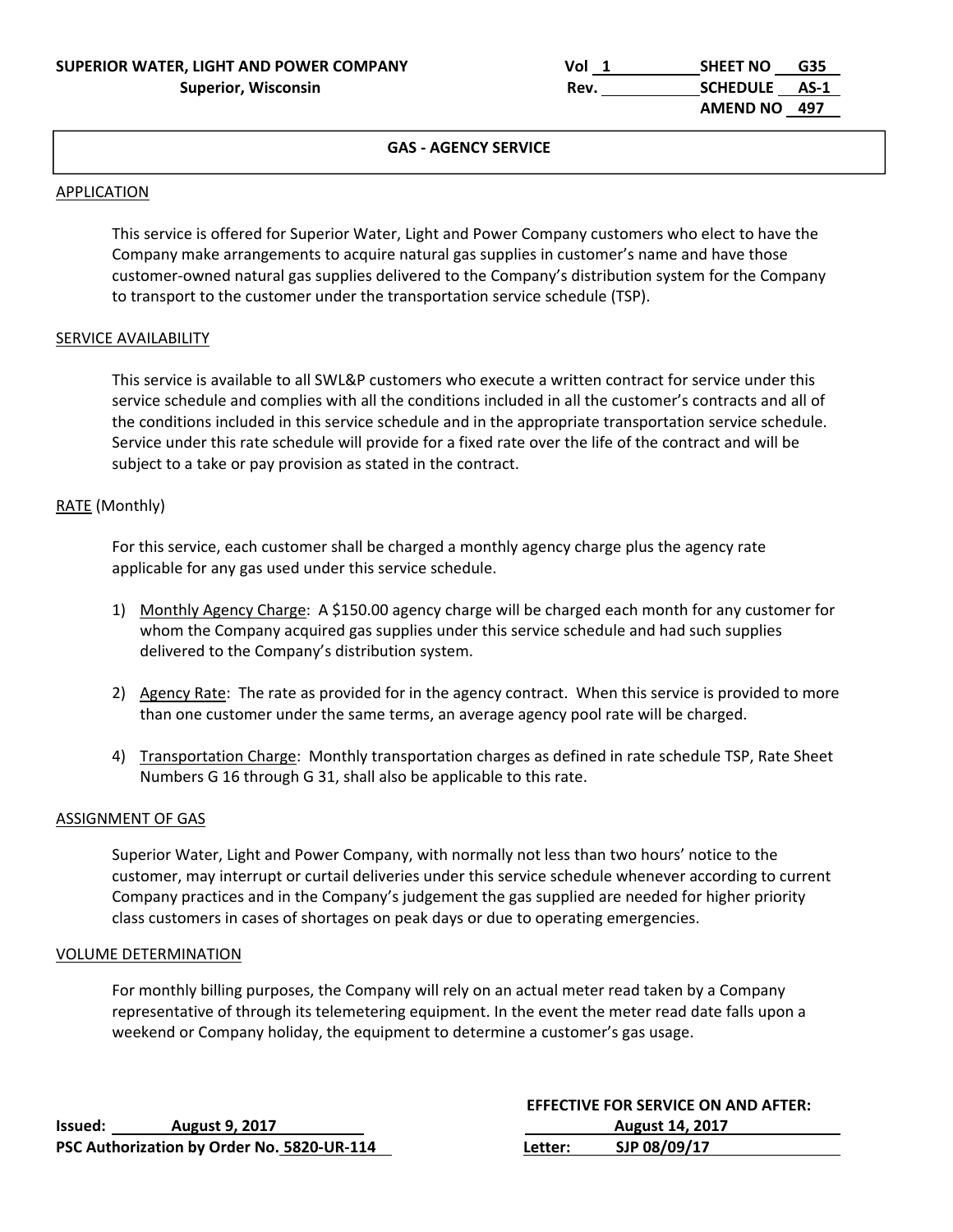| SUPERIOR WATER, LIGHT AND POWER COMPANY | Vol  | G36<br><b>SHEET NO</b>  |  |
|-----------------------------------------|------|-------------------------|--|
| <b>Superior, Wisconsin</b>              | Rev. | <b>SCHEDULE</b><br>AS-1 |  |
|                                         |      | AMEND NO 497            |  |

## **GAS ‐ AGENCY SERVICE**

#### UNAUTHORIZED USAGE CHARGES

If a customer fails to curtail/interrupt its use of natural gas when requested to do so by company, the customer shall pay a penalty charge equal to the tariffed pipeline penalty rate or \$2.00 per therm, whichever is greater. This penalty is in addition to all other charges incurred under this schedule. The Company also reserves the right to disconnect customer is customer fails to curtail/interrupt its use of natural gas when ordered to do so by the Company.

#### CHARACTER OF SERVICE

The character of service provisions are set forth in the customer's applicable class schedule, including the Company's rules and regulations. Those provisions are applicable under this service schedule.

#### PROMPT PAYMENT OF BILLS

See section XIV – "Charges and Billings" of the Company's Service Regulations.

#### MINIMUM CHARGE

The monthly minimum charge would be the sum of any charges under the customer's class schedule under which the customer is receiving the service.

#### SPECIAL TERMS AND PROVISIONS

- 1) Customers will not be eligible for service under this service schedule in any month in which gas is delivered under their normal service schedule.
- 2) Customers using this service will not be eligible for refunds received by the Company resulting from FERC‐approved pipeline rate changes.

|         |                                            |         | <b>EFFECTIVE FOR SERVICE ON AND AFTER:</b> |
|---------|--------------------------------------------|---------|--------------------------------------------|
| lssued: | <b>August 9, 2017</b>                      |         | <b>August 14, 2017</b>                     |
|         | PSC Authorization by Order No. 5820-UR-114 | Letter: | SJP 08/09/17                               |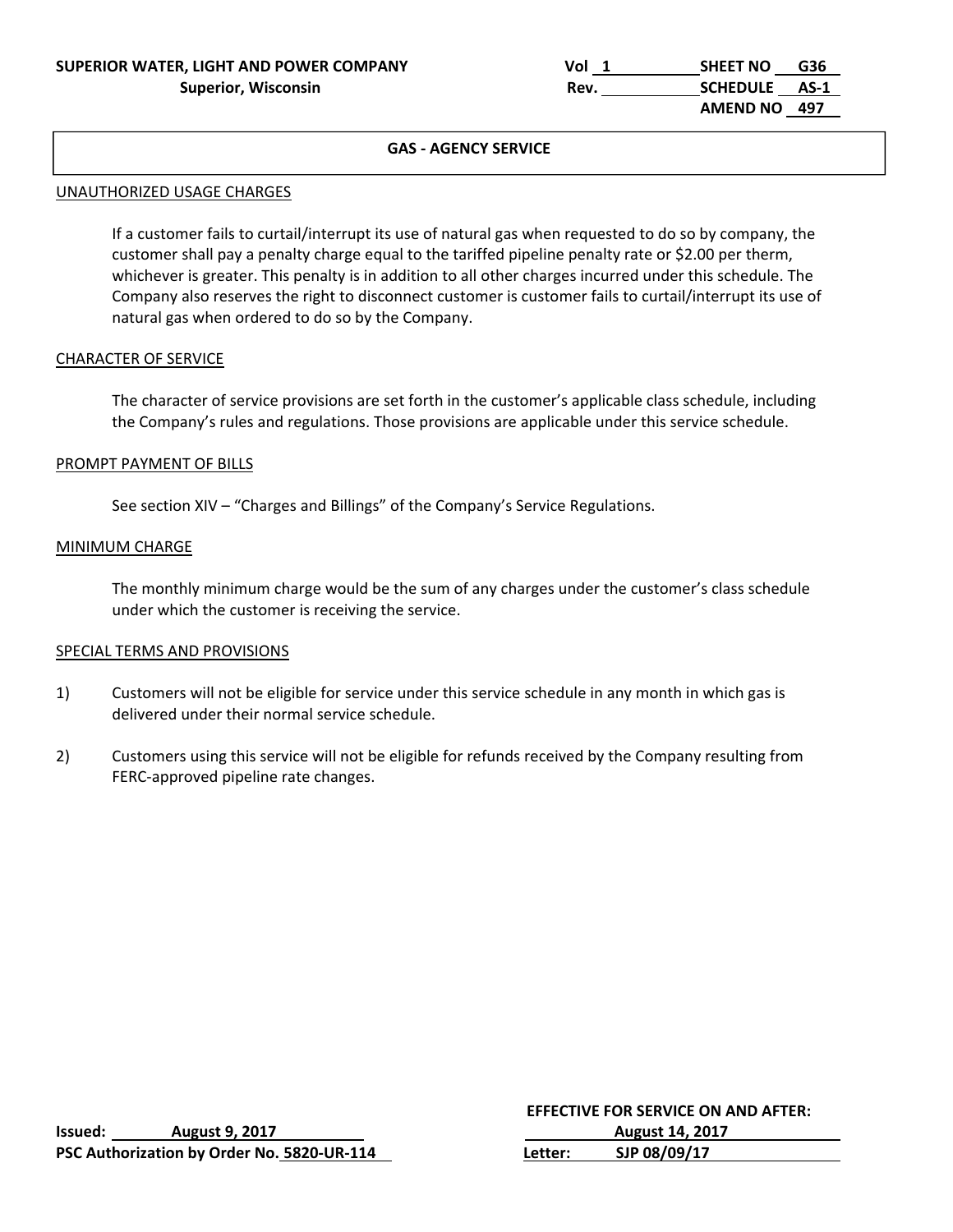| SUPERIOR WATER, LIGHT AND POWER COMPANY | Vol  | G37<br><b>SHEET NO</b> |
|-----------------------------------------|------|------------------------|
| <b>Superior, Wisconsin</b>              | Rev. | <b>SCHEDULE</b><br>PGA |
|                                         |      | AMEND NO 497           |

### **GAS ‐ ALL CLASSES**

#### **PURCHASED GAS ADJUSTMENT AND FERC RELATED REFUND PROVISION**

#### PURCHASED GAS ADJUSTMENT

Superior Water, Light and Power Company (Company) shall calculate a purchased gas adjustment (PGA) each month to reflect changes to the base average gas costs. The PGA shall also include reconciliation between the actual cost of gas supply and the amount recovered from customers from the rates in the PGA Rider Schedule. The PGA may include refunds received by the Company from its wholesale suppliers in accordance with the FERC Related Refund Provision of this PGA Schedule.

The Company shall file with the Public Service Commission of Wisconsin (Commission) by the fifth working day of each month the proposed rate changes under the operation of this PGA schedule. Filings shall include the rate sheets, Commission's standardized PGA report, source data and supporting calculations. All rate adjustments shall be taken to the nearest 0.01 cent per therm. The new rates shall be effective as of the first day of the month and upon Commission review may be subject to change and, if necessary, refund.

The Company shall file with the Commission significant deviations from the Company's most recent approved Gas Supply Plan. Any significant change in sales data should be reflected in future PGA filings. Any changes in reservation of firm capacity, storage, firm supply and any other reliability‐related change, such as capacity release without recall, must be filed for Commission approval at least 21 days prior to the effective date of the change.

For purposes of the operation of this schedule, the PGA year shall be the period November 1 through October 31, and the winter season shall be the period October 1 through April 30. Both periods are consistent with the planning periods from the Company's Gas Supply Plan.

|         |                                            | <b>EFFECTIVE FOR SERVICE ON AND AFTER:</b> |                        |
|---------|--------------------------------------------|--------------------------------------------|------------------------|
| lssued: | <b>August 9, 2017</b>                      |                                            | <b>August 14, 2017</b> |
|         | PSC Authorization by Order No. 5820-UR-114 | Letter:                                    | SJP 08/09/17           |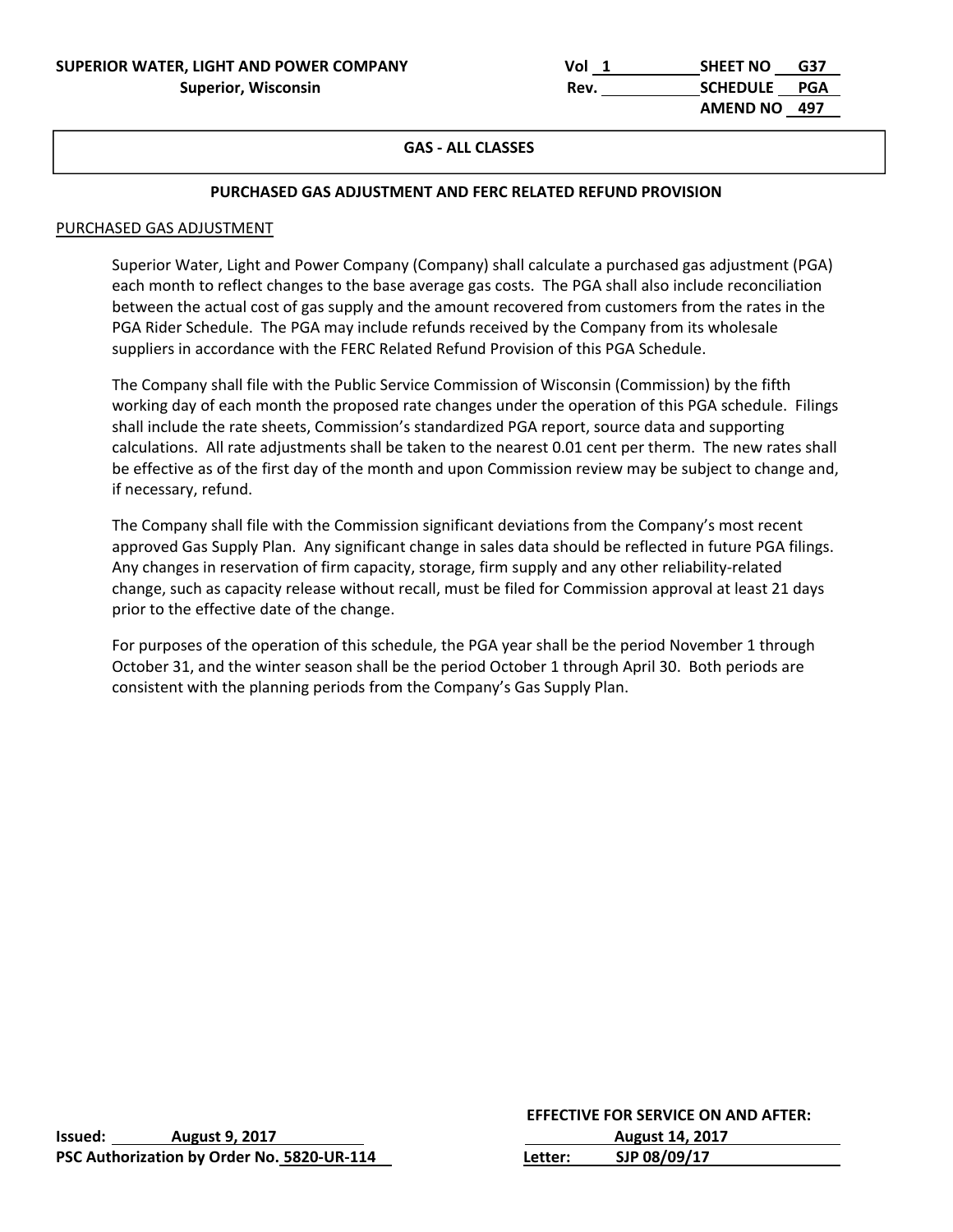| Vol  | <b>SHEET NO</b> | G38 |
|------|-----------------|-----|
| Rev. | SCHEDULE PGA    |     |
|      | AMEND NO 515    |     |

#### **GAS ‐ ALL CLASSES**

#### BASE AVERAGE GAS COST

The rates for the base average gas costs as determined in docket 5820-UR-115 are as follows:

|                                             | Firm     | Interruptible |
|---------------------------------------------|----------|---------------|
| Peak Day Demand Costs (D1)                  | \$0.0630 |               |
| Annual Demand Costs (D2)                    | \$0.0325 | \$0.0325      |
| <b>Commodity Costs</b>                      | \$0.2974 | \$0.2974      |
| <b>Total Base Average</b><br>Cost Per therm | \$0.3929 | \$0.3299      |

#### NEW AVERAGE GAS COSTS

When the Company's gas costs related to natural gas supply or sales data changes from the estimates reflected in the base average gas costs, new rates for average gas costs shall be calculated. The source of gas supply, sales data, and the purchased gas to sales ratio shall be from the Company's most recent approved Gas Supply Plan.

The Company's PGA year gas costs associated with peak day demand shall include costs for firm capacity reserved under 1) TF5 and TFX pipeline services for the period October through April and 2) TF12 Base and Variable pipeline services for the period November through March, and 3) FDD storage services as it relates to deliverability. The cost of the TF12 Base and Variable services shall be allocated to peak day demand costs by pricing it at the difference between the winter and summer seasonal reservation rates. The peak day demand costs shall exclude GRI demand fees and any other demand surcharges applicable to each service. Peak day demand costs shall be reduced by any capacity release and opportunity sales credits related to peak day demand costs as forecasted in the Company's approved Gas Supply Plan.

|         |                                            |         | <b>EFFECTIVE FOR SERVICE ON AND AFTER:</b> |  |
|---------|--------------------------------------------|---------|--------------------------------------------|--|
| Issued: | December 20, 2018                          |         | January 1. 2019                            |  |
|         | PSC Authorization by Order No. 5820-UR-115 | Letter: | SPC 12/20/18                               |  |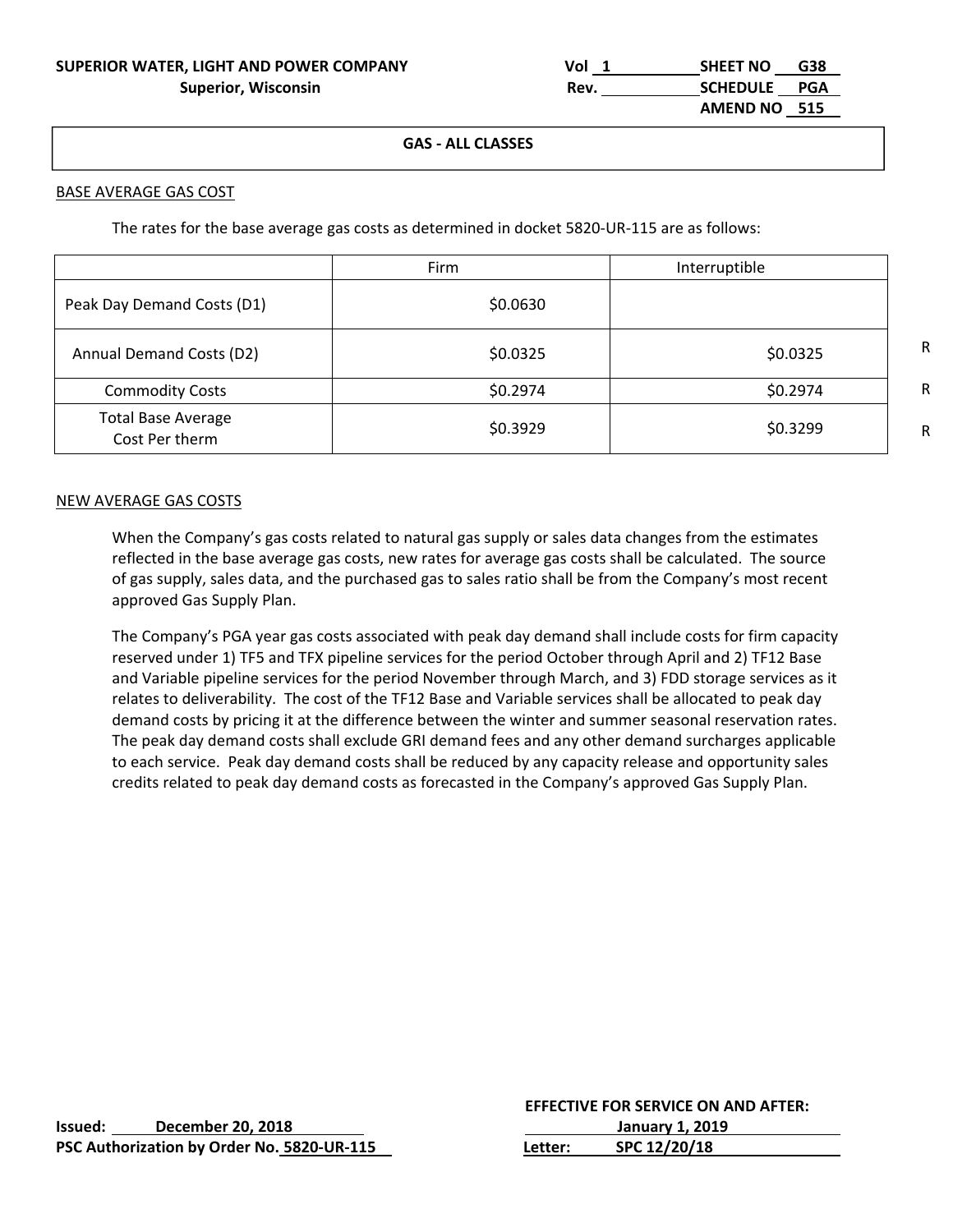| SUPERIOR WATER, LIGHT AND POWER COMPANY | Vol  | G39<br>SHEET NO     |
|-----------------------------------------|------|---------------------|
| <b>Superior, Wisconsin</b>              | Rev. | <b>SCHEDULE PGA</b> |
|                                         |      | AMEND NO 497        |

#### **GAS ‐ ALL CLASSES**

#### NEW AVERAGE GAS COSTS (cont'd)

The new rate for average peak day demand costs for the PGA year shall be calculated by dividing the Company's total peak day demand costs by the total estimated therms of firm gas sales from October 1 through April 30. The peak day demand costs shall be collected from firm sales customers on a seasonal basis for sales during the October through April period.

The Company's PGA year gas costs associated with annual demand shall include costs for 1) firm pipeline capacity reserved under SMS and TF12 Base and Variable services not included in peak day demand costs and 2) firm storage capacity reserved under FDD and FSS service. The cost of the TF12 services shall be allocated to annual demand costs by pricing it at the summer seasonal reservation rates for each month of the year. The annual demand costs shall also include GRI demand fees and any other demand surcharges applicable to the Company's firm pipeline capacity reserved. Annual demand costs shall be reduced by any capacity release and opportunity sales credits related to annual demand costs as forecasted in the Company's approved Gas Supply Plan. The new rate for average annual demand costs shall be calculated by dividing the Company's total annual demand costs by the total estimated therms of commodity gas sales for the PGA year.

The Company's PGA year gas costs associated with commodity shall include items that are recovered on a dollar‐for‐dollar basis, such as Carlton Resolution costs, any pipeline volumetric charges and surcharges applicable to commodity transported by the pipelines, overrun costs, fuel costs, the loss or gain on imbalances and storage injection and withdrawal fees. The new rate for average commodity costs shall be calculated by dividing the Company's estimated commodity gas costs by the therms of commodity gas sales for the current month.

#### MONTHLY GAS COST RECONCILIATION

In addition to the new estimate of average gas costs, the PGA may include an adjustment to reconcile the difference between the revenues collected from customers during the PGA year with the actual cost of gas supply incurred.

The reconciliation adjustment will be calculated monthly by customer service category and shown separately in the PGA Rider Schedule.

For the peak day demand gas costs, the reconciliation adjustment will be calculated based on the total month-end over or under collection for the PGA year divided by the estimated firm sales volume for the remainder of the winter season period, October through April.

| Issued: | <b>August 9, 2017</b>                      | <b>August 14, 2017</b> |              |  |
|---------|--------------------------------------------|------------------------|--------------|--|
|         | PSC Authorization by Order No. 5820-UR-114 | Letter:                | SJP 08/09/17 |  |

#### **EFFECTIVE FOR SERVICE ON AND AFTER:**

| Issued: | <b>August 9, 2017</b>                      |         | <b>August 14, 2017</b> |  |
|---------|--------------------------------------------|---------|------------------------|--|
|         | PSC Authorization by Order No. 5820-UR-114 | Letter: | SJP 08/09/17           |  |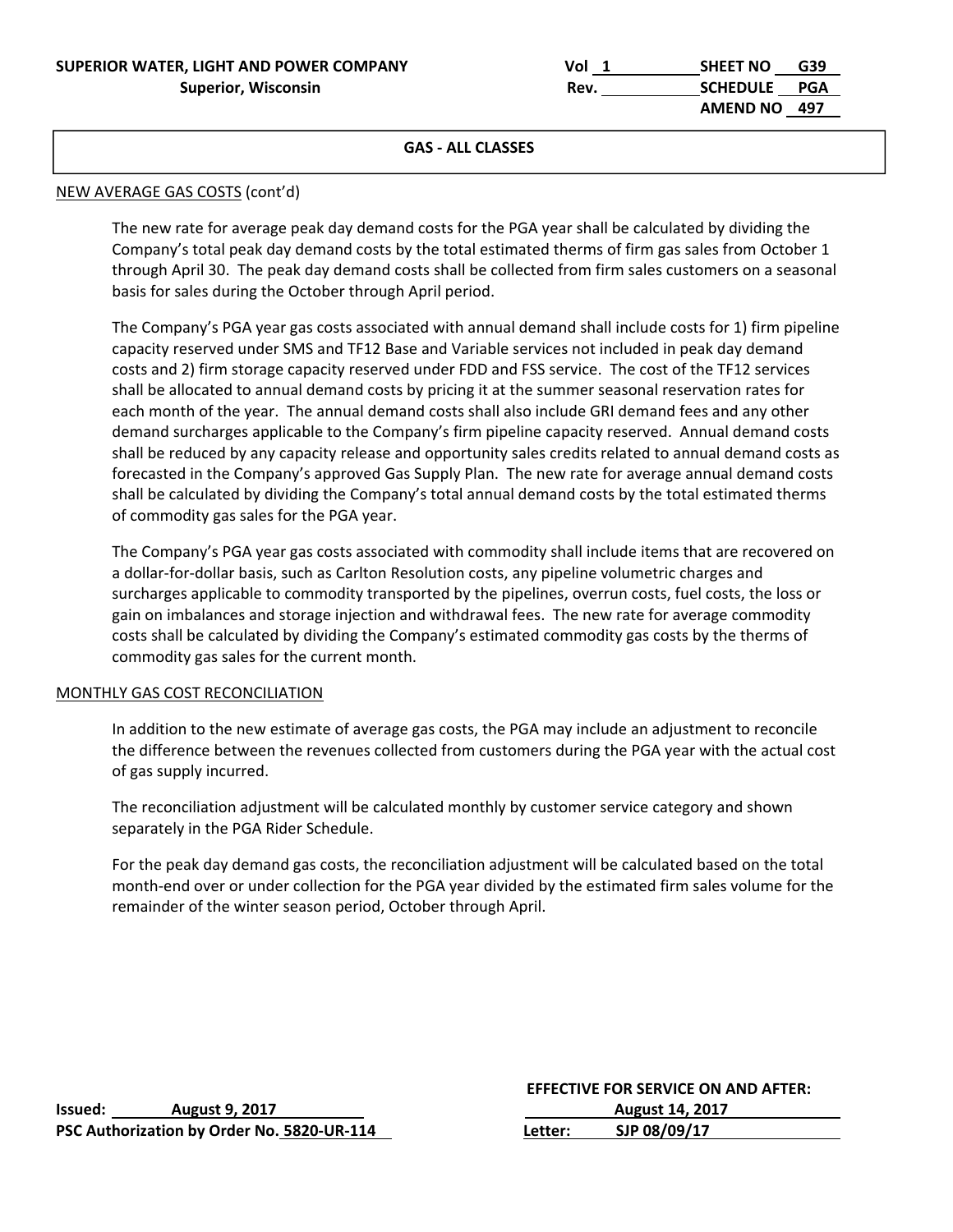| SUPERIOR WATER, LIGHT AND POWER COMPANY | Vol  | SHEET NO     | G40 |
|-----------------------------------------|------|--------------|-----|
| <b>Superior, Wisconsin</b>              | Rev. | SCHEDULE PGA |     |
|                                         |      | AMEND NO 497 |     |

### **GAS ‐ ALL CLASSES**

#### MONTHLY GAS COST RECONCILIATION(cont'd)

For the annual demand gas costs, the reconciliation adjustment will be calculated based on the total month-end over or under collection for the PGA year divided by the estimated commodity sales volume for the remainder of the PGA year.

For the commodity gas cost component, the reconciliation adjustment will be calculated based on total month-end over or under collection for the PGA year divided by the estimated commodity sales for the next three months.

Any over or under collection of gas costs remaining at the end of each PGA year or winter season will become a beginning balance brought forward to the subsequent PGA year.

#### FERC RELATED REFUND PROVISION

Natural gas cost-related refunds received by the Company from its wholesale suppliers resulting from actions taken by the Federal Energy Regulatory Commission (wholesale refunds) shall be refunded to customers by means of the PGA schedule. All wholesale refunds received by the Company will be placed in a balance sheet account for these refunds. The Company shall manage the refund account balance to return outstanding balances to customers as soon as practicable, while allowing for considerations such as those listed below.

The Company shall devise a crediting plan for prospectively returning the account balance to its customers. An outstanding refund account balance sufficient to decrease the gas rate paid by the average residential customer by \$0.0010 per therm shall be considered material for these purposes. This does not prohibit the Company from making refunds that would have an effect of less than \$0.0010 per therm.

The Company shall inform the Commission of the crediting plan no later than the date the Company files the monthly PGA filing for the first month during which related credits are made. The crediting plan shall state the amount of the refund, the current refund account balance, and the proposed distribution of the refund balance to appropriate service categories. In accordance with the crediting plan, each PGA filing shall include a summary of the refund account balance by service category showing the amount refunded through the PGA to date and the anticipated future refunds based on sales data from the Company's approved Gas Supply Plan.

|         |                                            | <b>EFFECTIVE FOR SERVICE ON AND AFTER:</b> |                        |  |
|---------|--------------------------------------------|--------------------------------------------|------------------------|--|
| lssued: | <b>August 9, 2017</b>                      |                                            | <b>August 14, 2017</b> |  |
|         | PSC Authorization by Order No. 5820-UR-114 | Letter:                                    | SJP 08/09/17           |  |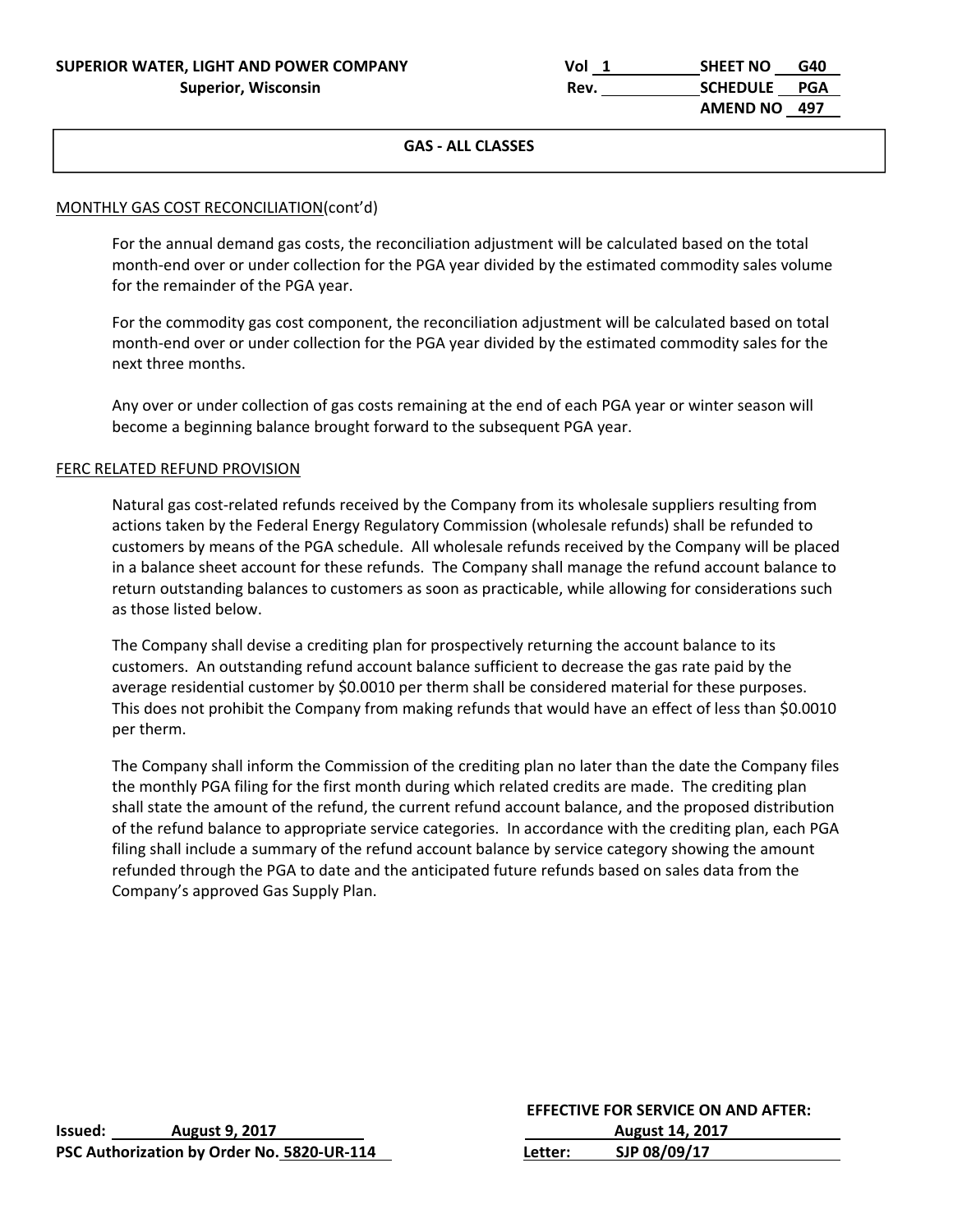| SUPERIOR WATER, LIGHT AND POWER COMPANY | Vol  | SHEET NO     | G41 |
|-----------------------------------------|------|--------------|-----|
| <b>Superior, Wisconsin</b>              | Rev. | SCHEDULE PGA |     |
|                                         |      | AMEND NO 497 |     |

## **GAS ‐ ALL CLASSES**

#### FERC RELATED REFUND PROVISION (cont'd)

The following factors shall be considered in the crediting plan in determining how refund credits shall be distributed to the company's service categories:

- 1) Wholesale refunds shall be distributed to services eligible to receive refunds on the same basis by which related costs were collected.
- 2) To the extent practicable, refund distributions for pipeline services provided shall recognize the payment patterns authorized for those services provided over a recent 12‐month period.
- 3) When executing multiple month refund plans, the Company shall develop an amortization schedule, which appropriately distributes the refund credits on the same basis by which related costs were collected.

The following factors shall be considered in determining how refund credits shall be distributed to individual customers:

- 1) Prospective multiple month refund credits shall be based on an amortization schedule and a resulting pattern of monthly refund credits, which appropriately distributes the credit by the type of service and not by individual customer. Therefore, if the customer changes to another type of service during the refund credit period, the customer will then prospectively receive the refund credit level applicable to the new type of service. New active customers will receive the refund credit level applicable to the customer's type of service.
- 2) The Company shall provide notice of the refund to customers by means of a billing message, identified credit, or insert.

The Company shall credit interest to the refund account at an interest rate equal to the interest rate used to calculate interest on customer deposits as defined in PSC 134.061(9)(b).

The Company may file for approval from the Commission to offset refund proceeds with escrowed or other expenses related to Federal‐level regulatory matters.

Notwithstanding the tariff provisions requiring prospective crediting of wholesale refunds, the Company may file for approval from the Commission to execute refunds by means of lump-sum payments or other means if the circumstances of the wholesale refund warrant doing so.

|                |                                            | <b>EFFECTIVE FOR SERVICE ON AND AFTER:</b> |                        |  |
|----------------|--------------------------------------------|--------------------------------------------|------------------------|--|
| <b>Issued:</b> | <b>August 9, 2017</b>                      |                                            | <b>August 14, 2017</b> |  |
|                | PSC Authorization by Order No. 5820-UR-114 | Letter:                                    | SJP 08/09/17           |  |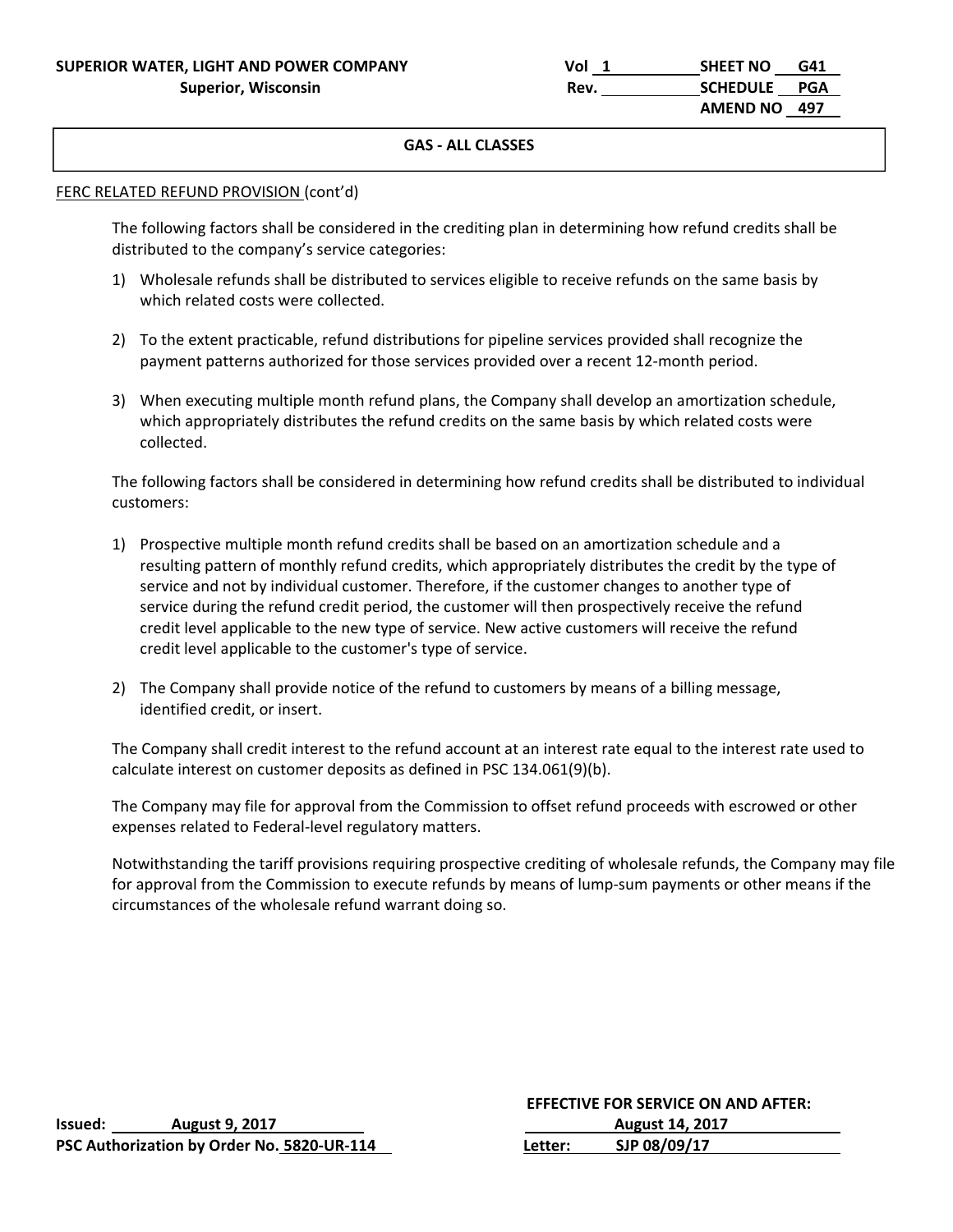# **SUPERIOR WATER, LIGHT AND POWER COMPANY Vol 1 SHEET NO G42**

| R, LIGHT AND POWER COMPANY | Vol  | <b>SHEET NO</b><br>G42    |
|----------------------------|------|---------------------------|
| <b>Superior, Wisconsin</b> | Rev. | <b>SCHEDULE PGA RIDER</b> |
|                            |      | AMEND NO 515              |

### **GAS ‐ ALL CLASSES**

Effective rates are based on Northern Natural Gas Company's currently effective tariff rates for demand and transportation and the currently effective commodity rate of various suppliers.

|                                  |                        | <b>Gas Acquisition</b>               |                      |            |                       |                   |
|----------------------------------|------------------------|--------------------------------------|----------------------|------------|-----------------------|-------------------|
|                                  | Distribution<br>Charge | <b>Base Rate</b><br>$($ \$/therm $)$ | Charge<br>(\$/therm) | <b>PGA</b> | True-up<br>Adjustment | Effective<br>Rate |
| <b>Residential Service (GR1)</b> |                        |                                      |                      |            |                       |                   |
| <b>Customer Charge</b>           |                        |                                      |                      |            |                       |                   |
| \$7.25                           | 0.3245                 | 0.3929                               | 0.0190               |            |                       | 0.7364            |
| All therms                       |                        |                                      |                      |            |                       |                   |
| Com & Ind Service (GC1)          |                        |                                      |                      |            |                       |                   |
| <b>Customer Charge</b>           |                        |                                      |                      |            |                       |                   |
| \$15.00                          | 0.2305                 | 0.3929                               | 0.0190               |            |                       | 0.6424            |
| All therms                       |                        |                                      |                      |            |                       |                   |
|                                  |                        |                                      |                      |            |                       |                   |
| Lg Vol. Com & Ind (GL1)          |                        |                                      |                      |            |                       |                   |
| <b>Customer Charge</b>           |                        |                                      |                      |            |                       |                   |
| \$160.00                         | 0.1489                 | 0.3929                               | 0.0190               |            |                       | 0.5608            |
| All therms                       |                        |                                      |                      |            |                       |                   |
| Small Vol. - Inter.<br>(G 1)     |                        |                                      |                      |            |                       |                   |
| <b>Customer Charge</b>           |                        |                                      |                      |            |                       |                   |
| \$135.00                         | 0.1658                 | 0.3299                               | 0.0190               |            |                       | 0.5147            |
| All therms                       |                        |                                      |                      |            |                       |                   |
| Large Vol. - Inter.<br>(GI6)     |                        |                                      |                      |            |                       |                   |
| <b>Customer Charge</b>           |                        |                                      |                      |            |                       |                   |
| \$430.00                         | 0.0914                 | 0.3299                               | 0.0190               |            |                       | 0.4403            |
| All therms                       |                        |                                      |                      |            |                       |                   |
|                                  |                        |                                      |                      |            |                       |                   |

R

R

R

R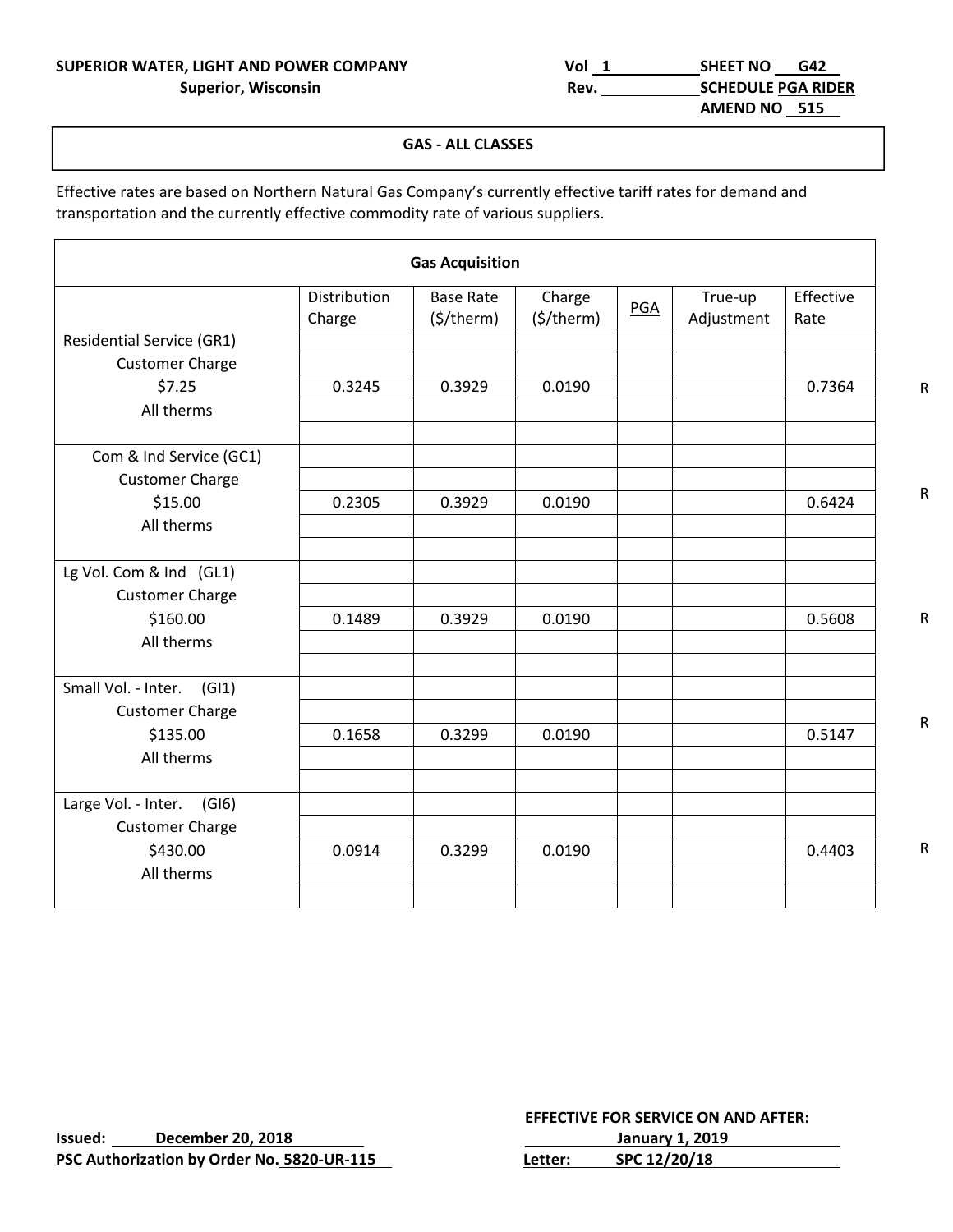| SUPERIOR WATER, LIGHT AND POWER COMPANY | Vol  | <b>SHEET NO</b><br>G43    |
|-----------------------------------------|------|---------------------------|
| <b>Superior, Wisconsin</b>              | Rev. | <b>SCHEDULE PGA RIDER</b> |
|                                         |      | AMEND NO 515              |

#### $\overline{\phantom{a}}$   $\overline{\phantom{a}}$   $\overline{\phantom{a}}$   $\overline{\phantom{a}}$   $\overline{\phantom{a}}$   $\overline{\phantom{a}}$   $\overline{\phantom{a}}$   $\overline{\phantom{a}}$   $\overline{\phantom{a}}$   $\overline{\phantom{a}}$   $\overline{\phantom{a}}$   $\overline{\phantom{a}}$   $\overline{\phantom{a}}$   $\overline{\phantom{a}}$   $\overline{\phantom{a}}$   $\overline{\phantom{a}}$   $\overline{\phantom{a}}$   $\overline{\phantom{a}}$   $\overline{\$ **GAS – Natural Gas Transportation**

Effective rates are based on Northern Natural Gas Company's currently effective tariff rates for demand and transportation and the currently effective commodity rate of various suppliers.

|                              | Charge | <b>PGA</b> | Adjustment | Rate   |
|------------------------------|--------|------------|------------|--------|
| Com & Ind Service (GC1)      |        |            |            |        |
| <b>Customer Charge</b>       |        |            |            |        |
| \$15.00                      | 0.2305 |            |            | 0.2305 |
| All therms                   |        |            |            |        |
|                              |        |            |            |        |
| Lg Vol. Com & Ind (GL1)      |        |            |            |        |
| Customer Charge \$160.00     | 0.1489 |            |            | 0.1489 |
| All therms                   |        |            |            |        |
|                              |        |            |            |        |
| Small Vol. - Inter.<br>(G 1) |        |            |            |        |
| <b>Customer Charge</b>       |        |            |            |        |
| \$135.00                     | 0.1658 |            |            | 0.1658 |
| All therms                   |        |            |            |        |
|                              |        |            |            |        |
| Large Vol. - Inter.<br>(GI6) |        |            |            |        |
| <b>Customer Charge</b>       |        |            |            |        |
| \$430.00                     | 0.0914 |            |            | 0.0914 |
| All therms                   |        |            |            |        |
|                              |        |            |            |        |

|         |                                            |         | EFFECTIVE FOR SERVICE ON AND AFTER. |  |
|---------|--------------------------------------------|---------|-------------------------------------|--|
| Issued: | December 20, 2018                          |         | January 1, 2019                     |  |
|         | PSC Authorization by Order No. 5820-UR-115 | Letter: | SPC 12/20/18                        |  |

 **EFFECTIVE FOR SERVICE ON AND AFTER: Issued: 1, 2019** 

R

R

R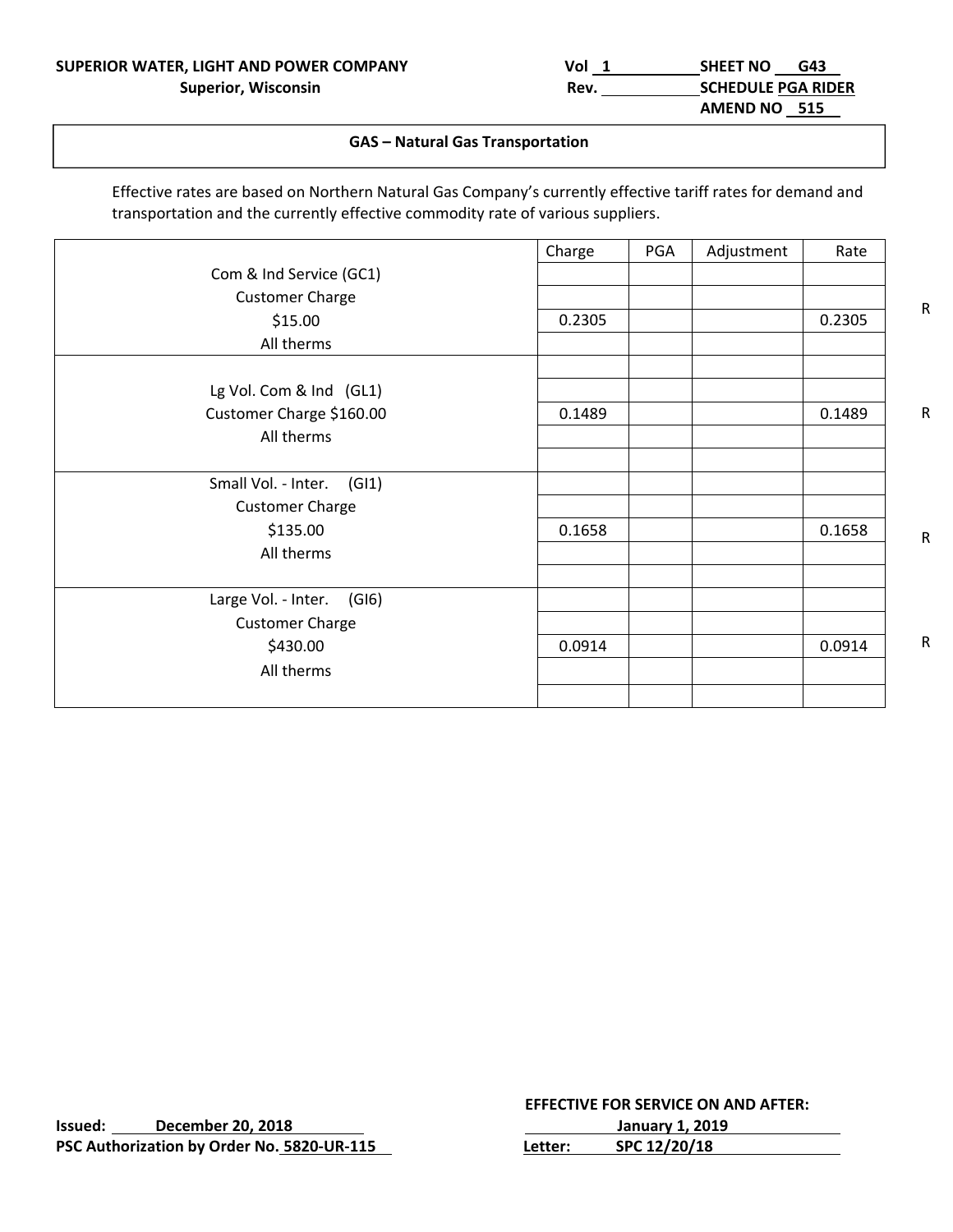| SUPERIOR WATER, LIGHT AND POWER COMPANY | Vol  | <b>SHEET NO</b> | G44 |
|-----------------------------------------|------|-----------------|-----|
| <b>Superior, Wisconsin</b>              | Rev. | <b>SCHEDULE</b> |     |
|                                         |      | AMEND NO 497    |     |

## **GAS ‐ ALL CLASSES**

#### PRIORITY‐OF‐SERVICE PROGRAM

The Company may limit or deny gas service to new customers and additional service to existing customers when the Company determines that it is necessary to conserve the Company's remaining gas supplies for higher priority service or when supplies are totally depleted. Such limitation or denial shall be imposed in uniform manner in accordance with the end use to be made of the gas. The lowest priority will be restricted first. For control purposes, the following priority categories are established, of which category 5 constitutes the lowest priority use and category 1(a), the highest priority use:

#### Priority **Description**

- 1) a) Residential for any purpose other than space heating.
	- b) Residential for any purpose.
- 2) a) Commercial loads with maximum daily requirements of less than 100 therms per day for any purpose.
	- b) Industrial loads with maximum daily requirements of less than 100 therms per day for any purpose.
- 3) a) Commercial loads with maximum daily requirements of 100 therms per day or more, but less than 500 therms per day for any purpose.
	- b) Industrial loads with maximum daily requirements of 100 therms per day or more, but less than 500 therms per day for any purpose.
- 4) a) Industrial loads for process gas or feedstock with maximum daily requirements of 500 therms per day or more, but less than 2,000 therms per day.
	- b) Commercial and Industrial loads for any purpose, except boiler fuel, with maximum daily requirements of 500 therms per day or more but less than 2,000 therms per day.
	- c) Commercial and Industrial loads with maximum daily requirements of 500 therms per day or more, but less than 2,000 therms per day for any purpose.
- 5) a) Commercial and Industrial loads for any purpose with maximum daily requirements of 2,000 therms per day or more.

|         |                                            |         | <b>EFFECTIVE FOR SERVICE ON AND AFTER:</b> |
|---------|--------------------------------------------|---------|--------------------------------------------|
| Issued: | <b>August 9, 2017</b>                      |         | <b>August 14, 2017</b>                     |
|         | PSC Authorization by Order No. 5820-UR-114 | Letter: | SJP 08/09/17                               |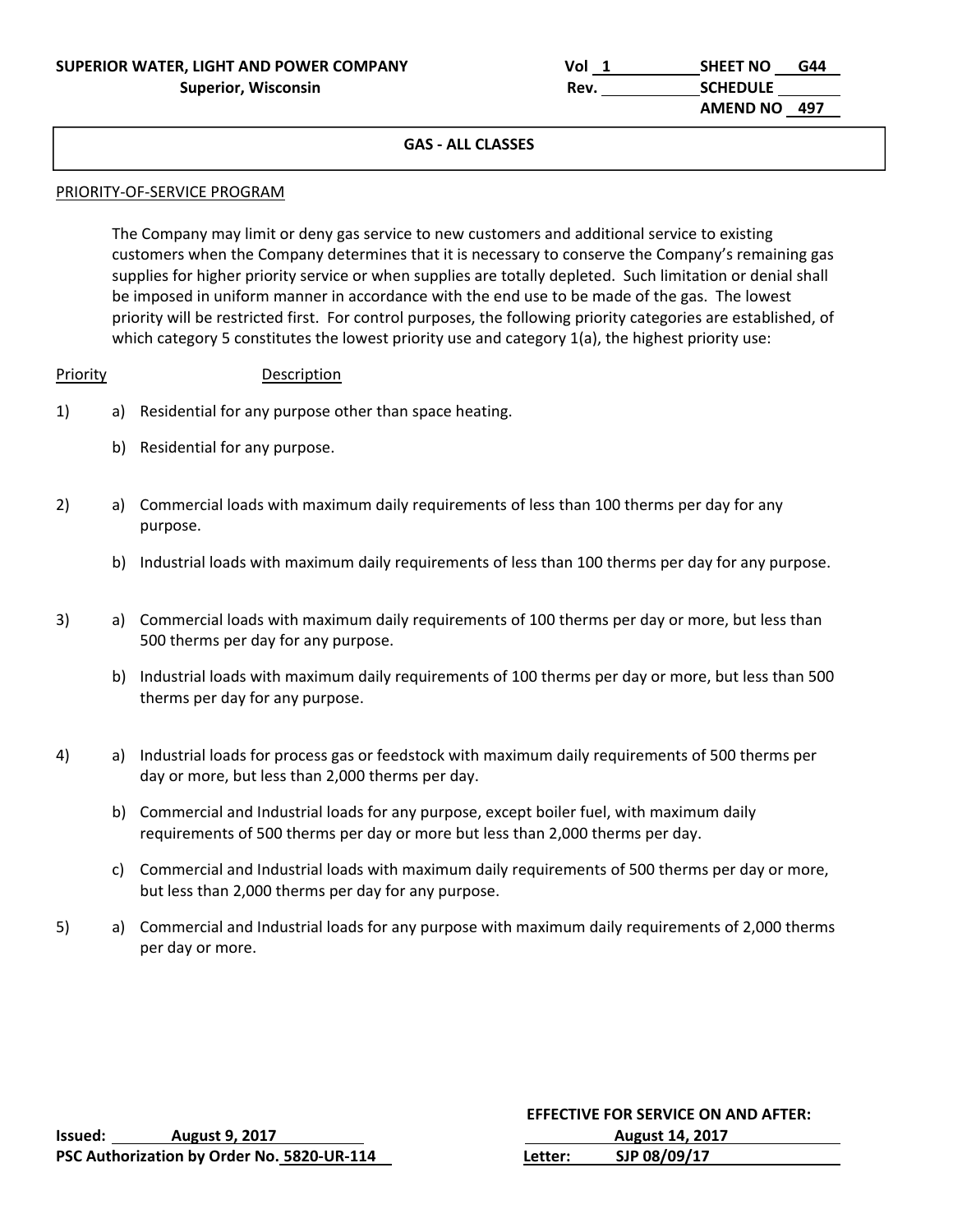| SUPERIOR WATER, LIGHT AND POWER COMPANY | Vol  | SHEET NO<br>G45 |
|-----------------------------------------|------|-----------------|
| Superior, Wisconsin                     | Rev. | <b>SCHEDULE</b> |
|                                         |      | AMEND NO 497    |

## **GAS ‐ ALL CLASSES**

#### SPECIAL TERMS AND CONDITIONS

- 1) Under the priority-of-service program, applications for interruptible service will be treated independently from applications for firm service that different limitations or denials of service may be imposed upon each type of customer, depending on the characteristics of the available gas supply and type of service requested.
- 2) The Company will report its gas supply situation to the Public Service Commission every six months and at any other time when there is a change in the priority categories being restricted.
- 3) The Company shall inform the Public Service Commission when changes are made in the availability of gas to various priority groups. The changes will be effective upon date of filing with the PSC. The PSC will review the matter and approve the change in availability within 60 days or, in the alternative, notice the matter for hearing and further order. The availability of natural gas in accordance with the priority‐ of‐service program should be filed in the Company's Rules and Regulations on file with the PSC.
- 4) Natural gas service for new commercial and industrial space heating use for buildings constructed before July 1, 1978, will be provided for buildings meeting the following requirements:
	- a) The design heat loss, excluding the infiltration and ventilation, through above-grade gross walls and roofs facing heated interiors shall not exceed 13 BTU per hour per square foot for the total building envelope.
	- b) If a building exceeds the heat loss of (1) above, the building may receive gas service provided that it demonstrates additional innovative building or system designs that will reduce fuel consumption to a level equal to or less than the fuel consumption which results from complying with (1) above;
	- c) All exterior windows and doors shall be designed to limit leakage into or from the building and shall be weather‐stripped;
	- d) Special use buildings such as greenhouses, inflatable structures, and the like, or any building exempt from the heating and ventilating requirements of Chapter IND 63, Wis. Adm. Code, are exempt from these requirements.

|         |                                            |         | <b>EFFECTIVE FOR SERVICE ON AND AFTER:</b> |
|---------|--------------------------------------------|---------|--------------------------------------------|
| lssued: | <b>August 9, 2017</b>                      |         | <b>August 14, 2017</b>                     |
|         | PSC Authorization by Order No. 5820-UR-114 | Letter: | SJP 08/09/17                               |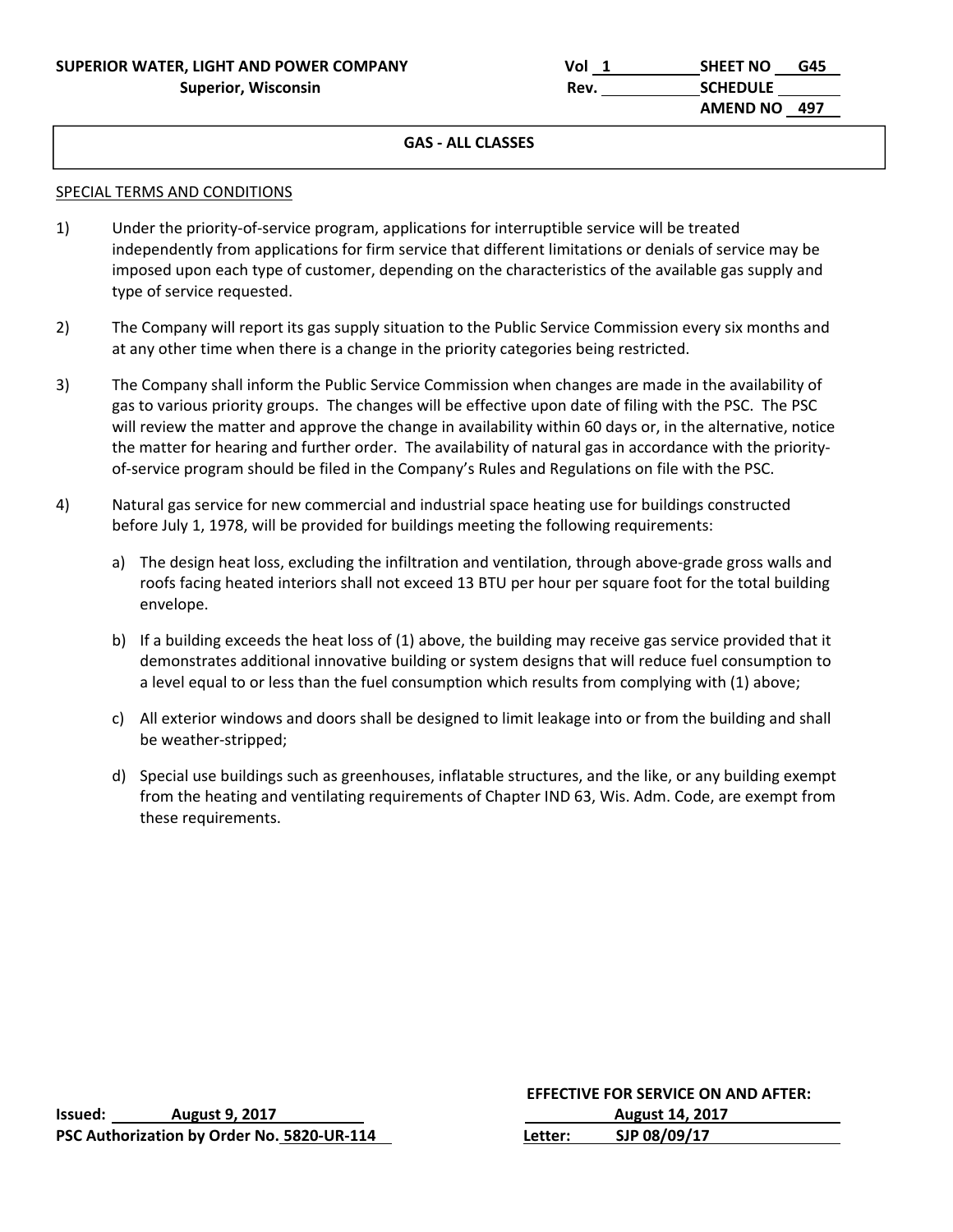| SUPERIOR WATER, LIGHT AND POWER COMPANY | Vol  | SHEET NO<br>G46 |
|-----------------------------------------|------|-----------------|
| <b>Superior, Wisconsin</b>              | Rev. | <b>SCHEDULE</b> |
|                                         |      | AMEND NO 497    |

## **GAS ‐ ALL CLASSES**

#### DEFINITIONS FOR GAS SERVICE

Residential: Service to customers for all residential purposes in a single-family dwelling or in individually‐metered apartment units.

 Commercial: Service to customers who are primarily engaged in wholesale or retail trade, agriculture, local, state or federal governments, forestry, fisheries, transportation, communications, sanitary services, finance, insurance, real estate, personal services (clubs, hotels, rooming houses, hospitals, auto repair, etc.), and any service that does not fall within one or the other classification of service.

 Industrial: Service to customers who are engaged primarily in a process which creates or changes raw or unfinished materials to another form or product including in some cases the generation of electric power.

Feedstock Gas: The use of chemical properties of natural gas as a raw material in creating an end product.

 Process Gas: Gas use for which alternative fuels are not technically feasible, such as in applications requiring precise temperature controls and precise flame characteristics.

 Boiler Fuel: Natural gas used as a fuel for the generation of steam or electricity (this includes the utilization of gas turbines for the generation of electricity).

 Maximum Daily Requirements: Estimates of maximum daily requirements will be determined by multiplying the maximum firing rate of customer's equipment by 20 hours of operation per day, unless a more accurate determination is possible.

#### AVAILABILITY OF GAS BY PRIORITY GROUP

Natural gas is currently available to the priority‐of‐service categories as follows:

| PRIORITY GROUP |     | <b>STATUS</b> |
|----------------|-----|---------------|
| 1              | (a) | Open          |
|                | (b) | Open          |
| $\mathcal{P}$  | (a) | Open          |
|                | (b) | Open          |
| 3              | (a) | Open          |
|                | (b) | Open          |
| 4              | (a) | Open          |
|                | (b) | Open          |
|                | (c) | Open          |
| 5              | (a) | Open          |

| Issued: | <b>August 9, 2017</b>                      |  |
|---------|--------------------------------------------|--|
|         | PSC Authorization by Order No. 5820-UR-114 |  |

 **EFFECTIVE FOR SERVICE ON AND AFTER: Issued: August 9, 2017 August 14, 2017 Letter: SJP 08/09/17**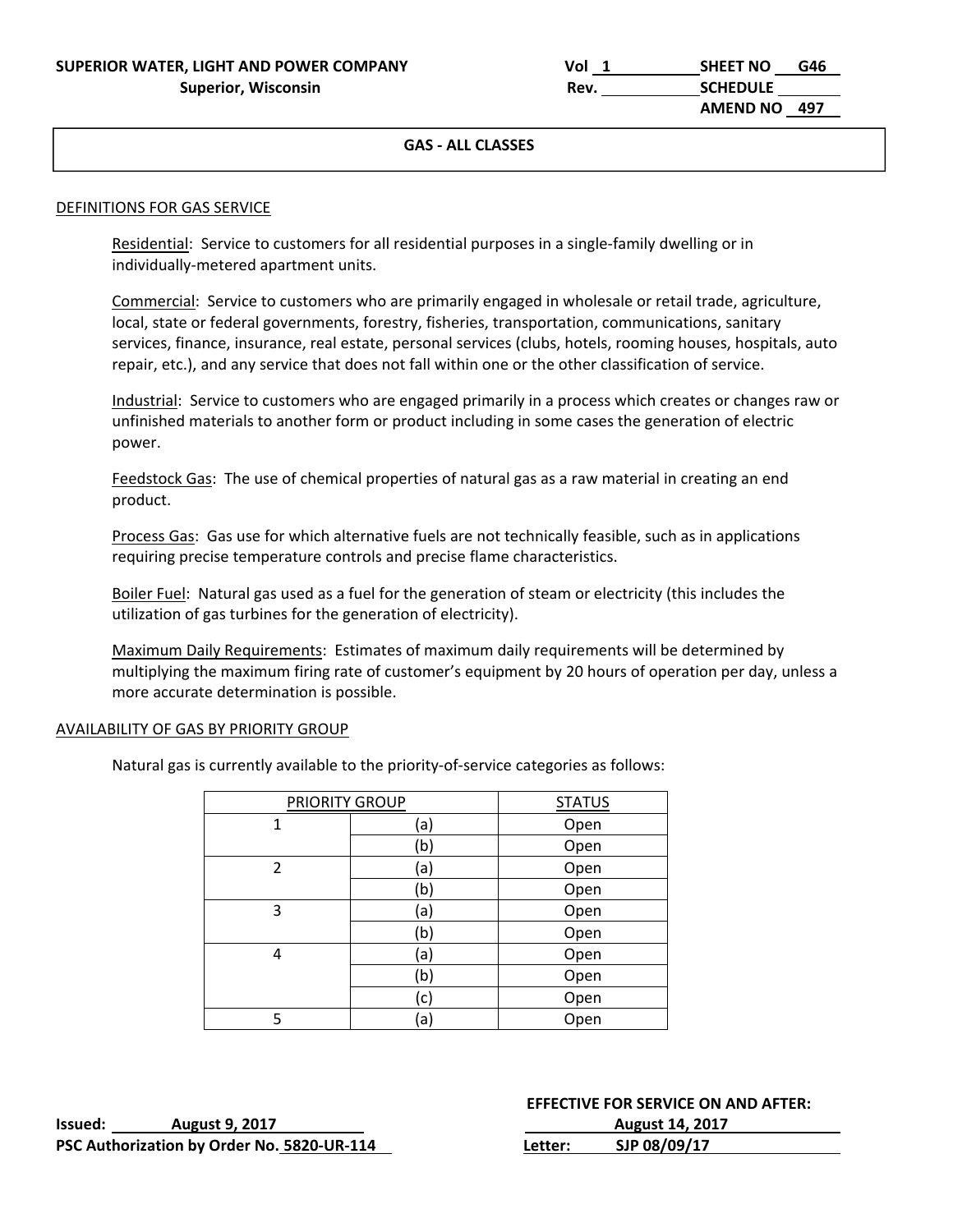| SUPERIOR WATER, LIGHT AND POWER COMPANY | Vol  | <b>SHEET NO</b><br>G47 |
|-----------------------------------------|------|------------------------|
| <b>Superior, Wisconsin</b>              | Rev. | <b>SCHEDULE</b>        |
|                                         |      | AMEND NO 497           |

#### **GAS ‐ ALL CLASSES**

#### NATURAL GAS CURTAILMENT PLAN

During periods when the demand for natural gas service exceeds available supplies, the public interest requires that the curtailment of natural gas service be controlled in a manner which will be equitable to all customers, will provide the greatest benefit for the greatest number of people and will be consistent with the way in which gas service is supplied to a utility by its pipeline supplier. Accordingly, each utility receiving gas supplies from Northern Natural Gas Company shall limit or deny service to its customers in a uniform manner in accordance with the priority categories set forth below. Curtailment of gas service shall be implemented in the inverse order of the categories listed below, with full or 100% assigned curtailment to be directed and achieved in each priority category before proceeding to the next category. Curtailments shall be terminated in reverse order as gas supplies permit. Within each category, interruptible customers shall be curtailed prior to the curtailment of firm customers in that category:

#### Category **Description**

- 1) a) Residential, small commercial and irrigation requirements less than 50 MMBtu on a peak day.
	- b) All commercial and irrigation requirements from 50 MMBtu per day through 199 MMBtu per day and all industrial requirements through 199 MMBtu per day.
	- c) Customer storage injection requirements.
	- d) Requirements greater than 199 MMBtu per day for schools, hospitals, sanitation facilities, correctional institutions, police protection, and fire protection except where the use of a fuel other than natural gas is economically practicable and that fuel is reasonably available.
	- e) Requirements for essential agricultural uses as certified by the USDA except where the use of a boiler fuel other than natural gas is economically practicable and that fuel is reasonably available.

If curtailment in this Category (1) is required, the order of curtailment shall be (e), (d), (c), (b) and then (a).

- 2) Requirements for essential process and feedstock uses and plant protection other than when production operations are shut down, except where the use of a fuel other than natural gas is economically practicable and that fuel is reasonably available.
- 3) All commercial and industrial requirements from 200 MMBtu per day through 499 MMBtu per day, not otherwise classified.

|         |                                            | <b>EFFECTIVE FOR SERVICE ON AND AFTER:</b> |                        |
|---------|--------------------------------------------|--------------------------------------------|------------------------|
| lssued: | <b>August 9, 2017</b>                      |                                            | <b>August 14, 2017</b> |
|         | PSC Authorization by Order No. 5820-UR-114 | Letter:                                    | SJP 08/09/17           |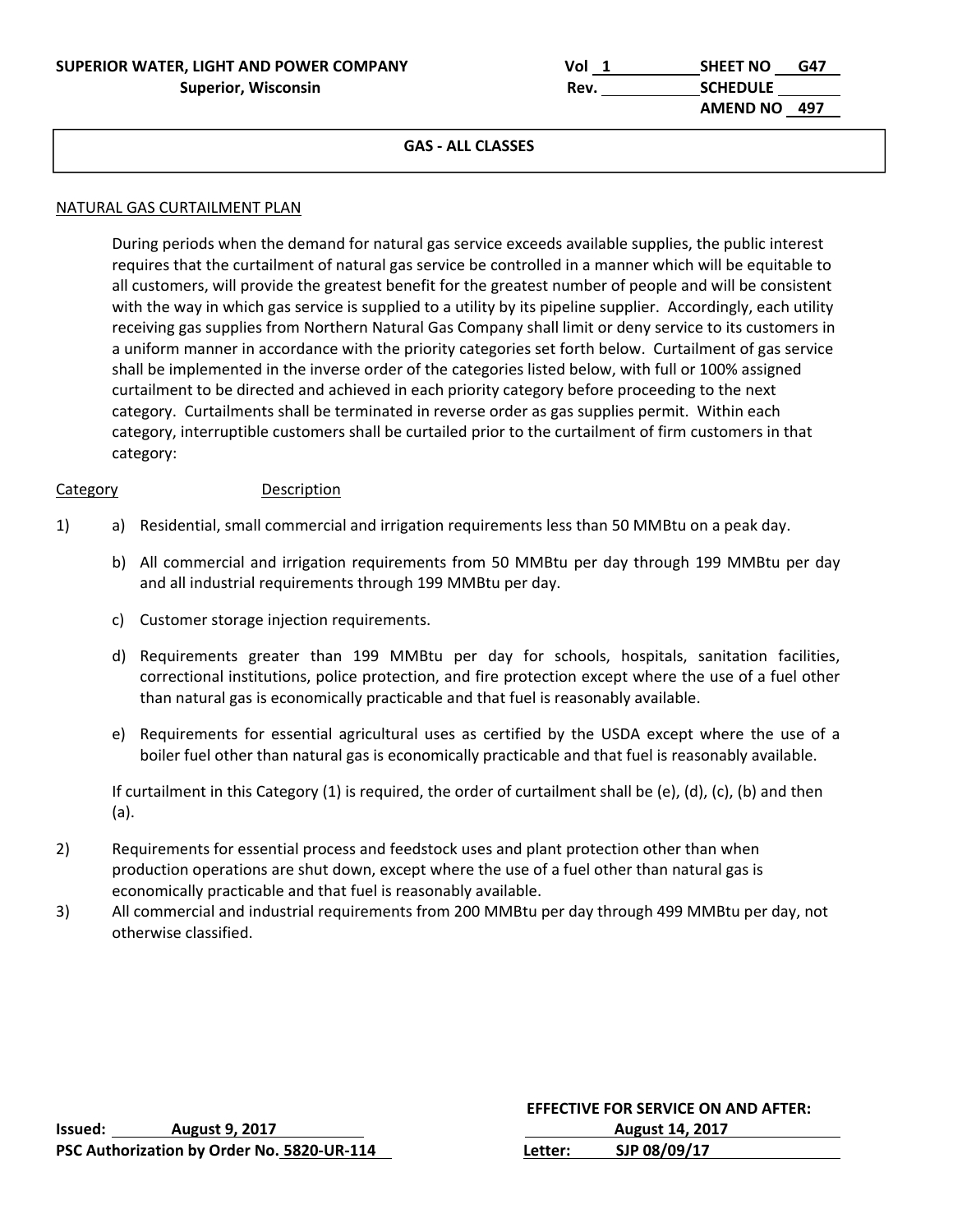| SUPERIOR WATER, LIGHT AND POWER COMPANY | Vol  | <b>SHEET NO</b><br>G48 |
|-----------------------------------------|------|------------------------|
| <b>Superior, Wisconsin</b>              | Rev. | <b>SCHEDULE</b>        |
|                                         |      | AMEND NO 497           |

## **GAS ‐ ALL CLASSES**

### NATURAL GAS CURTAILMENT PLAN (cont'd)

#### Category **Description**

- 4) All commercial and industrial requirements for non-boiler use 500 MMBtu per day and over, not otherwise classified; commercial requirements for boiler fuel use from 500 MMBtu per day through 1,499 MMBtu per day, not otherwise classified.
- 5) Industrial requirements for boiler fuel use from 500 MMBtu per day through 1,499 MMBtu per day, not otherwise classified.
- 6) Commercial and industrial requirements for boiler fuel use from 1,500 MMBtu per day through 2,999 MMBtu per day, not otherwise classified.
- 7) Commercial and industrial requirements for boiler fuel use from 3,000 MMBtu per day through 10,000 MMBtu per day, not otherwise classified.
- 8) Commercial and industrial requirements for boiler fuel use over 10,000 MMBtu per day, not otherwise classified.

#### DEFINITIONS

Curtailment: A reduction in contracted natural gas supplies from Northern Natural Gas Company. Should Northern Natural curtail its utilities below contract demand, and a utility does not have adequate supplies to service existing requirements, a utility shall curtail service to customers beginning with the lowest priority category until supplies are adequate to serve all remaining customers.

Interruption: A short-term restriction of supply to customers to enable a utility to avoid exceeding its daily entitlement and to avoid penalty charges or restricting provisions from the pipeline company. Interruptible customers will generally be interrupted to allow a utility to stay within its contract demand with the pipeline but may also occur because of emergency situations which arise on a utility's system.

Constraint Day: Any day which meets all of the following criteria:

- 1) The utility expects natural gas demand to exceed its capacity to deliver or its available supply of gas for system sales needs.
- 2) The utility anticipates the necessity to interrupt interruptible customers and/or hold transportation customers to their daily nominations to avoid incurring pipeline penalties and preserve utility system integrity.
- 3) The utility gives notice of the constraint day.

|         |                                            | <b>EFFECTIVE FOR SERVICE ON AND AFTER:</b> |                        |
|---------|--------------------------------------------|--------------------------------------------|------------------------|
| Issued: | <b>August 9, 2017</b>                      |                                            | <b>August 14, 2017</b> |
|         | PSC Authorization by Order No. 5820-UR-114 | Letter:                                    | SJP 08/09/17           |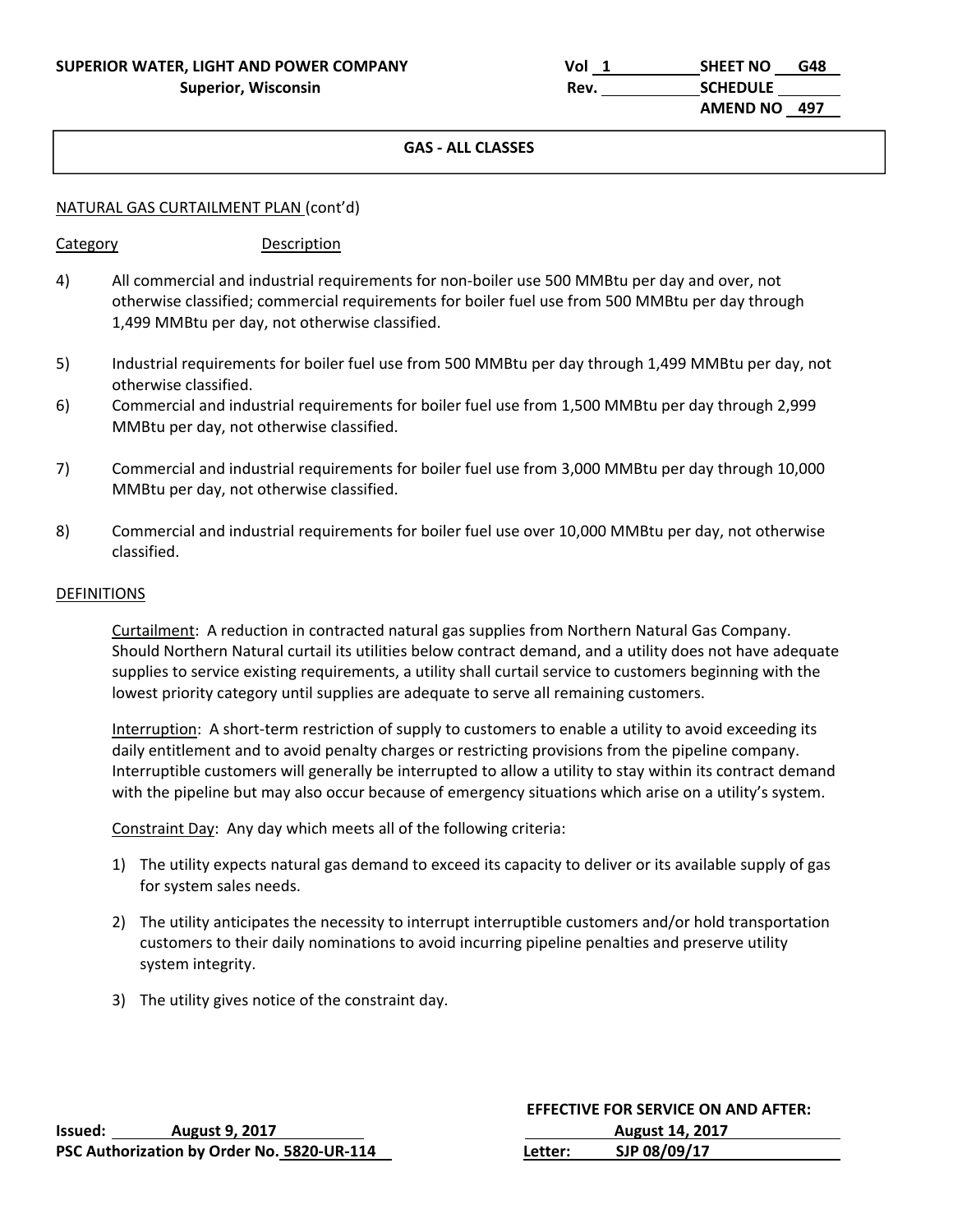#### $\mathbf{u} = \mathbf{u} \cdot \mathbf{u} + \mathbf{u} \cdot \mathbf{u} + \mathbf{u} \cdot \mathbf{u} + \mathbf{u} \cdot \mathbf{u} + \mathbf{u} \cdot \mathbf{u} + \mathbf{u} \cdot \mathbf{u} + \mathbf{u} \cdot \mathbf{u} + \mathbf{u} \cdot \mathbf{u} + \mathbf{u} \cdot \mathbf{u} + \mathbf{u} \cdot \mathbf{u} + \mathbf{u} \cdot \mathbf{u} + \mathbf{u} \cdot \mathbf{u} + \mathbf{u} \cdot \mathbf{u} + \mathbf{u} \cdot \mathbf{u} + \mathbf$ **GAS ‐ EXTENSION RULES**

#### RULES FOR EXTENSION OF GAS MAINS AND SERVICES

#### 1) DEFINITIONS

- a) Extension is defined as any additional facilities installed by the Company to make gas service available to customers not now being supplied with such service.
- b) Main is defined as a distribution line that serves as a common source of supply for one or more service lines.
- c) Service Line (Lateral) is defined as a distribution line that transports gas from a common source of supply (main) to the meter serving the customer.
- d) Metering Location is defined as a location on the customer's premises which is adequate by Company standards, for the installation of Company's metering equipment.
- e) Modification is defined as any change, regardless of nature, to existing Company equipment.
- f) Point of Delivery is defined as the outlet side of the meter servicing the customer and at which point the Company's equipment terminates.

#### 2) GENERAL POLICY

Provided adequate gas supply is available, the Company, may, at its own expense, extend, enlarge or modify its distribution or other facilities to supply gas service when needed or as provided in Section 9, Modification of Existing Facilities.

Upon request by the customer, the Company shall extend or modify its gas distribution facilities. Any such extension or modification shall be in compliance with other provisions of these rules. In all cases, the Company reserves the right to disapprove the service applied for by the customer if such service would, in the opinion of the Company, create undue hardship upon the Company or any third party(s).

Any extension or modification made to existing distribution facilities shall be subject to possible advance payments as provided in Section 4, Main Extension Charges. If the Company is not assured as to the stability and economic feasibility of any project, the right is reserved by the Company to require the customer to execute a contract for a definite period and level of service, to pay a minimum guarantee or to otherwise protect the Company against possible loss. However, all projects of \$5,000 or more will be reviewed for economic consideration and service may be refused by the Company provided that the reasons and supporting analysis for such refusal are furnished to the customer in writing. Customers shall be informed of their right to appeal such refusal to the Public Service Commission of Wisconsin.

|         |                                            | <b>EFFECTIVE FOR SERVICE ON AND AFTER:</b> |                        |
|---------|--------------------------------------------|--------------------------------------------|------------------------|
| lssued: | <b>August 9, 2017</b>                      |                                            | <b>August 14, 2017</b> |
|         | PSC Authorization by Order No. 5820-UR-114 | Letter:                                    | SJP 08/09/17           |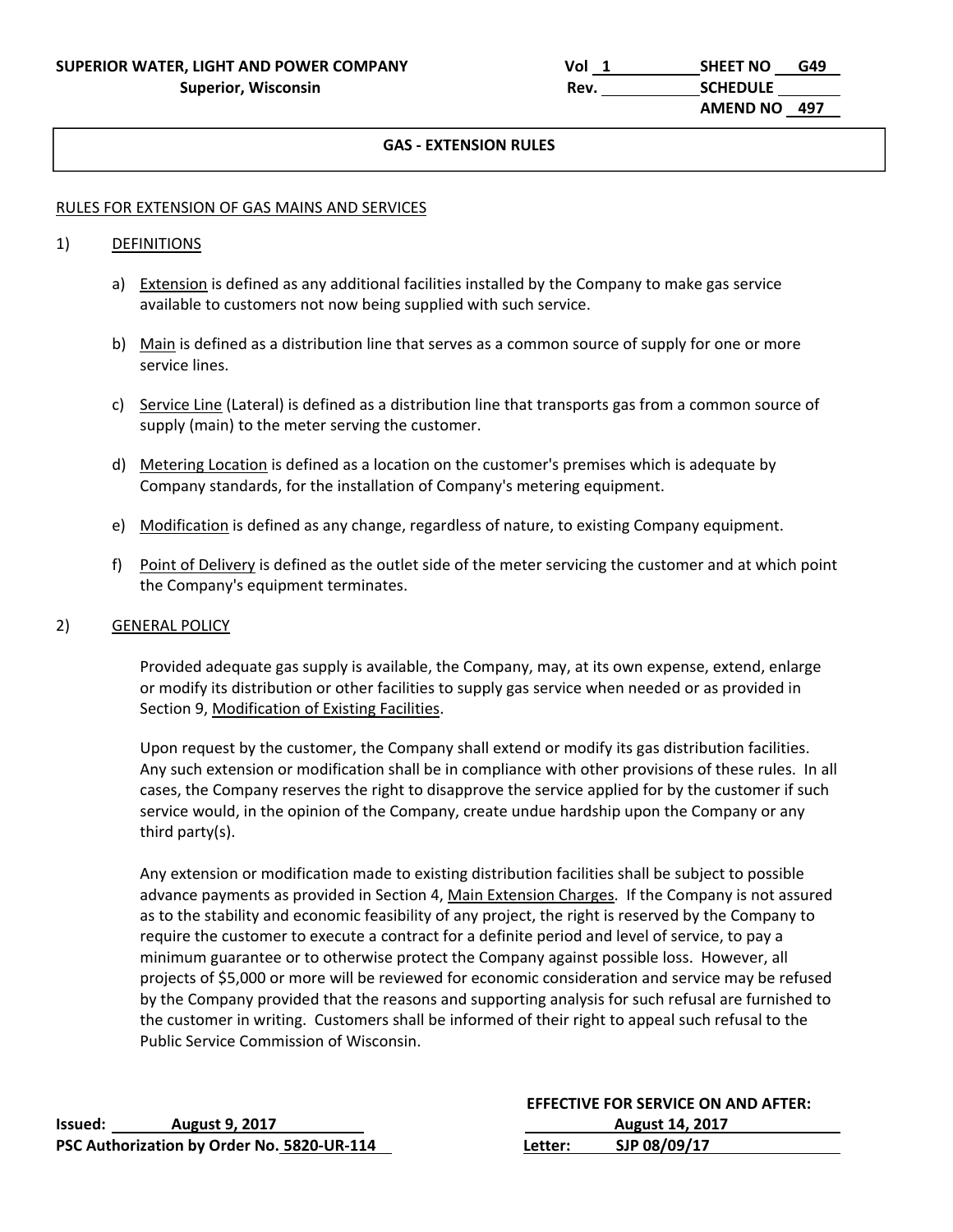| SUPERIOR WATER, LIGHT AND POWER COMPANY | Vol  | <b>SHEET NO</b> | G50 |
|-----------------------------------------|------|-----------------|-----|
| <b>Superior, Wisconsin</b>              | Rev. | <b>SCHEDULE</b> |     |
|                                         |      | AMEND NO 497    |     |

#### **GAS EXTENSION RULES**

#### 3) SERVICE LATERAL CHARGE

- a) Company will designate the route and location of the service lateral and associated facilities. Meters will normally be located outdoors.
- b) No charge will be made for the original installation of a **meter‐set, riser, service tee** and service lateral not exceeding 95 feet in length, as measured from the customer's property line to the point of service on the premises.
- c) For service laterals exceeding 95 feet in length a nonrefundable charge per foot will be made for that length in excess of 95 feet. The nonrefundable charge will be equal to the current incremental costs for installing service pipe of the size required. The current incremental cost for residential installations is \$2.00 per foot. All other service lateral installations shall be determined by the Company for each individual project.
- d) If service lateral is dedicated to a backup generator, Customer shall pay for full cost of service installation.

#### 4) MAIN EXTENSION CHARGES

a. Individual Extensions to Residential, Commercial and Industrial Customers

 Upon request of prospective customer for natural gas service for which a main extension is required, the Company shall investigate the costs of installing the required main extension and shall provide the customer with an estimate of the costs. Such estimate shall be determined in accordance with the following provisions:

 Estimated cost for installation of the main extension shall be calculated individually and based on estimated current year installed costs.

 The estimated cost of the installation shall be reduced by an allowance determined by the following formula:

Allowance = M x EAU I Where  $M =$  Distribution margin for the applicable rate class. EAU = Customer's estimated annual use in therms.

I = First year carrying charge for mains.

|         |                                            |         | <b>EFFECTIVE FOR SERVICE ON AND AFTER:</b> |  |
|---------|--------------------------------------------|---------|--------------------------------------------|--|
| Issued: | <b>August 9, 2017</b>                      |         | <b>August 14, 2017</b>                     |  |
|         | PSC Authorization by Order No. 5820-UR-114 | Letter: | SJP 08/09/17                               |  |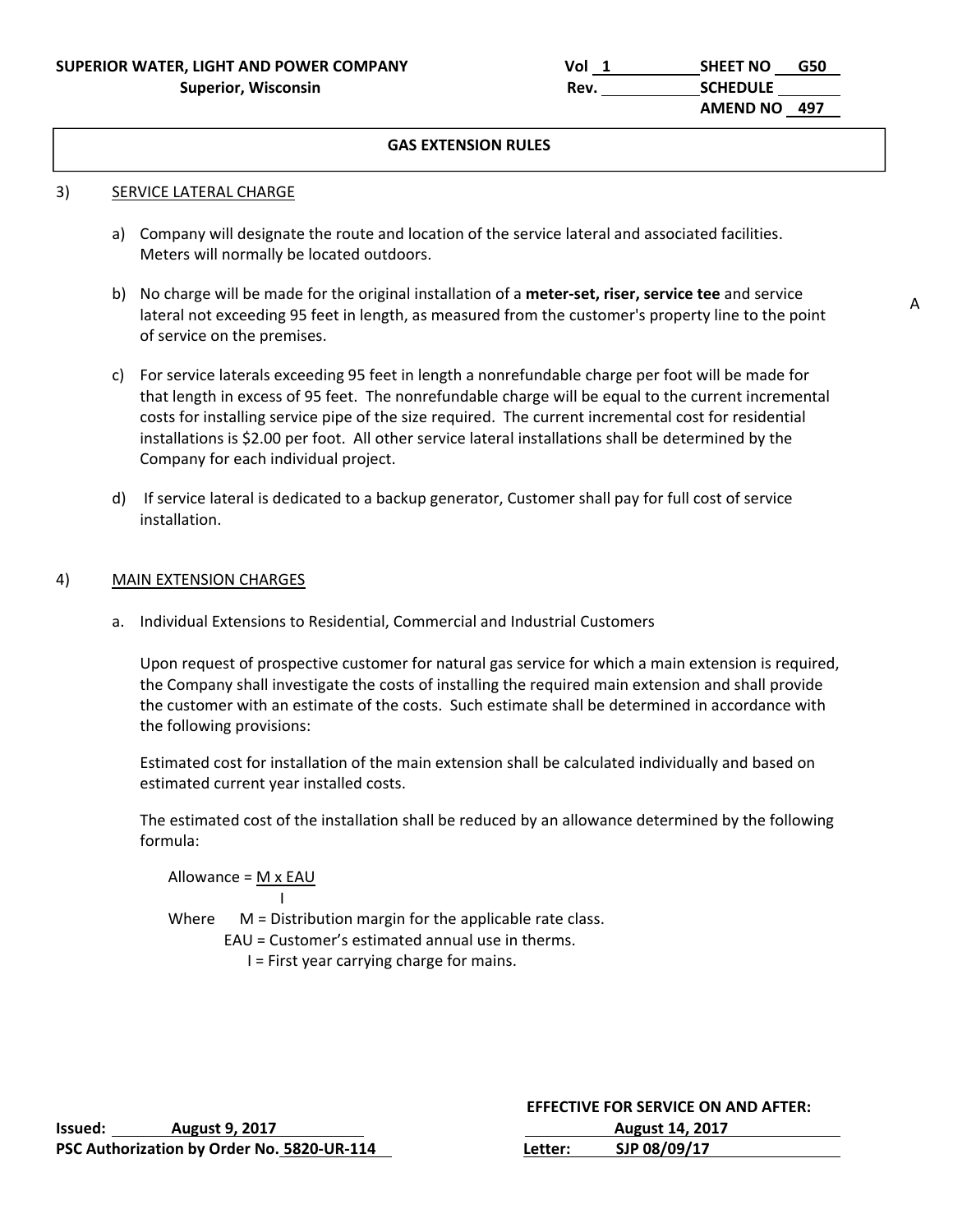| SUPERIOR WATER, LIGHT AND POWER COMPANY | Vol  | <b>SHEET NO</b><br>G51 |
|-----------------------------------------|------|------------------------|
| <b>Superior, Wisconsin</b>              | Rev. | <b>SCHEDULE</b>        |
|                                         |      | AMEND NO 515           |

### **GAS EXTENSION RULES**

## 4) MAIN EXTENSION CHARGES (cont'd)

The current values for the above formula which will be updated with each rate case are as follows:

 Residential customers: Allowance =  $$2,135$ Where  $M = $0.3245$  $EAU = 916$  therms  $I = 14.32%$ 

The allowance for Commercial and Industrial customers will be calculated on an individual basis.

Prior to the extension being made a customer shall deposit with the Company an amount equal to the estimated cost of the required main extension less the customer allowance as determined above. Such deposit shall be refundable in accordance with Section 5 of these Rules and Regulations.

When a larger than normal size main is installed to insure adequate service to an area, the customer's deposit will be based on the size main required for their load, but not less than 2 inch nominal size.

Main extensions will be subject to the availability of gas supply as set forth in the Company's Priority of Service Program, sheet no. G 42, and in accordance with the general provisions contained in Section 2.

b) Extensions to more than one customer

The Company may consider requests for gas service requiring main extensions which are received concurrently from a number of prospective customers as a series of individual requests or as one joint request. If considered individually, any required deposit will be determined for each customer in accordance with Section 4a and based on the allowance and main required by that customer. If considered as a joint request, any required deposit will be determined by comparing the total extension cost to the combined allowances of the customers and prorated among the customers. However, if in the Company's sole judgement such apportionment would be discriminatory, the Company will consider customer class, usage, location and other factors in allocating the required deposit among the customers. The method to be used will be determined by the Company and applied in a manner to minimize confusion over deposit and/or refund policies.

|         |                                            | <b>EFFECTIVE FOR SERVICE ON AND AFTER:</b> |              |  |
|---------|--------------------------------------------|--------------------------------------------|--------------|--|
| Issued: | December 20, 2018                          | January 1, 2019                            |              |  |
|         | PSC Authorization by Order No. 5820-UR-115 | Letter:                                    | SPC 12/20/18 |  |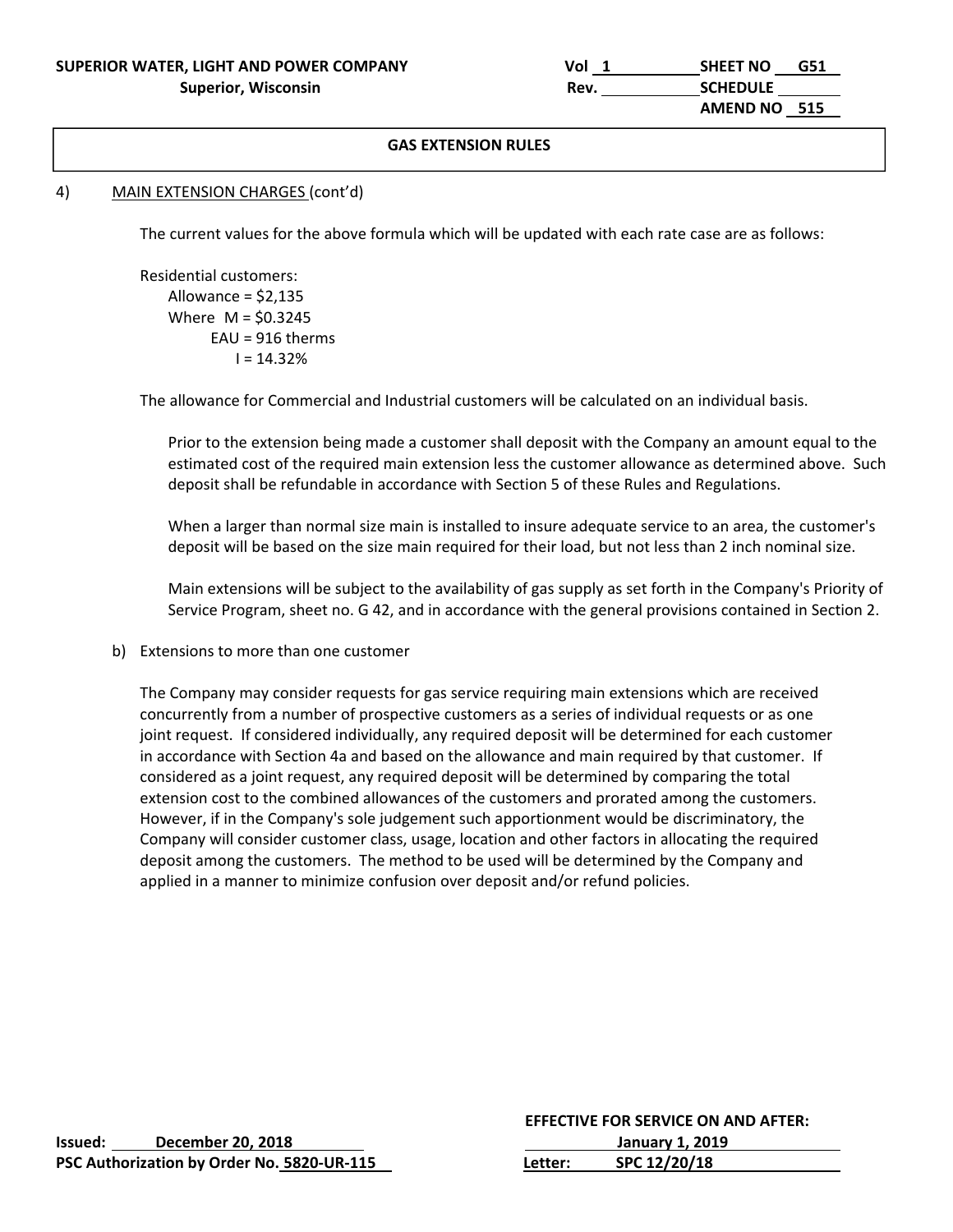| SUPERIOR WATER, LIGHT AND POWER COMPANY | Vol  | <b>SHEET NO</b> | G52 |
|-----------------------------------------|------|-----------------|-----|
| <b>Superior, Wisconsin</b>              | Rev. | <b>SCHEDULE</b> |     |
|                                         |      | AMEND NO 497    |     |

#### **GAS EXTENSION RULES**

#### 4) MAIN EXTENSION CHARGES (cont'd)

c) Extensions to developments

Upon request of a developer for gas service to a development for which a main extension is required, the Company will make such installation subject to the availability of gas supply and in accordance with the general provisions of Section 2 and the following:

- I. The developer will furnish a recorded plat and civil site plan showing all existing and proposed utilities, easements and right of ways showing the location and nature of the area for which gas service is requested. The characteristics, nature and amount of initial gas load to be served shall be indicated.
- II. The developer will pay in advance to the Company the total cost of the required main installation. For a period of five years from the date of installation, refunds equal to the allowance for mains determined by the formula contained in Section 4a will be made to the developer as customers take service within the development. The total of refunds shall not exceed the original payment.
- III. Service lateral installations within the development shall be installed in accordance with Section 3.

#### **d) Area Expansion Program (AEP)**

- **I. When an extension to a geographically‐bounded service area is of significant size or located where future growth is anticipated, the Company may offer an Area Expansion Program (AEP). The Company, at its sole discretion, may perform an economic analysis to determine the feasibility of the AEP project. Using a saturation of existing prospective customers to be served from the project, the Company will make a projection of customer connections by rate class for a predetermined recovery period (typically five (5) years). If the economic analysis determines that the project is an uneconomic project, the Company may either decline to make the extension or require an AEP customer contribution of sufficient amount to justify the project within the predetermined recovery period. All active AEP projects are described in VII below.**
- **II. The Company will begin collecting up‐front AEP customer contributions prior to the construction of the AEP project and will continue to collect up‐front AEP customer contributions from new customers in an active AEP project area prior to the new customers being connected. The Company will discontinue collecting AEP customer contributions from new customers when the required contribution for the AEP project to be made economic approaches zero or the predetermined recovery period has been completed, whichever comes first. The Company has the right to extend the predetermined recovery period if project goals are not being met to otherwise prevent non‐AEP project customer subsidization. (See Section 2).**

|         |                                            | <b>EFFECTIVE FOR SERVICE ON AND AFTER:</b> |                        |  |
|---------|--------------------------------------------|--------------------------------------------|------------------------|--|
| lssued: | <b>August 9, 2017</b>                      |                                            | <b>August 14, 2017</b> |  |
|         | PSC Authorization by Order No. 5820-UR-114 | Letter:                                    | SJP 08/09/17           |  |

A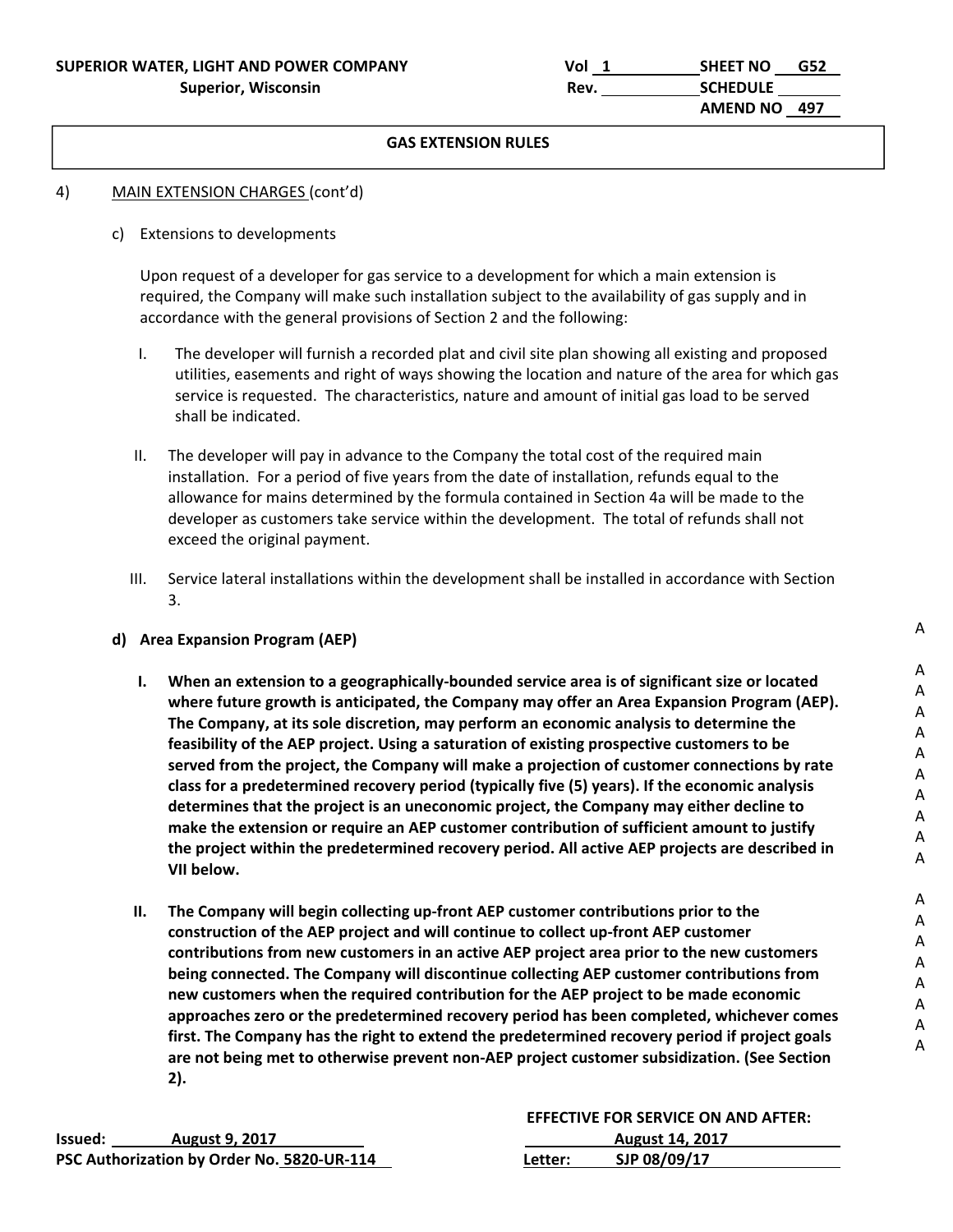**SUPERIOR WATER, LIGHT AND POWER COMPANY Vol 1 SHEET NO G53** 

#### **GAS EXTENSION RULES**

|      |                                                                                                                       |                 |                 |                                                                                                |                                 |               | A |
|------|-----------------------------------------------------------------------------------------------------------------------|-----------------|-----------------|------------------------------------------------------------------------------------------------|---------------------------------|---------------|---|
| III. | All gas service facilities, whether located inside or immediately outside an active AEP project,                      |                 |                 |                                                                                                |                                 |               | A |
|      | shall be subject to the active AEP customer contribution charge and will be extended in<br>accordance with Section 3. |                 |                 |                                                                                                |                                 |               |   |
|      |                                                                                                                       |                 |                 |                                                                                                |                                 |               | A |
| IV.  |                                                                                                                       |                 |                 | Additional gas main extensions, whether located inside or immediately outside an AEP           |                                 |               | A |
|      | Section 4.                                                                                                            |                 |                 | project, will be treated as a separate extension and shall be installed in accordance with     |                                 |               | A |
| V.   |                                                                                                                       |                 |                 | There will be no refunds for existing AEP project customers as new customers connect to the    |                                 |               | A |
|      | original AEP project.                                                                                                 |                 |                 |                                                                                                |                                 |               | A |
| VI.  |                                                                                                                       |                 |                 | All other rules and regulations that govern the Company's natural gas service remain in effect |                                 |               | A |
|      | in an AEP project area.                                                                                               |                 |                 |                                                                                                |                                 |               | A |
|      |                                                                                                                       |                 |                 |                                                                                                |                                 |               |   |
| VII. | AEP Active Project Area (currently no active AEP's)                                                                   |                 |                 |                                                                                                |                                 |               | A |
|      |                                                                                                                       |                 |                 |                                                                                                | <b>Natural Gas Contribution</b> |               | A |
|      | <b>AEP Project</b>                                                                                                    | <b>Customer</b> | Rate            | <b>Up-front Customer</b>                                                                       | <b>Beginning</b>                | <b>Ending</b> | Α |
|      | Area                                                                                                                  | <b>Class</b>    | <b>Schedule</b> | Contribution                                                                                   | Date                            | date          | A |

#### 1) REFUNDS

The following refund policy applies to all main extensions except for those made within developments:

If within five years after installation of a main extension for which a deposit is required, one or more additional customers are connected to the extension by a service lateral, the Company will make a refund to the current owner of record of the premises for which the extension was installed. The amount of the refund will equal the allowance for additional customers as determined in accordance with Section 4a. If the extension was made as a result of a joint request under Section 4b, the Company will allocate the refund in the same manner used to allocate the deposit.

Note: See Section 4c for refund policy for developments.

Unless otherwise provided by written agreement at the time a contribution is made, the right to receive the refund of any contribution held hereunder shall be attached to the ownership of the premises at each service location, and any refund shall be made to the person who owns such premises at the time the refund becomes due.

Note: The refund of any payment made hereunder shall not include interest.

|         |                                            |         | <b>EFFECTIVE FOR SERVICE ON AND AFTER:</b> |
|---------|--------------------------------------------|---------|--------------------------------------------|
| lssued: | <b>August 9, 2017</b>                      |         | <b>August 14, 2017</b>                     |
|         | PSC Authorization by Order No. 5820-UR-114 | Letter: | SJP 08/09/17                               |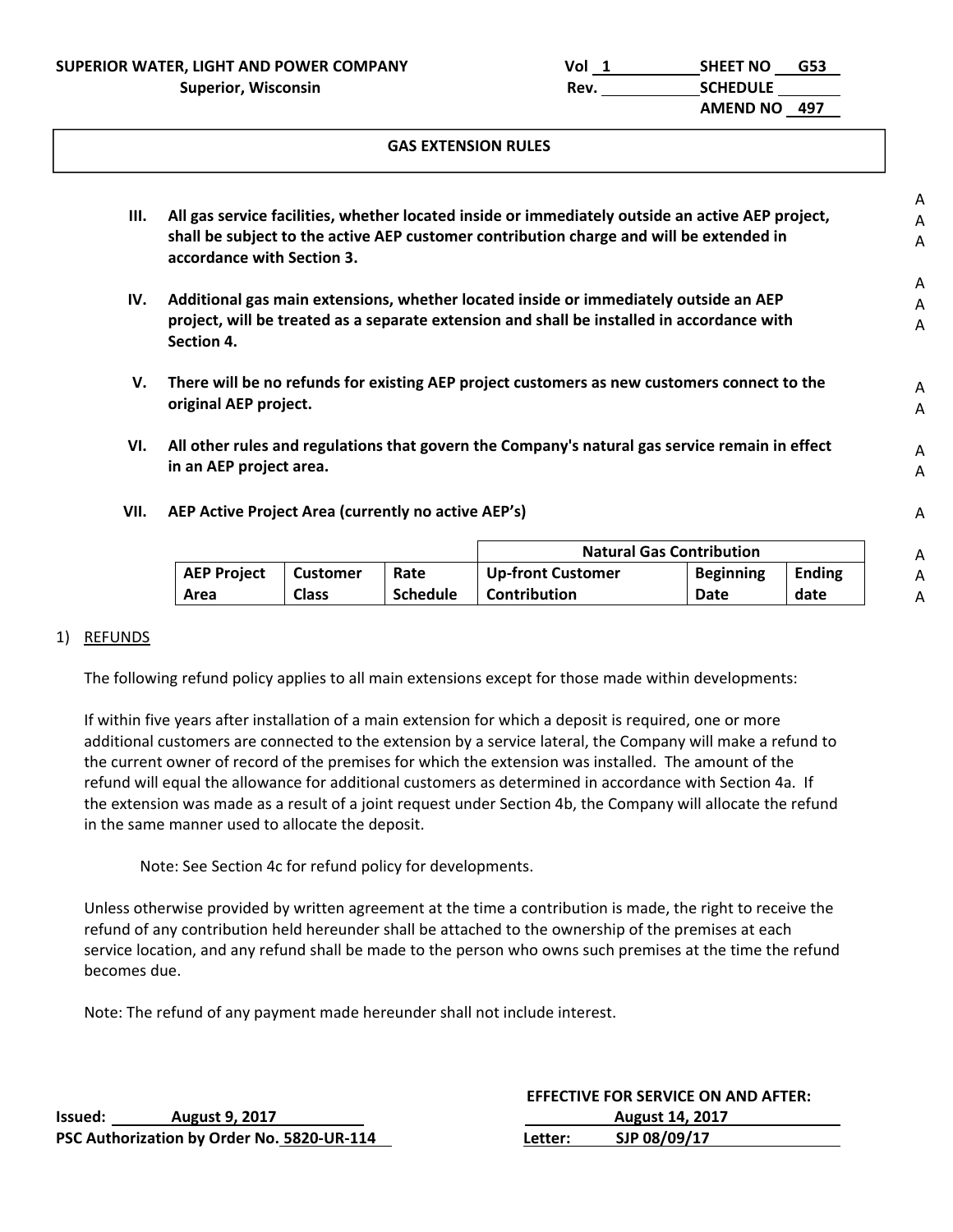### **SUPERIOR WATER, LIGHT AND POWER COMPANY** Superior, Wisconsin

| SUPERIOR WATER, LIGHT AND POWER COMPANY | Vol  | <b>SHEET NO</b> | G54 |
|-----------------------------------------|------|-----------------|-----|
| <b>Superior, Wisconsin</b>              | Rev. | <b>SCHEDULE</b> |     |
|                                         |      | AMEND NO 515    |     |

#### **GAS EXTENSION RULES**

## 5) CONSTRUCTION COSTS AND REVENUES

The Company will base its estimate of construction costs on its experience with similar installations, taking into account reasonable current costs and anticipated changes to these costs. The Company's estimate of the costs of an extension or modification will include right‐of‐way costs and all items of labor, equipment and materials (except meters), together with allowances thereon for engineering, administrative costs and such other incidental expenses necessary to the supplying of gas service to the customer(s) including a frost charge if weather conditions dictate. The Company shall make extensions or modifications over the least cost, least environmentally degrading and most direct route available unless other overriding factors exist. **Actual costs will be reviewed upon completion of construction and the construction cost estimate will be adjusted accordingly. If said recalculation differs by more than \$20 from the original estimate, a refund or additional billing shall be rendered to the customer.** 

If a larger than normal size main is installed to insure adequate service to an area, the customer's obligation will be based on the size main required for customer's load, but not less than nominal size.

#### 6) CONSTRUCTION STANDARDS

Each request for new service or modification of service will require a written application agreeing to pay the contribution required. Such contribution is payable in accordance with Sections 3 and 4.

The applicant(s) for new service or modification of service may select, subject to the approval of the Company based off of gas safety standards, the metering location. The outlet of the meter terminates Company's facilities and is considered the point of delivery.

It is necessary that the meter be located at a point most readily accessible to the Company's distribution system. Where no distribution system has been established, the customer(s) shall request the Company to specify acceptable locations for the metering facilities. The Company will furnish this information in writing upon request.

Meter and regulator will be furnished and installed by the Company. The customer(s), however, must furnish and install all necessary piping to meet the meter connection and must furnish a safe and convenient place for the meter and regulator.

In the event a customer desires an additional meter installed for their own convenience, customer shall contract for the installation with a contractor and shall be responsible for the total cost of same, including meter.

Not more than one service lateral will be installed to the same building or utilization point.

|         |                                            |         | <b>EFFECTIVE FOR SERVICE ON AND AFTER:</b> |
|---------|--------------------------------------------|---------|--------------------------------------------|
| lssued: | December 20, 2018                          |         | January 1, 2019                            |
|         | PSC Authorization by Order No. 5820-UR-115 | Letter: | SPC 12/20/18                               |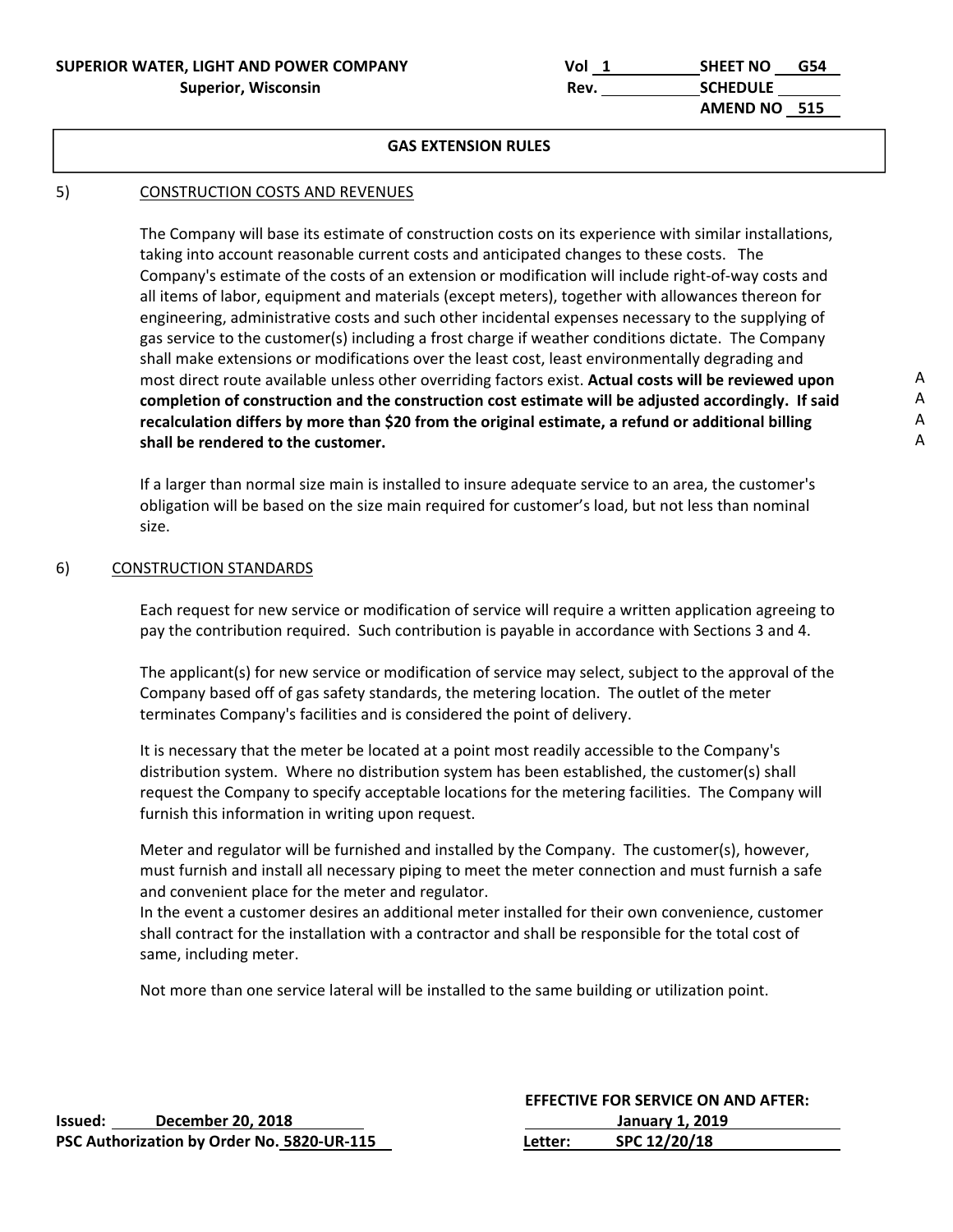| SUPERIOR WATER, LIGHT AND POWER COMPANY | Vol  | <b>SHEET NO</b><br>G55 |
|-----------------------------------------|------|------------------------|
| <b>Superior, Wisconsin</b>              | Rev. | <b>SCHEDULE</b>        |
|                                         |      | AMEND NO 497           |

### 6) CONSTRUCTION STANDARDS (cont'd)

In gas facilities installation, the applicant(s) shall furnish, at no expense to the Company, recordable easements, granting rights‐of‐way in form and substance satisfactory to the Company for the installation and maintenance of underground facilities. The rights‐of‐way as designated by the Company shall be a minimum of 8 feet in width. No buildings or trees shall be placed on said rights‐ of-way. The rights-of-way may be used for gardens, shrubs, landscaping and other purposes that will not interfere with maintenance of gas facilities.

 Except for damage caused by negligence, the Company shall not be held liable for damage to trees, shrubs, fences, sidewalks or other obstructions, incident to installation, repair or replacement of gas facilities.

 The applicant(s) shall inform the Company of any known or expected underground obstructions within the pipe routes on their property (septic tanks, drainage tile, underground electric cables, etc.). All pipe routes shall be within 4 inches of final grade prior to installation of pipe. Any earth fill added to bring the pipe route to within 4 inches of final grade prior to construction shall not contain large rocks, boulders, debris or rubbish.

 In the event of future changes in grade levels by the customer(s) that would materially change the depth of cover over underground piping, the landowner shall notify the Company in advance of grading and shall pay the Company its cost of moving or replacing its equipment to accommodate the change in grade. Such charges will also be made for changes in buildings, structures, foundations or walls, or other obstructions (including decks).

|         |                                            |         | <b>EFFECTIVE FOR SERVICE ON AND AFTER:</b> |
|---------|--------------------------------------------|---------|--------------------------------------------|
| lssued: | <b>August 9, 2017</b>                      |         | <b>August 14, 2017</b>                     |
|         | PSC Authorization by Order No. 5820-UR-114 | Letter: | SJP 08/09/17                               |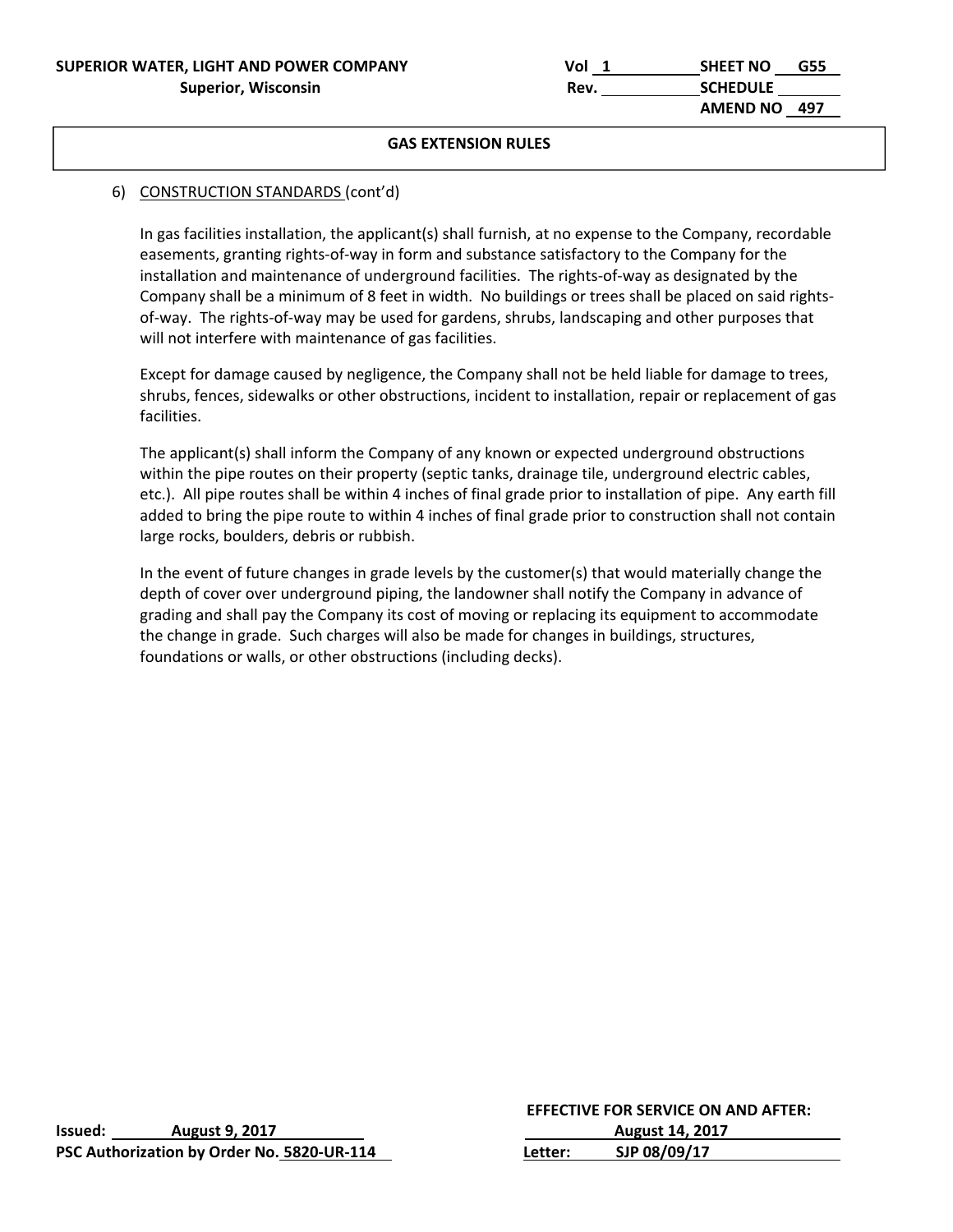| SUPERIOR WATER, LIGHT AND POWER COMPANY | Vol  | <b>SHEET NO</b><br>G56 |
|-----------------------------------------|------|------------------------|
| <b>Superior, Wisconsin</b>              | Rev. | <b>SCHEDULE</b>        |
|                                         |      | AMEND NO 497           |

## 7) MODIFICATION OF EXISTING FACILITIES

#### a) Relocation and Replacement of Existing Facilities

The Company shall perform relocation and replacement of main and/or service facilities upon request of a customer(s). The requesting party shall pay the total cost of such relocation or replacement.

The cost for such changes shall be determined as follows:

- 1) The full cost of the new facilities including any charges for necessary changes and additions to remaining facilities;
- 2) Less accrued depreciation of the facilities to be removed from service;
- 3) Less any salvage;
- 4) Plus the cost of removal;
- 5) Plus the cost of any related maintenance.

 The cost will be estimated and the requesting party(ies) shall make a payment equal to such estimated costs in advance of construction to be billed in actual. Upon completion of project, final costs will be determined and billing adjustments will be made.

 Where the Company relocates its distribution system on its own volition, and it is impracticable to bring a service to the existing service entrance facilities, the Company will make the necessary changes in the customer's piping and equipment without expense to the customer(s) for the area the Company works on. If system leaks or code violations are found on Customers piping and equipment outside of work area, customer is responsible for all costs to remedy.

In the event that the Company is ordered by a unit of government to move its distribution facilities, a new service will be installed, where practicable, to the existing service location without expense to the customer(s). If in the opinion of the Company, it is impracticable to utilize the existing service entrance facilities, the Company will specify a new service location and the expense of the necessary changes in the customer's piping and service equipment shall be borne by the customer(s).

|         |                                            |         | <b>EFFECTIVE FOR SERVICE ON AND AFTER:</b> |
|---------|--------------------------------------------|---------|--------------------------------------------|
| lssued: | <b>August 9, 2017</b>                      |         | <b>August 14, 2017</b>                     |
|         | PSC Authorization by Order No. 5820-UR-114 | Letter: | SJP 08/09/17                               |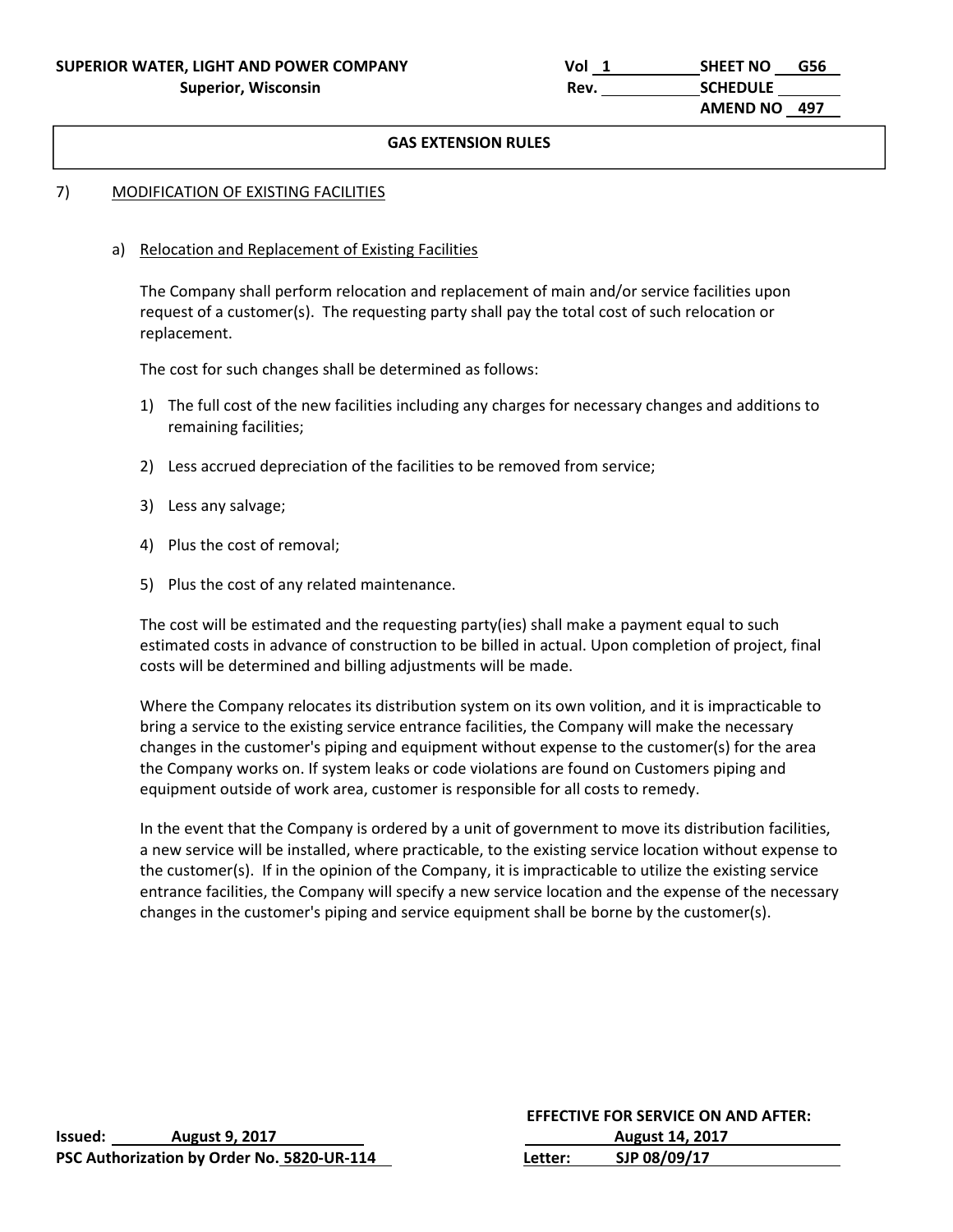| SUPERIOR WATER, LIGHT AND POWER COMPANY | Vol  | <b>SHEET NO</b><br>G57 |
|-----------------------------------------|------|------------------------|
| <b>Superior, Wisconsin</b>              | Rev. | <b>SCHEDULE</b>        |
|                                         |      | AMEND NO 497           |

#### 7) MODIFICATION OF EXISTING FACILITIES (cont'd)

#### b) Increased Capacity

Customers responsible, when responsibility can be determined, for the installation of main and/or service facilities of increased capability due to an increase in their requirements, shall pay the actual cost of such installation, including the relocation and/or removal of existing facilities, less the accumulated depreciation and salvage of the facilities removed.

The actual cost of the installation shall be reduced by an allowance based on the customer's anticipated increased annual usage and determined by the formula set forth in Section 4a.

#### c) Relocation of meter to outside

In the event the company elects to move the gas meter from inside the building to outside, the Company will make necessary changes in the customers piping and equipment without expense to the customer. However, if the system leaks or code violations are found on customers piping and equipment outside of work area, customer is responsible for all costs to remedy. Upon completion of meter move out, Customer becomes responsible of all piping on downstream side of meter.

#### b) Excess Flow Valves

An excess flow valve (EFV) is designed to reduce the risk of accidents by automatically stopping the flow of natural gas in your gas service line when excess or abnormally high gas flow is detected.

Consistent with federal ruling 49 CFR 192.383, SWL&P has been installing EFV's in all single‐family service installations as a standard of practice since 2009. A recent expansion of this ruling states in part that any customer with a connected load of 1,000 cubic feet or less per hour may request an EFV to be installed in their gas service lateral. At the time of the request, the Company will determine and inform the customer if the EFV already exists and if it is feasible to install at their location. If one does not exist and is deemed feasible, the Company will schedule an EFV to be installed at a mutually agreed date and time. The full cost of the installing the valve (including materials, excavation, and restoration) is \$1,600. The cost will be the sole responsibility of the customer. Payment in full by the customer is required prior to any installation.

| lssued: | <b>August 9, 2017</b>                      |         | <b>August 14, 2017</b> |  |
|---------|--------------------------------------------|---------|------------------------|--|
|         | PSC Authorization by Order No. 5820-UR-114 | Letter: | SJP 08/09/17           |  |

#### **EFFECTIVE FOR SERVICE ON AND AFTER:**

| Issued: | <b>August 9, 2017</b>                      |         | <b>August 14, 2017</b> |  |
|---------|--------------------------------------------|---------|------------------------|--|
|         | PSC Authorization by Order No. 5820-UR-114 | Letter: | SJP 08/09/17           |  |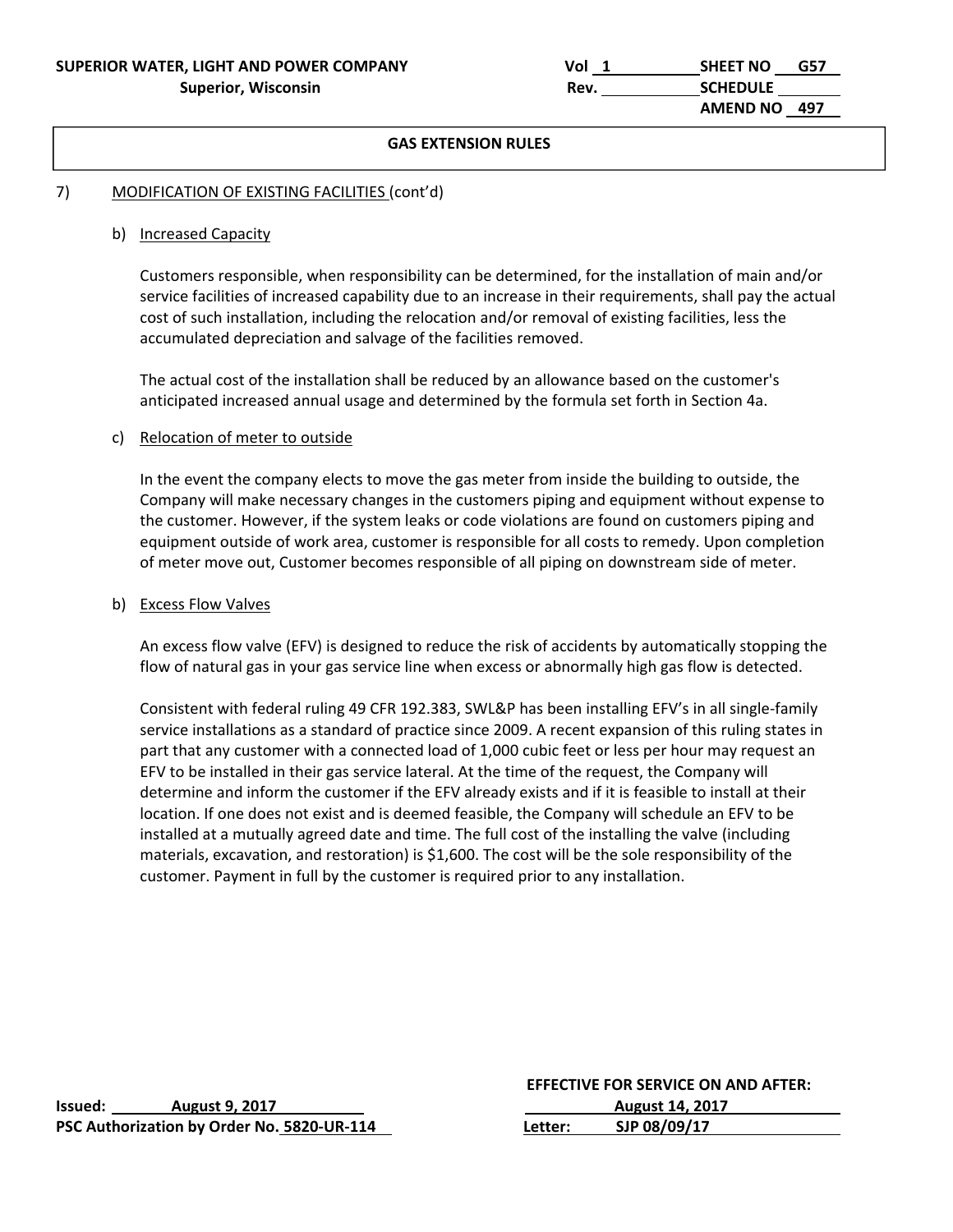| SUPERIOR WATER, LIGHT AND POWER COMPANY | Vol  | <b>SHEET NO</b> | G58 |
|-----------------------------------------|------|-----------------|-----|
| <b>Superior, Wisconsin</b>              | Rev. | <b>SCHEDULE</b> |     |
|                                         |      | AMEND NO 497    |     |

#### 9) INSPECTION REQUIREMENTS

In a new service or modification of service, the contractor or person responsible for the installation of the customer's piping and associated equipment related to each type of service, shall contact the appropriate governmental agency or their representative for approval of the new or modified installation.

If, upon inspection by the Company or appropriate governmental agency, certain installations are found to contain discrepancies, such discrepancies shall be corrected before service is rendered.

The Company will not be responsible for damage or injury resulting from unauthorized disconnection or reconnection of service piping.

#### 10) OWNERSHIP OF EXTENSION

The title to every extension at all times is with the Company. The Company reserves the right at all times to add additional customers to an extension and to make new extensions to an existing extension, under the provisions of these rules, without procuring the consent of any customer or customers contributing to the original construction costs, and without incurring any liability for refunding contributions except as additional customers may be added as provided for herein.

#### 11) COMPANY FACILITIES ON CUSTOMER'S PREMISES

This rule shall apply to the distribution facilities required to serve either a group of customers in multi-tenancy premises or a single customer where, in either case, the Company finds that it is necessary to install portions of such facilities on the premises being served. Such customer or property owner, when requested by the Company, shall make provision on their property for the installation of Company‐owned facilities required for their service or services. Company facilities shall consist of those which, in the opinion of the Company, are necessary to furnish adequate service at the Company's point of delivery.

#### 12) CUSTOMER'S RESPONSIBILITY FOR COMPANY'S EQUIPMENT

The customer(s) shall be responsible for all damage to the Company's equipment and for all loss resulting from interference or tampering therewith, caused by the customer(s) or their permittees, including compensation for consumed energy not recorded upon the meter (see Service Regulations, SR 11, Paragraph 6, Diversion of Service).

#### 13) CONTRACTS

Customers may be required to contract to take service.

|         |                                            |         | <b>EFFECTIVE FOR SERVICE ON AND AFTER:</b> |
|---------|--------------------------------------------|---------|--------------------------------------------|
| lssued: | <b>August 9, 2017</b>                      |         | <b>August 14, 2017</b>                     |
|         | PSC Authorization by Order No. 5820-UR-114 | Letter: | SJP 08/09/17                               |